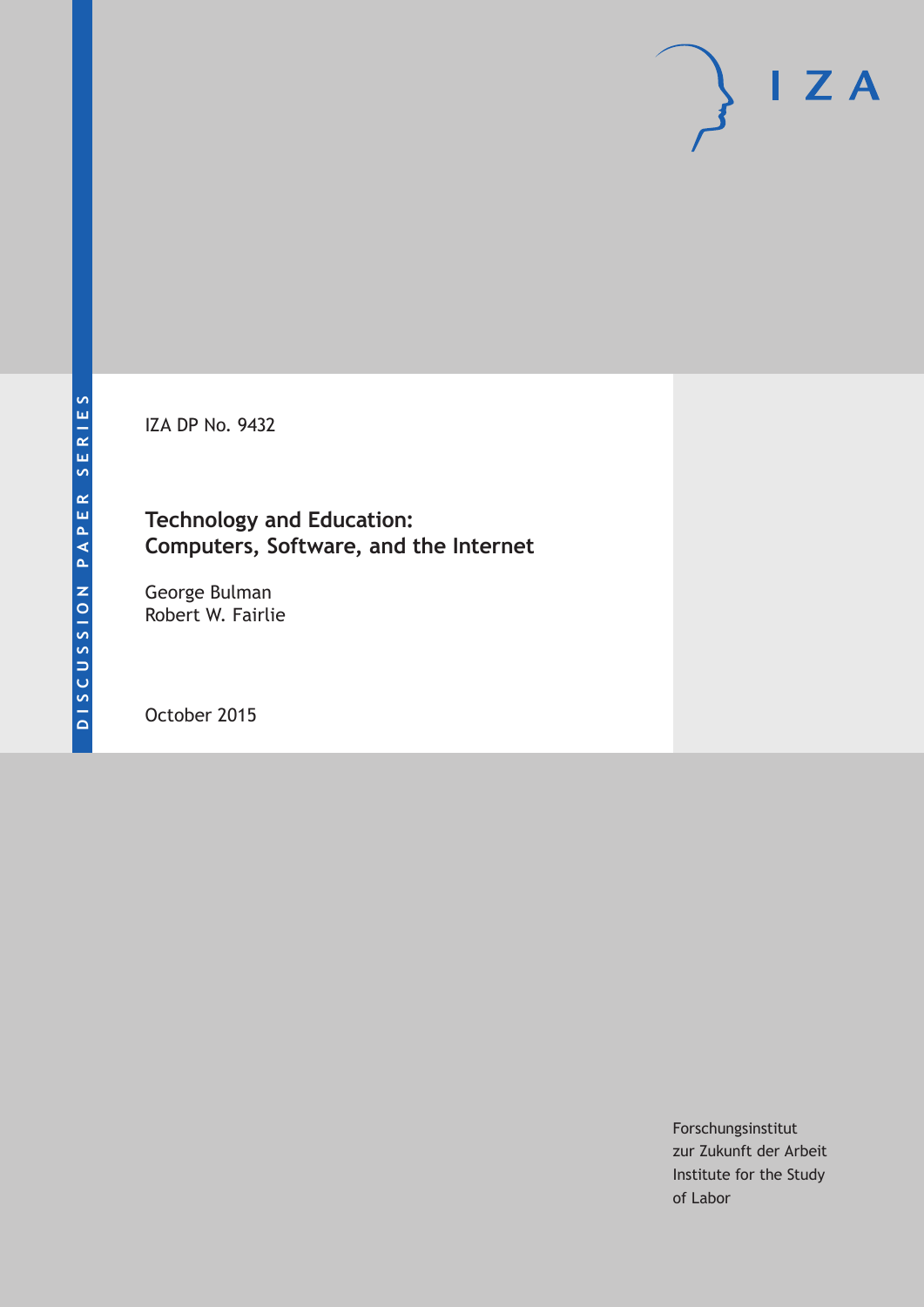# **Technology and Education: Computers, Software, and the Internet**

### **George Bulman**

*University of California, Santa Cruz* 

### **Robert W. Fairlie**

*University of California, Santa Cruz and IZA* 

Discussion Paper No. 9432 October 2015

IZA

P.O. Box 7240 53072 Bonn **Germany** 

Phone: +49-228-3894-0 Fax: +49-228-3894-180 E-mail: iza@iza.org

Any opinions expressed here are those of the author(s) and not those of IZA. Research published in this series may include views on policy, but the institute itself takes no institutional policy positions. The IZA research network is committed to the IZA Guiding Principles of Research Integrity.

The Institute for the Study of Labor (IZA) in Bonn is a local and virtual international research center and a place of communication between science, politics and business. IZA is an independent nonprofit organization supported by Deutsche Post Foundation. The center is associated with the University of Bonn and offers a stimulating research environment through its international network, workshops and conferences, data service, project support, research visits and doctoral program. IZA engages in (i) original and internationally competitive research in all fields of labor economics, (ii) development of policy concepts, and (iii) dissemination of research results and concepts to the interested public.

IZA Discussion Papers often represent preliminary work and are circulated to encourage discussion. Citation of such a paper should account for its provisional character. A revised version may be available directly from the author.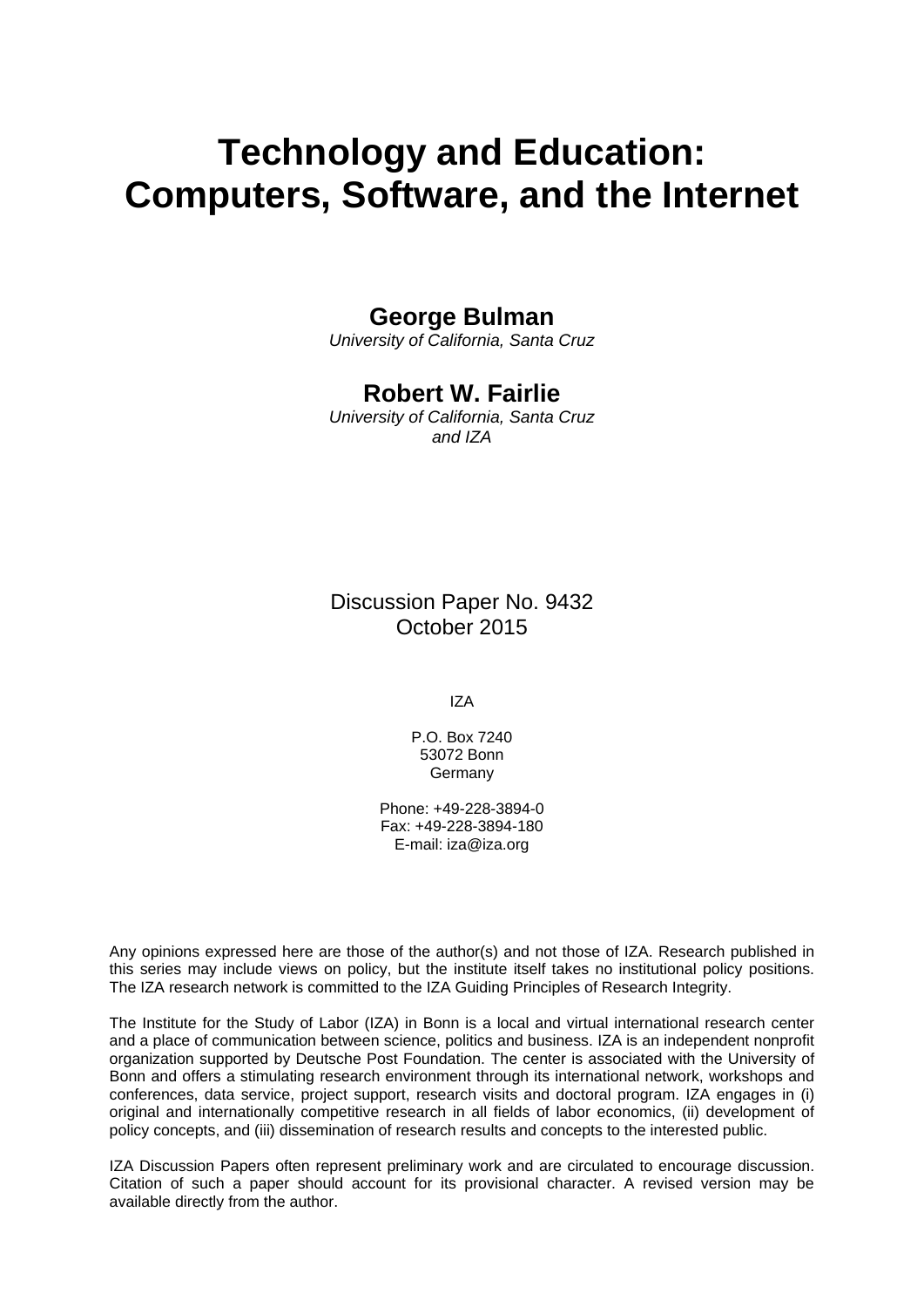IZA Discussion Paper No. 9432 October 2015

# **ABSTRACT**

# **Technology and Education: Computers, Software, and the Internet\***

A substantial amount of money is spent on technology by schools, families and policymakers with the hope of improving educational outcomes. This chapter explores the theoretical and empirical literature on the impacts of technology on educational outcomes. The literature focuses on two primary contexts in which technology may be used for educational purposes: i) classroom use in schools, and ii) home use by students. Theoretically, ICT investment and CAI use by schools and the use of computers at home have ambiguous implications for educational achievement: expenditures devoted to technology necessarily offset inputs that may be more or less efficient, and time allocated to using technology may displace traditional classroom instruction and educational activities at home. However, much of the evidence in the schooling literature is based on interventions that provide supplemental funding for technology or additional class time, and thus favor finding positive effects. Nonetheless, studies of ICT and CAI in schools produce mixed evidence with a pattern of null results. Notable exceptions to this pattern occur in studies of developing countries and CAI interventions that target math rather than language. In the context of home use, early studies based on multivariate and instrumental variables approaches tend to find large positive (and in a few cases negative) effects while recent studies based on randomized control experiments tend to find small or null effects. Early research focused on developed countries while more recently several experiments have been conducted in developing countries.

JEL Classification: I2

Keywords: technology, education, computers, internet, software

Corresponding author:

 $\overline{a}$ 

Robert W. Fairlie Department of Economics University of California, Santa Cruz Santa Cruz, CA 95064 USA E-mail: rfairlie@ucsc.edu

<sup>\*</sup> Paper prepared for the *Handbook of the Economics of Education, Vol. 5*.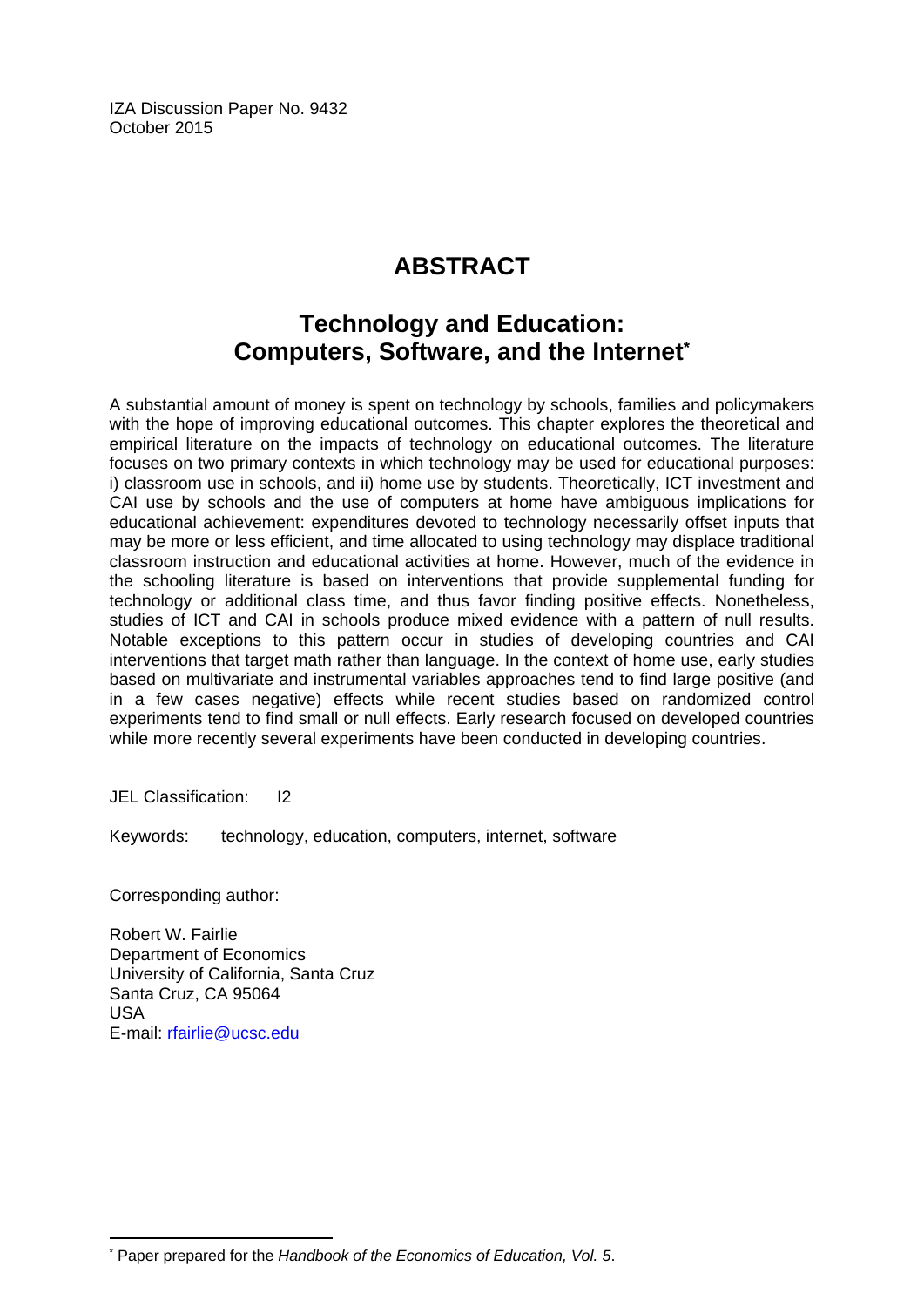#### **1. Introduction**

Schools and families around the world spend a substantial amount of money on computers, software, Internet connections, and other technology for educational purposes. The use of technology is ubiquitous in the educational system in most developed countries. For example, essentially all instructional classrooms in U.S. public schools have computers with Internet access (U.S. Department of Education 2012). Most countries in Europe also have high rates of computer access in schools (European Commission 2013). In addition to school level investment in technology, central governments frequently play an active role in providing or subsidizing investment in computer and Internet access. The U.S. federal government spends more than \$2 billion and recently increased the spending cap to \$3.9 billion per year on the E-rate program, which provides discounts to schools and libraries for the costs of telecommunications services and equipment (Puma, et al. 2000, Universal Services Administration Company 2013, Federal Communications Commission 2014). England provided free computers to nearly 300,000 lowincome families at a total cost of £194 million through the Home Access Programme.<sup>1</sup> A growing number of schools are experimenting with one-to-one laptop or tablet programs that provide a computer to each student and often allow the student to take the computer home (Warschauer 2006; Maine Education Policy Research Institute 2007; Texas Center for Educational Research 2009).<sup>2</sup> These programs are potentially expensive -- for example, equipping each of the 50 million public school students in the United States with a laptop would cost tens of billions of dollars each year even if these laptops were replaced only every three years.

<sup>&</sup>lt;sup>1</sup> The Euro 200 Program in Romania and the Yo Elijo Mi PC Program in Chile are additional examples of government programs providing computers to low-income children. 2 Extensive efforts to provide laptops to schoolchildren also exist in many developing countries. For

example, the One Laptop per Child program has provided more than 2 million computers to schools in Uruguay, Peru, Argentina, Mexico and Rwanda, and started new projects in Gaza, Afghanistan, Haiti, Ethiopia and Mongolia. See http://one.laptop.org/about/countries.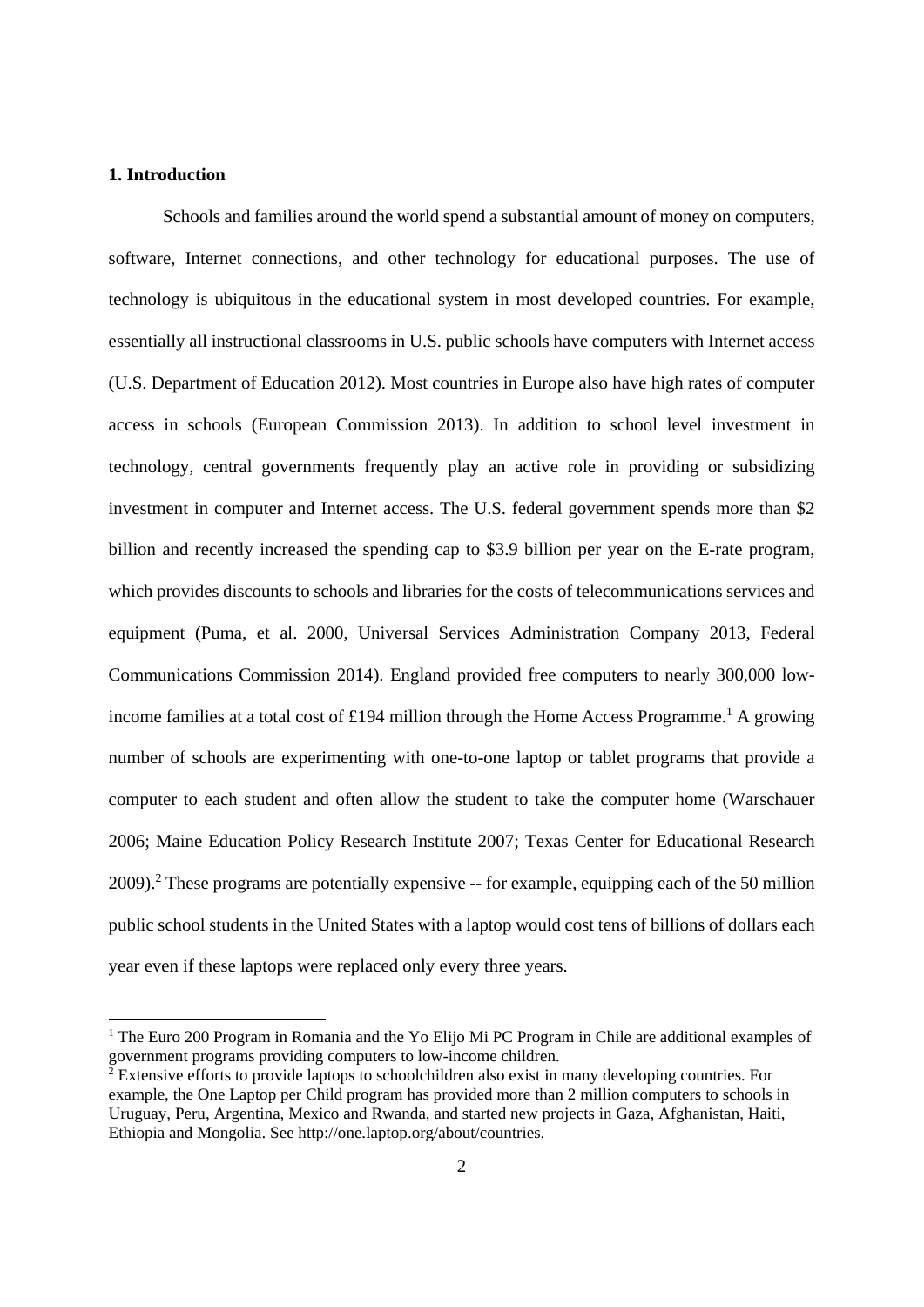Families also spend a substantial amount of money on computers, software, and Internet connections each year. In the United States, for example, 86 percent of schoolchildren have access to a computer at home. Although current levels of access to home computers and Internet connections among schoolchildren are very high, access is not evenly distributed across countries or across the population within countries. Less than one quarter of schoolchildren in Indonesia, for example, have access to a computer at home that they can use for schoolwork. In the United States, 98 percent of the 12 million schoolchildren living in households with \$100,000 or more in income have access to a computer at home, but only 67 percent of the 12 million schoolchildren living in households with less than \$25,000 in income have access. These disparities in access to home computers and the Internet are known as the Digital Divide.

 A better understanding of how computer technology affects educational outcomes is critical because it sheds light on whether such technology is an important input in the educational production process and whether disparities in access will translate into educational inequality. This chapter explores the theory and literature on the impacts of technology on educational outcomes. Although technology is a broad term, the chapter focuses on the effects of computers, the Internet, and software such as computer assisted instruction, which are currently the most relevant forms of new technology in education.<sup>3</sup> The discussion focuses primarily on the impacts of computers, the Internet and software on educational outcomes instead of impacts on other forms of human capital such as computer skills (although we discuss a few studies).<sup>4</sup> We consider studies that examine the

<sup>&</sup>lt;sup>3</sup> The Census Bureau and Bureau of Labor Statistics define personal computers as "desktop, laptop, netbook, notebook or tablet computers" in the latest Current Population Survey (2012).

<sup>&</sup>lt;sup>4</sup> Computer skills training (CST) or computer science, which are vocational or academic subjects with benefits in the labor market, have generally been of less interest in the area of the economics of education. Angrist and Lavy (2002) note that "CST skills seems undeniably useful, just as typing was a useful skill taught in American high schools earlier in the twentieth century, but most of the recent interest in the educational use of computers focuses on CAI and not CST." We also do not focus on the analysis of the relationship between technology and the labor market for which there has been an extensive literature.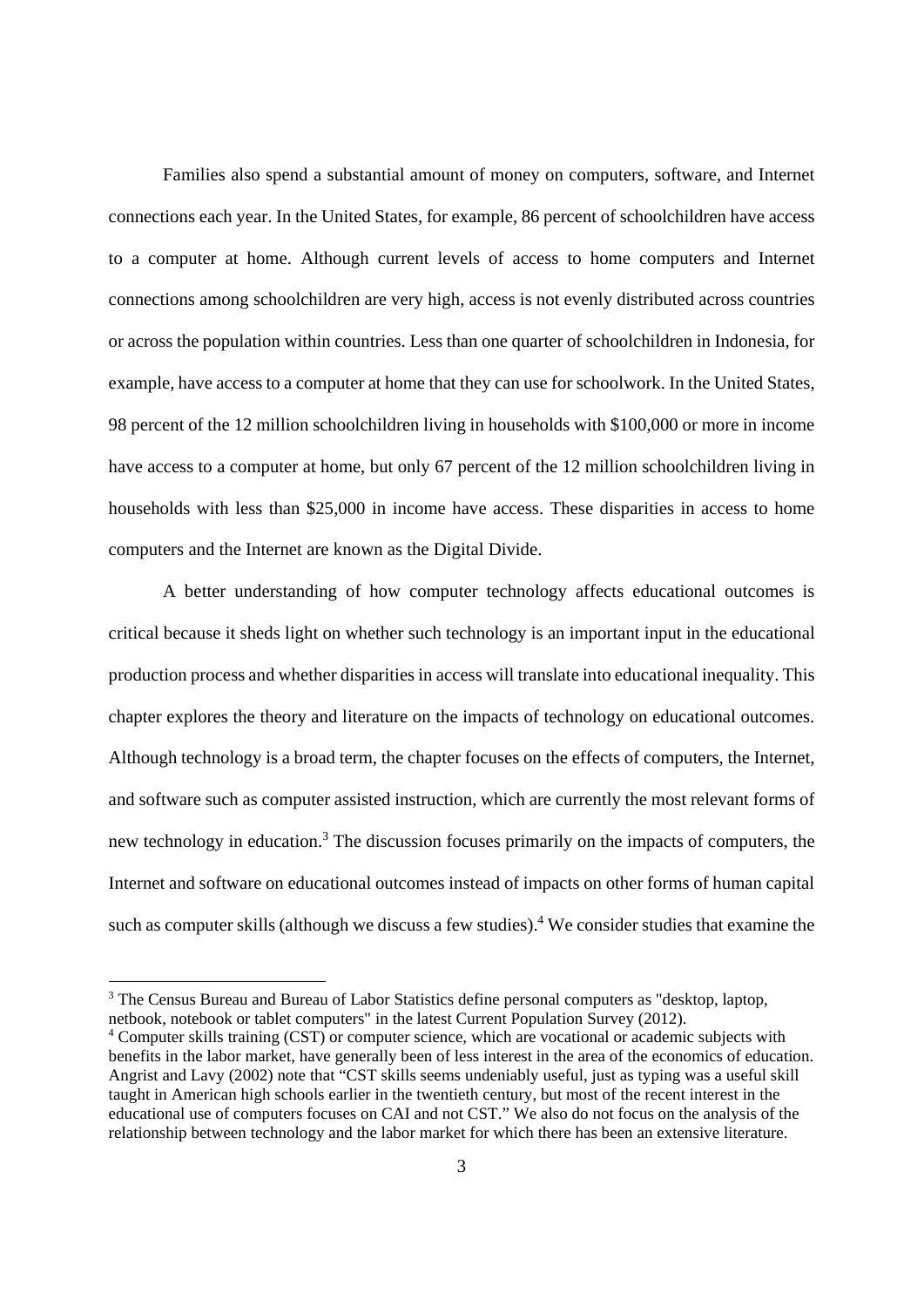impacts of technology on measurable educational outcomes, such as grades, test scores, retention, graduation, and attendance. Attention is also largely, but not entirely, restricted to studies from the economics literature.

The literature focuses on two primary contexts in which technology may be used for educational purposes: i) classroom use in schools, and ii) home use by students. These contexts differ fundamentally in terms of who makes the investment decision and who controls how the technology is used. Districts and schools determine the level of technology investment and control how it is used in the classroom to aid instruction. Parents and students make decisions over investment in computers, the Internet, software, and other technologies at home. One unifying theme of the discussion is that the use of technology is placed in the context of educational production functions commonly discussed in the economics literature.

Investment in computer hardware, software and connectivity may offset other inputs that affect student achievement in the context of the household and the school. Likewise, time spent using computers offsets other educational or recreational activities. We discuss the extent to which the estimates in the literature reflect these tradeoffs. Investment in computers for schools is divided into two broad areas: i) investment in information and communications technologies (ICT) generally, such as computer hardware and Internet connections, and ii) specific software used for computer aided instruction (CAI). Computer use at home poses a unique challenge for estimation as the context is less conducive to policy interventions and randomized trials. We examine the literature based on cross-sectional evaluations relative to more recent studies based on experimental and quasi-experimental designs.

See Autor (2001); Autor, Katz, and Krueger (1998); DiMaggio and Bonikowski (2008); DiNardo and Pischke (1997); Freeman (2002); Krueger (1993) for a few examples.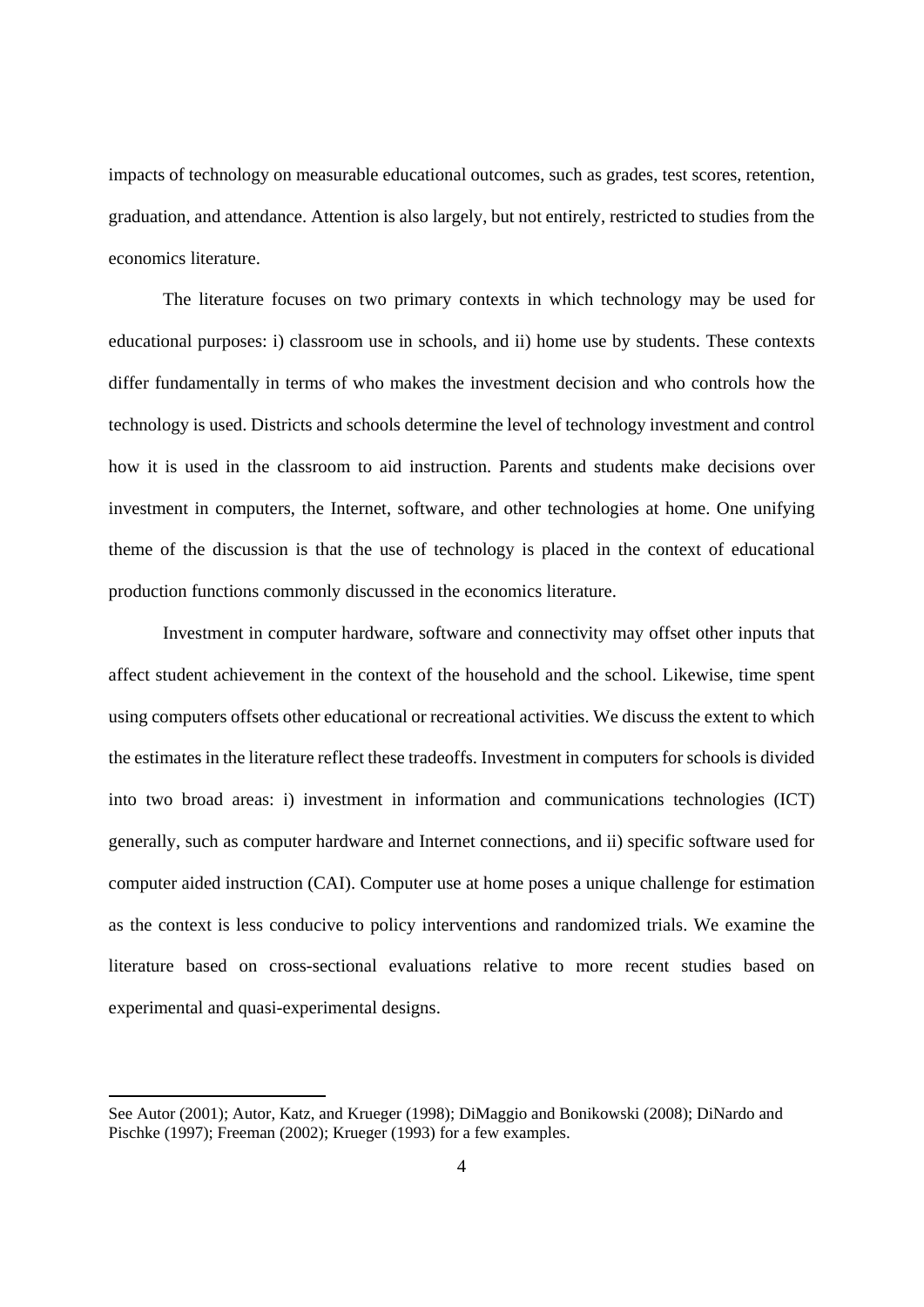Section 2.1 discusses rates of computer use in schools. Section 2.2 highlights important theoretical considerations when interpreting estimates of the effects of technology in schools. Section 2.3 presents estimates from studies focusing on ICT and CAI investment in schools. Section 3.1 presents rates of access to computers at home, and Section 3.2 discusses theoretical considerations. Section 3.3 presents estimates of the effects of home computer use with an emphasis on differences in research design. Section 4 concludes and offers suggestions for future research.

#### **2. Technology Use in Schools**

#### *2.1 Estimates of rates of technology use in schools*

Access to computers in public schools has increased manifold in the last thirty years. In the United States, there were only 0.008 computers per student in 1984, or 1 computer per 125 students (Coley, Cadler, and Engel 1997). Figure 1 displays recent trends in the number of computers per student based on data from the National Center for Educational Statistics (NCES). As recently as 1998, there were 0.15 computers per student and only half of these computers had Internet access. The most recent data available from the NCES, which is from 2008, indicates that there are 0.32 computers per student and essentially all computers have Internet access.

Germany, the UK, Japan, and other OECD countries also have high levels of computer access. Table 1 reports the average number of computers available per student for the 50 most populous countries in the world with data reported in the 2012 Programme for International Student Assessment (PISA) conducted by the OECD. These data indicate that there are 0.95 computers per 15 year-old student in the U.S., 1.02 in the United Kingdom, 0.65 in Germany, and 0.56 in Japan. PISA data contain, to the best of our knowledge, the most uniform measure of computer access across all countries, but provide estimates of the number of computers per student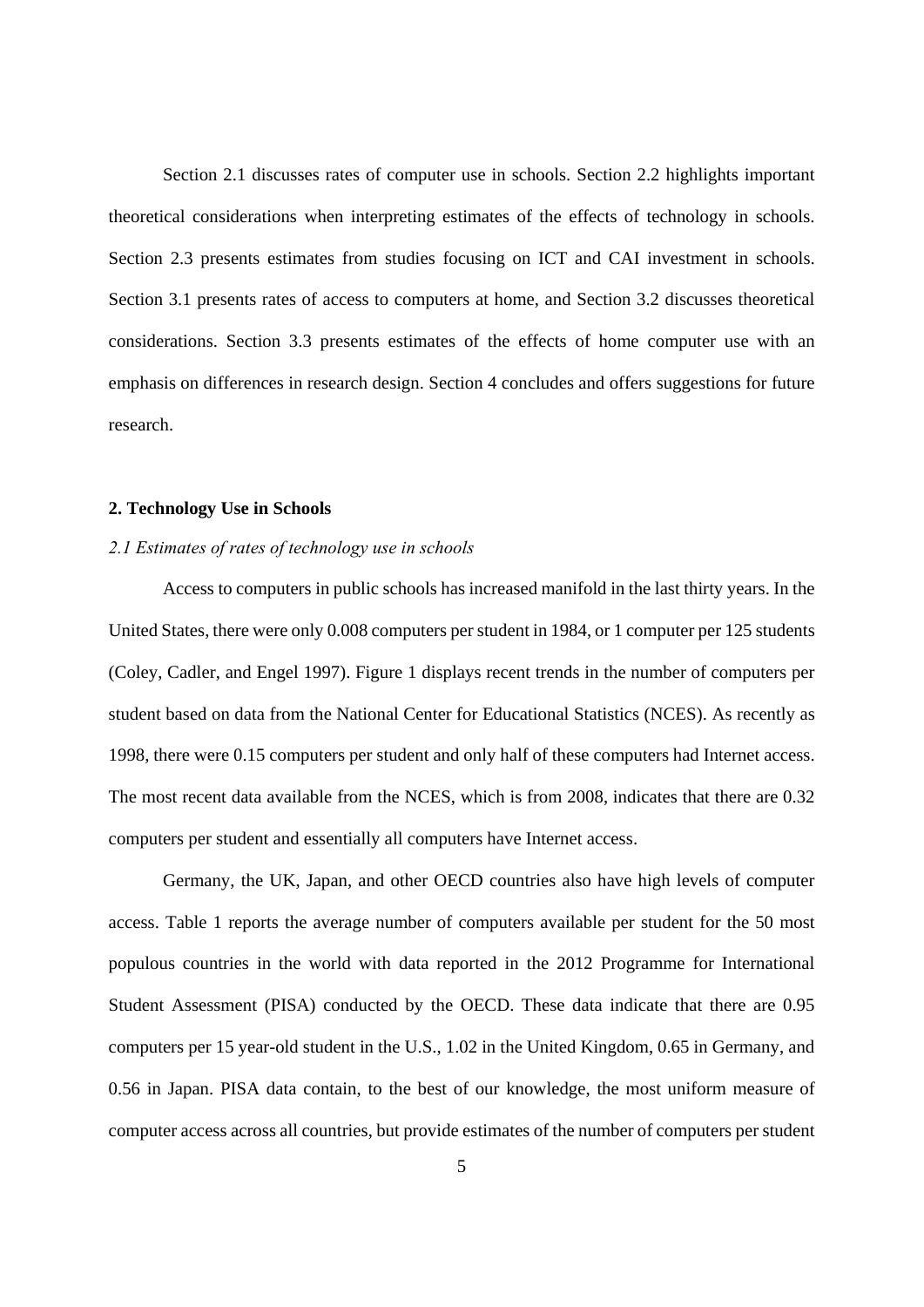that are much higher than most other sources. For example, the PISA estimates are nearly three times higher for the United States than those reported by the NCES, which is likely partly due to counting the number of "available" computers to students of a specific age, including those shared with students in other grades, but is also partly due to the most recent NCES data being from 2008.<sup>5</sup>

Table 2 presents the results of the European Commission's survey of school computer access and use. The survey reveals rates of computer access more similar to those in the U.S. for several countries, including Austria, Denmark and Spain. Across all EU countries represented in the study, there are  $0.20$  computers per student in the  $8<sup>th</sup>$  grade and  $0.33$  computers per student in the  $11<sup>th</sup>$  grade. More than 50 percent of middle school students in the EU reported using a computer during lessons at least once each week. It is clear that the computer has become a regular part of classroom instruction in developed countries.<sup>6</sup>

Interestingly, in the United States, schools serving students from the lowest income households have an almost identical number of computers per student as schools serving wealthier households (U.S. Department of Education 2012), though the quality of these computers may differ. However, there is a notable digital divide across countries. Many developing countries still have relatively low rates of computer and Internet access. PISA reports computer access rates in Brazil, Romania, Turkey, and Vietnam that are approximately one-fourth those in developed

<sup>&</sup>lt;sup>5</sup> To create their measure of computers per student, PISA uses responses to the following two questions: "At your school, what is the total number of students in the <national modal grade for 15-year-olds>?," and "Approximately, how many computers are available for these students for educational purposes?" This measure is different than those collected by other institutions such as the U.S. Department of Education, the European Commission, and UNESCO. These institutions consider the total number of school computers and the total number of school students.

<sup>&</sup>lt;sup>6</sup> Simple counts of computers and Internet connections provide only a general sense of each country's level of technology adoption. Potentially important differences in the quality of technology and the intensity of technology use (e.g. hours per day) are rarely documented in a systematic way.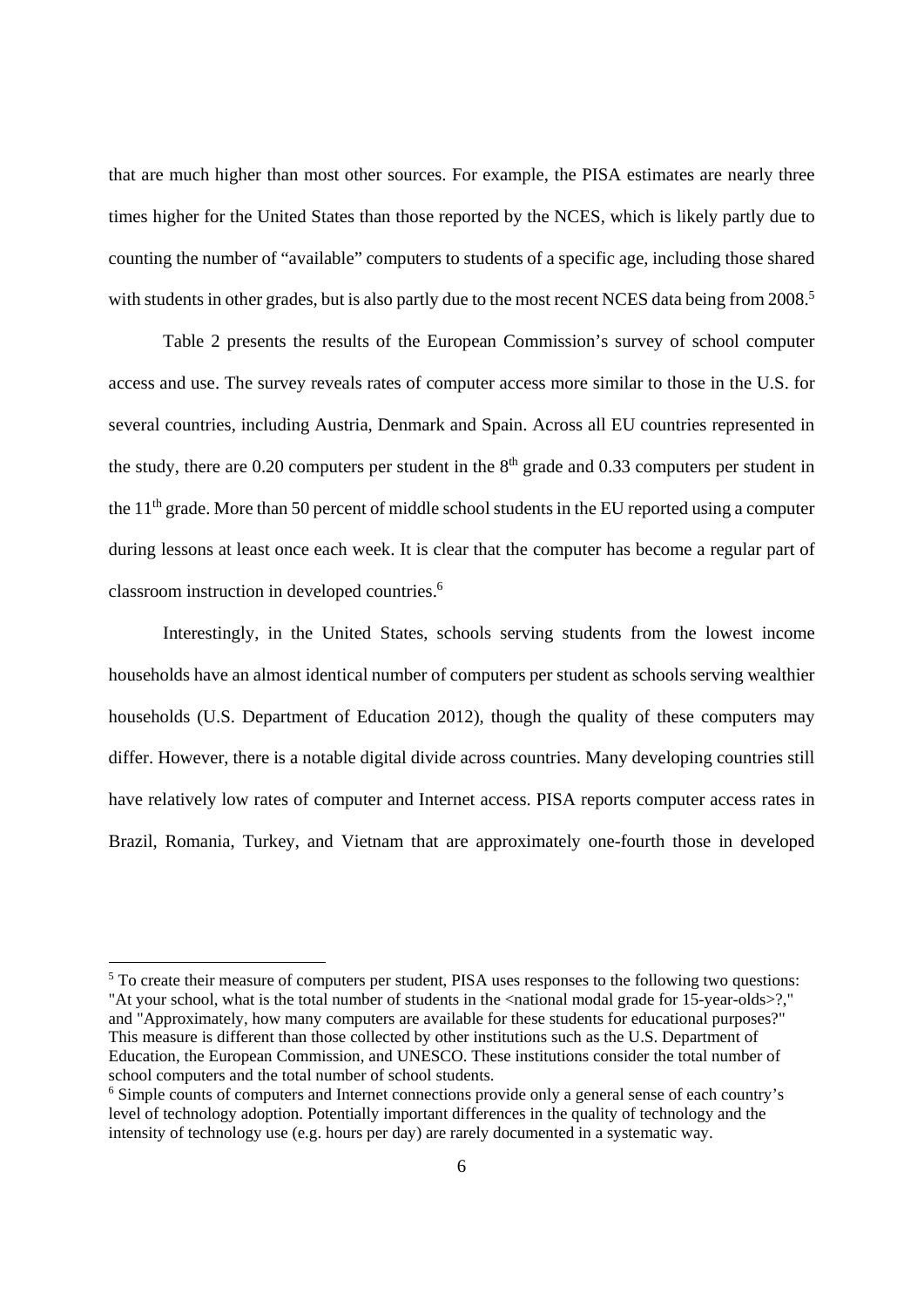countries. UNESCO (2014) reports that the Philippines has more than 400 students per computer.<sup>7</sup> Due to a lack of uniform data over time, it is difficult to determine the rate at which computer access is changing in many countries and how persistent the digital divide is likely to be.

#### *2.2 Theory*

Access to computers in schools may improve student outcomes in several ways. Computer software has the potential to provide self-paced instruction that is typically difficult to achieve in group instruction (Koedinger et al. 1997). Likewise, the content of instruction may be individualized to the strengths and weaknesses of the student. Because students can use instructional programs without the direct supervision of a teacher, ICTs and computer aided instruction hold the promise of increasing the overall amount of instruction that students receive (Cuban 1993 and Barrow, Markman, and Rouse 2009), while still allowing parents and teachers to monitor student progress. The Internet represents a potentially valuable resource for finding out information about a wide range of educational topics for reducing the coordination costs of group projects. Computers, the Internet, software and other technologies, because of their interactive nature, may engage schoolchildren in ways that traditional methods cannot (Cuban 2003). Further, enhanced computer skills may alter the economic returns to education, especially in fields in which computers are used extensively. These factors, in addition to the direct benefits of being computer literate in the workplace, society and higher education, are behind the decision to invest in ICT and CAI in schools.

<sup>&</sup>lt;sup>7</sup> The United Nations Educational, Scientific and Cultural Organization (UNESCO) Institute for Statistics has recently been tasked with improving global data on ICT availability and use (UNESCO 2009). While UNESCO has produced reports for several regions since 2012 (Latin America, the Caribbean, and the Arab States), the coverage is still quite limited.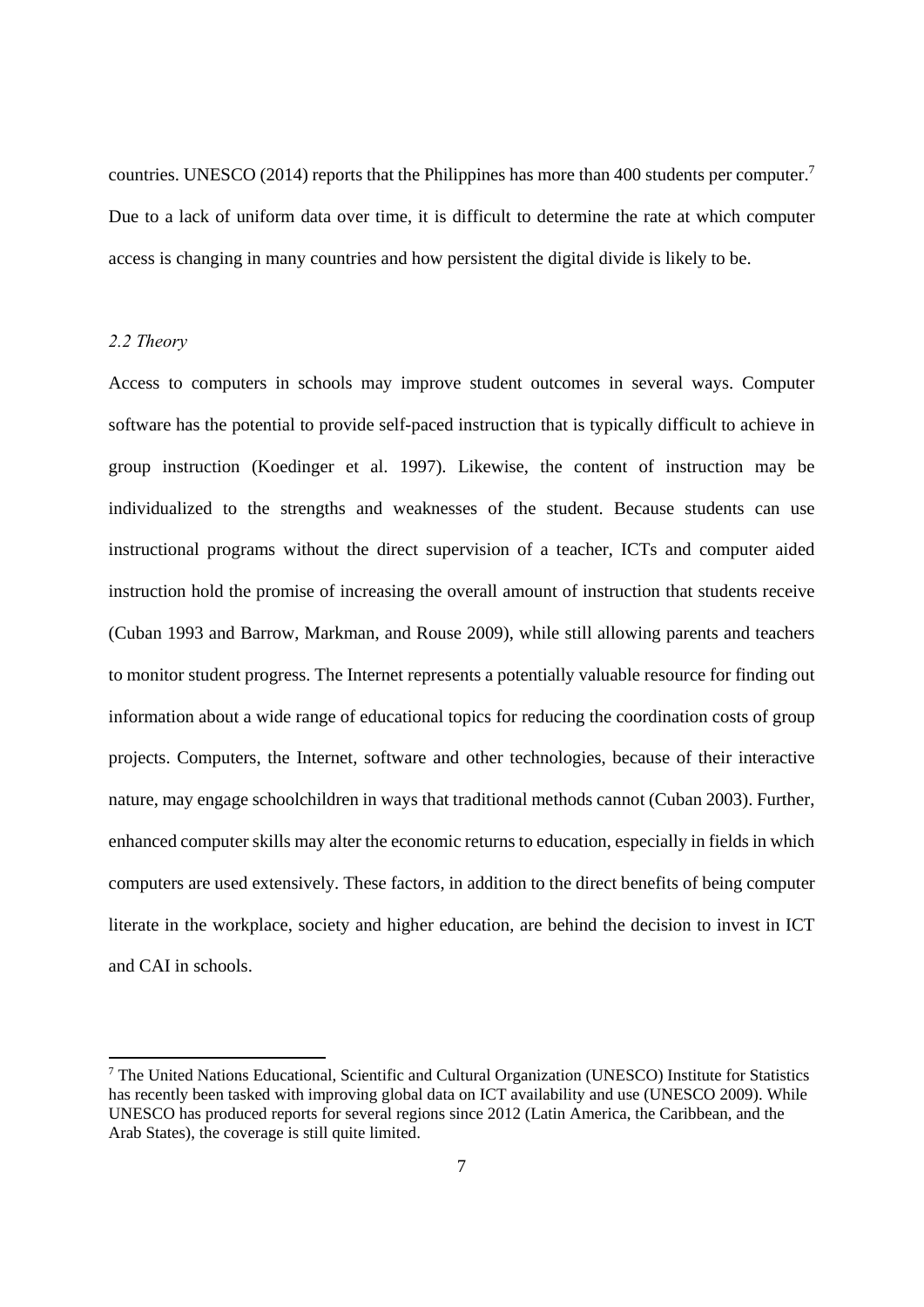The most relevant policy question of interest is whether schools are choosing the optimal levels of technology relative to traditional inputs. That is, with limited financial resources and instructional time, can schools, district, states, or countries increase academic achievement by investing more in technology. The answer to this question necessarily involves a trade-off between inputs. Financial investment in computers, Internet connections, software and other ICTs is likely to offset investment in traditional resources such as teachers and textbooks. Likewise, time spent using computers in the classroom may offset traditional group instruction by the teacher or independent learning by the student. These tradeoffs imply that the theoretical predictions of the effect of ICT and CAI investment are ambiguous.

Computer resources can be added to a standard model of education production (for examples in the literature see Hanushek 1979, 1986; Rivkin, Hanushek, and Kain 2005; Figlio 1999; and Todd and Wolpin 2003). The binding constraints in such models are the budget for school resources and the amount of class time available for instruction. With these constraints, the comparison of interest is the effectiveness of a dollar invested in ICT relative to a dollar invested in traditional school resources and, analogously, the effectiveness of an hour of classroom time allocated to CAI relative to an hour of traditional instruction. In practice, however, the literature frequently estimates the effect of supplemental investment in ICT and supplemental class time using CAI.<sup>8</sup> These estimates of the effect of ICT and CAI reflect whether technology can have a positive effect on education in the absence of constraints.

<sup>&</sup>lt;sup>8</sup> The distinction between estimates based on inputs that are supplements to, rather than substitutes for, traditional instruction is rarely made adequately in the literature. A notable exception is Linden (2008), which makes the distinction the focal point of parallel experiments – one that substitutes for traditional instruction with CAI and another that provides supplemental CAI outside of regular school hours.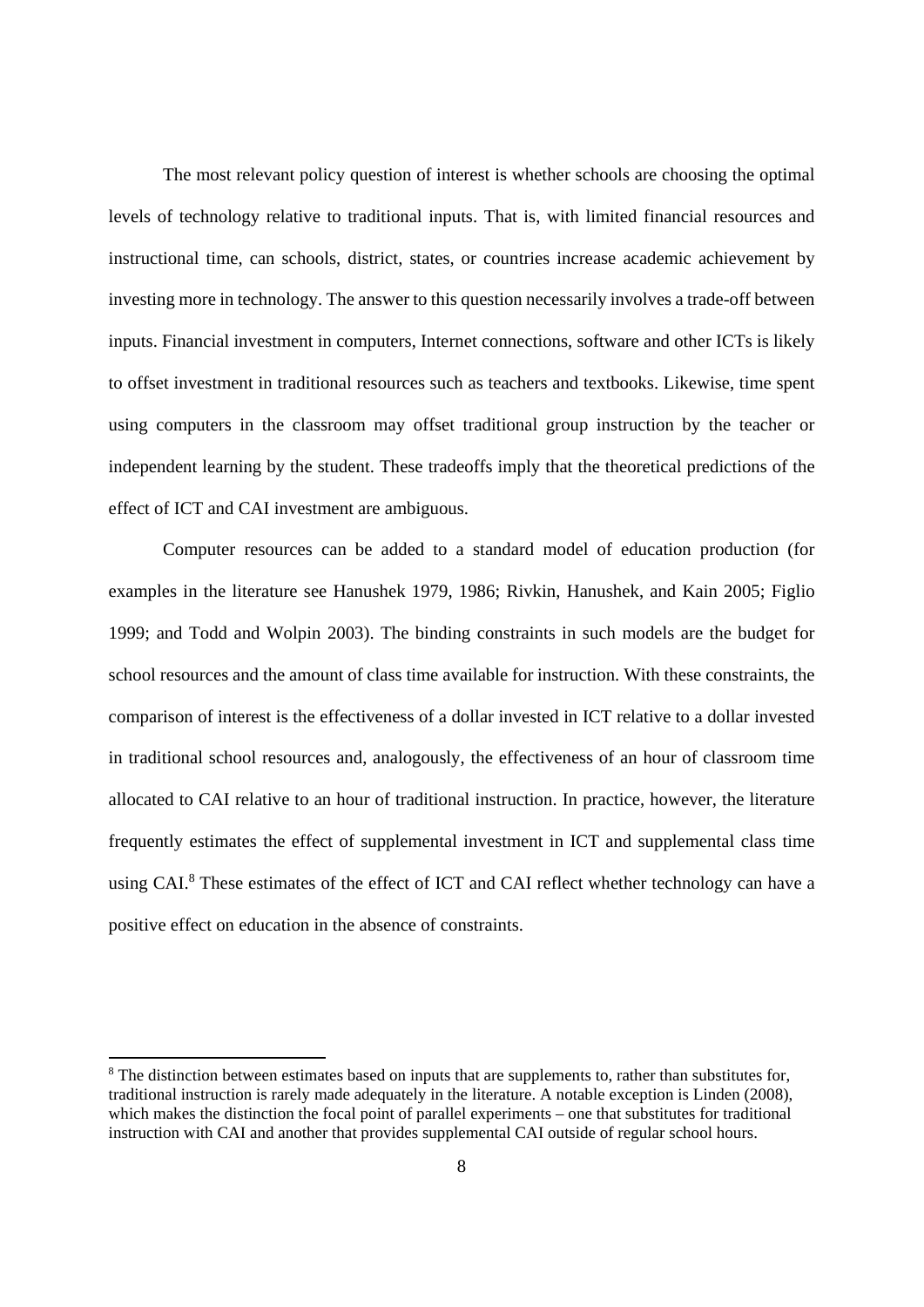We consider a model of value-added education that provides a framework in which to discuss the empirical studies discussed in the following section.<sup>9</sup>

$$
(2.1) A_{it} = f(X_{it}, A_{it-1}, S_{it}, C_{it}, T_{it}^{S}, T_{it}^{C}) \quad s.t. \quad P_t^S S_{it} + P_t^C C_{it} \leq B_t \quad and \quad T_{it}^S + T_{it}^C \leq T
$$

A measure of academic achievement, *Ait*, is assumed to depend on the characteristics of a student and his or her family, *Xit*, prior year achievement, *Ait-1*, investment in traditional and computer resources,  $S_{it}$  and  $C_{it}$ , and time allocated to traditional and computer instruction,  $T_{it}^S$  and  $T_{it}^C$ . The investments  $S_{it}$  and  $C_{it}$  can be thought of as a per-student average allocation if they are not chosen at the student level, subject to prices  $P_t^S$  and  $P_t^C$  and a per-student budget  $B_{it}$ . Likewise, the amount of time spent on traditional and computer instruction is constrained by total available instructional time *T*. Note that this model could also be considered at the level of a specific subject of interest. Conversely, if schools or districts cannot choose individual specific input levels, academic outcomes and inputs could be in the aggregate (e.g. the median score on a math exam).

If schools choose the optimal levels of investment and time allocation, then an exogenous reallocation toward technology will result in a negative or zero effect on the educational outcome. If schools do not make optimal choices, then the resulting change is likely to depend on several factors. Shifting investment to technology may have a direct effect on the quality of instruction. Greater investment in technology could improve the effectiveness of time dedicated to computerbased instruction and the corresponding reduction in traditional resources may reduce the effectiveness of time dedicated to traditional instruction. Of course, complementarities between certain technologies and teacher skills could offset some of the negative effect on traditional

<sup>&</sup>lt;sup>9</sup> See Hanushek (1979) for an early discussion of value-added models in the economics of education literature.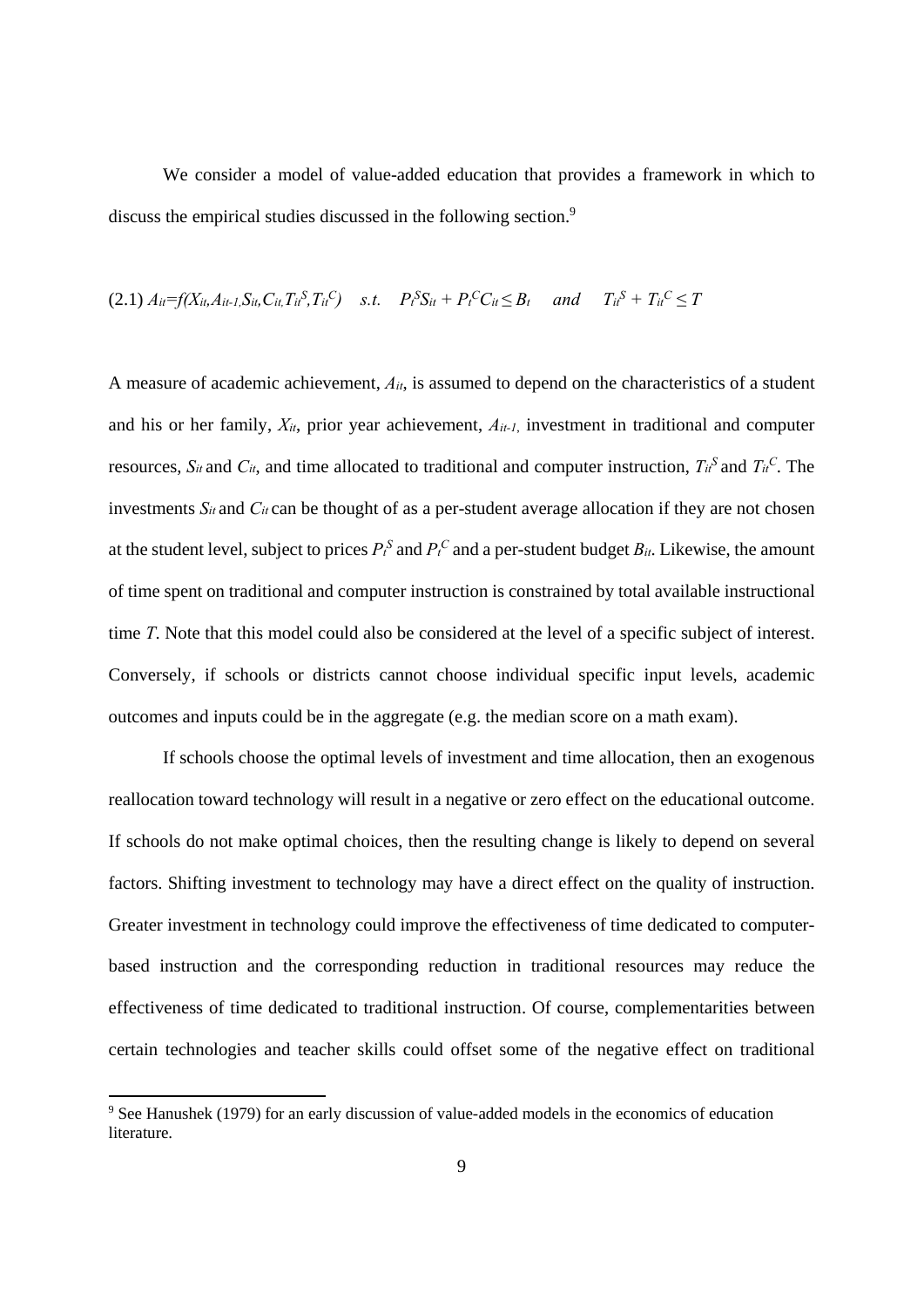instruction. These effects, holding the respective time allocations fixed, will be positive if *∂A/∂C > ∂A/∂S*. However, schools may change the allocation of instructional time in response to the change in resources. For example, a school with more computers may allocate more time to computer-based instruction and less to group instruction led by a teacher. Thus the total effect of changing the allocation of financial resources may also reflect a reallocation of instructional time,  $[\partial A/\partial C + \partial A/\partial T^C * \partial T^C/\partial C] - [\partial A/\partial S + \partial A/\partial T^S * \partial T^S/\partial S].$ 

This model can be extended to account for different assumptions about the allocation of classroom time. First, computers may increase the total amount of instruction a student receives if teachers must divide their time between group and individual instruction. In this scenario, some traditional class time,  $T^S$ , is wasted for students and CAI can fill in these down periods. This should cause increased investment in ICT, and CAI in particular, to be more likely to have a positive effect on educational outcomes. Alternatively, students may use computers for non-instructional activities that offset instructional time. Furthermore, mechanical problems with technology could create instructional downtime. That is, some computer-based instructional time, *T<sup>C</sup>*, may be wasted and thus crowd out more productive instruction. This should cause ICT investment to be more likely to have a negative effect. We discuss each of these adjustments to the model and the implications for interpreting estimates in the literature.

Barrow, Markman, and Rouse (2009) propose a model to argue that CAI may increase total instructional time during a class period or school day. They assume that a teacher *j* divides class time between providing group instruction,  $T_j^G$ , and individualized instruction for each student *i*, *Tij*. Each student receives group instruction and his or her share of individual instruction. Computer instruction,  $T_i^C$ , provides supplemental instruction during periods when the teacher is giving individual instruction to other students. This model differs from the baseline model presented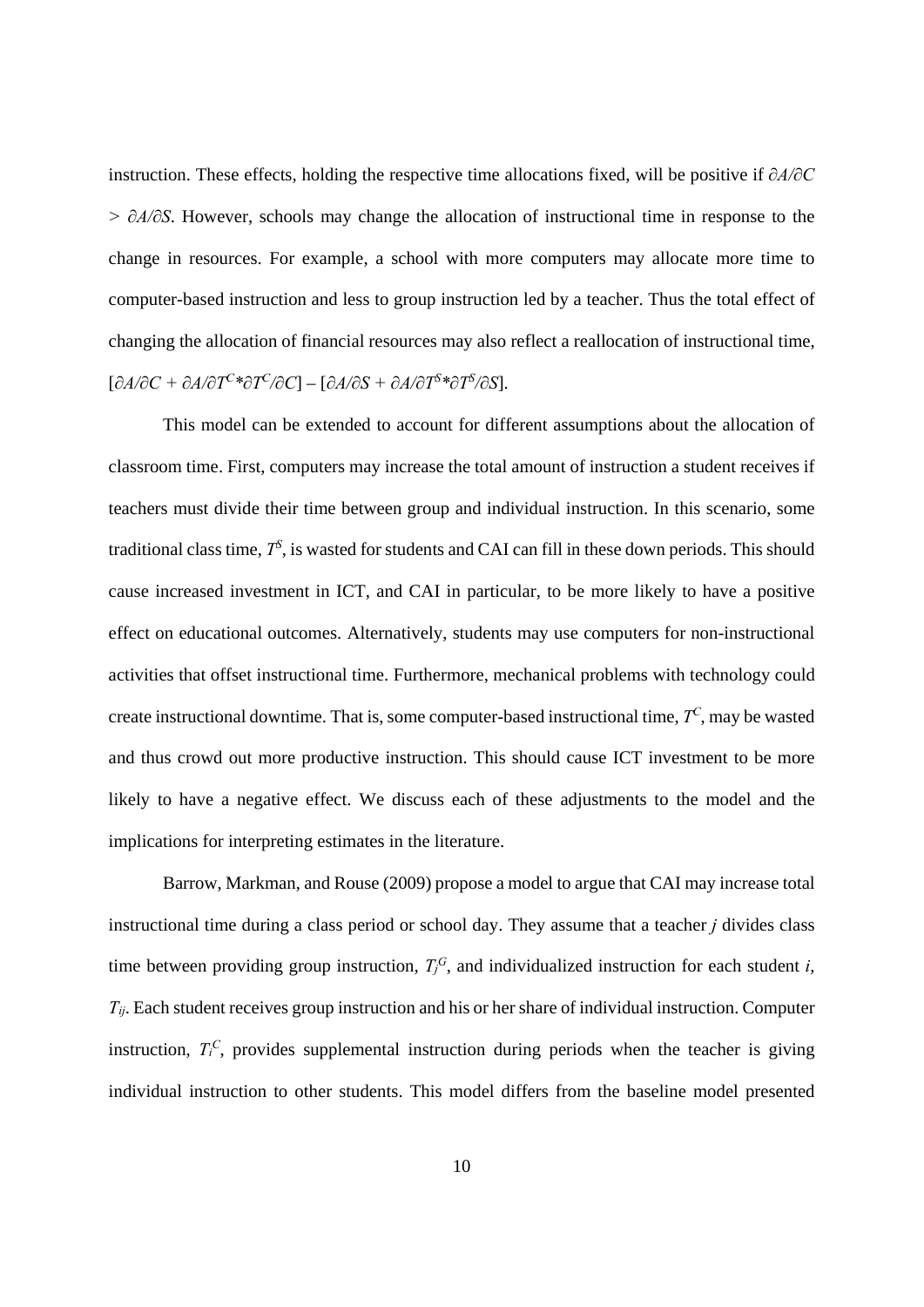above in that CAI replaces down time rather than traditional instruction. The revised constraints make these trade-offs clear.

(2.2) 
$$
T_{jt}^G + T_{ijt} + T_{it}^C \leq T
$$
 and  $T_{jt}^G + \sum T_{ijt} \leq T_j$ 

The return to computer-based instruction, *∂A/∂TC*, is not offset by a reduction in traditional instruction, *∂A/∂TS* . Modeled in this way, CAI will improve academic outcomes if it provides any academic benefit: *f(X<sub>it,</sub>A<sub>it-1,</sub>T<sub>it,</sub>T<sub>t</sub><sup>G</sup>,T<sub>it</sub><sup>C</sup>) ≥ <i>f(X<sub>it,Ait-1,T<sub>it</sub>,T<sub>t</sub><sup>G</sup>, 0)*.<sup>10</sup></sub>

Belo, Ferreira, and Telang (2014) model a case in which time spent using computers is not necessarily productive. For example, students may use computers to watch videos or engage in social networking activities that do not improve traditional academic outcomes. In this case, computer time  $T^C$  is divided between learning time  $T^L$  and distraction time  $T^D$ . Thus the new time constraint is  $T_{it}^{S} + T_{it}^{L} + T_{it}^{D} \leq T$ . This implies that the difference in the marginal returns,  $\partial A/\partial T^{C}$  $-\partial A/\partial T^S$ , depends on both the effectiveness of  $T^L$  relative to  $T^S$  and the share of  $T^C$  that is spent on non-instructional activities. These two models highlight that the effects of CAI estimated in the literature may stem from differences in the quality of the two types of instruction or changes in productive instructional time.

In practice, many empirical studies identify the effects of ICT investment using policies that increase investment in technology at "treated" schools but not at "control" schools without an offsetting reduction in traditional resources. For example, policies exploited by Angrist and Lavy

 $10$  Note that time not allocated to active teacher or computer instruction is modeled to have no academic benefit for the student. In practice, time spent receiving individualized computer instruction is substituting for whatever the students would have been doing during this time, which may have been independent learning. Thus the estimated effect of CAI in this model may be the benefit of CAI relative to independent learning.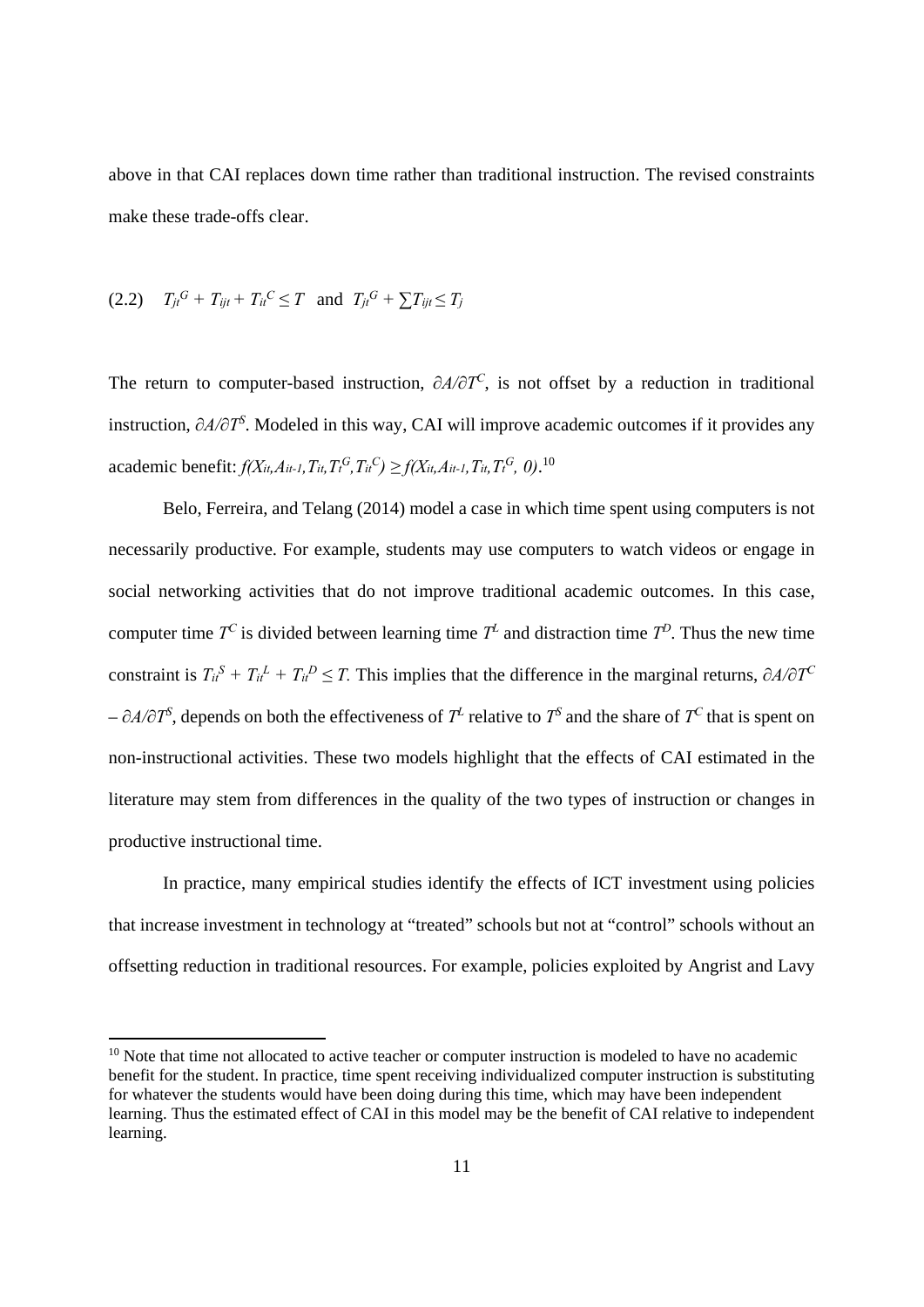(2002) and Leuven et al. (2007) create some schools that are "winners" and receive larger shares of national ICT investment.11 These designs seem to favor finding a positive effect relative to a design in which investment must satisfy the budget constraint. Specifically, there does not need to be an offsetting reduction in traditional resources. That is, these designs may estimate [*∂A/∂C +*   $\partial A/\partial T^{C*}\partial T^{C}/\partial C] - [\partial A/\partial T^{S*}\partial T^{S}/\partial S]$  without the offsetting effect  $\partial A/\partial S$ . Further, there could be an income effect that increases investment in traditional resources (e.g. if funding normally used for computers is used to hire teachers' aides). Thus a positive effect could be found even if the marginal dollar of investment in technology is not more effective than the marginal dollar invested in traditional resources, and (perhaps) even if technology has no benefit for educational production. Despite the fact that these designs favor finding positive effects, they could nonetheless produce negative estimates if time is reallocated to computer-based instruction and this has smaller returns than traditional instruction (e.g. if a high fraction of computer time is non-instructional). It is also possible that schools may reallocate funds away from traditional instruction to maintain or support investments in technology.

 An analogous discussion is relevant for interpreting the results in the CAI literature. If CAI substitutes for traditional instruction, then the estimated effect is a comparison of the marginal effects of traditional instruction and CAI (i.e. *∂A/∂TC – ∂A/∂TS* ). This is the economic and policy question of interest. However, many policies and experiments used to evaluate CAI increase a student's instructional time in a specific subject (e.g. Rouse and Krueger 2004) or total instructional time (e.g. Banerjee, Cole, Duflo, and Linden 2007). This occurs when non-academic classes or classes dedicated to other subjects are reallocated to the subject being considered, or when instruction is offered outside of regular school hours. That is, the estimated effects in the

 $11$  Goolsbee and Guryan (2006) exploit the E-Rate subsidy that results in varying prices of computing across schools and thus has both a price and an income effect.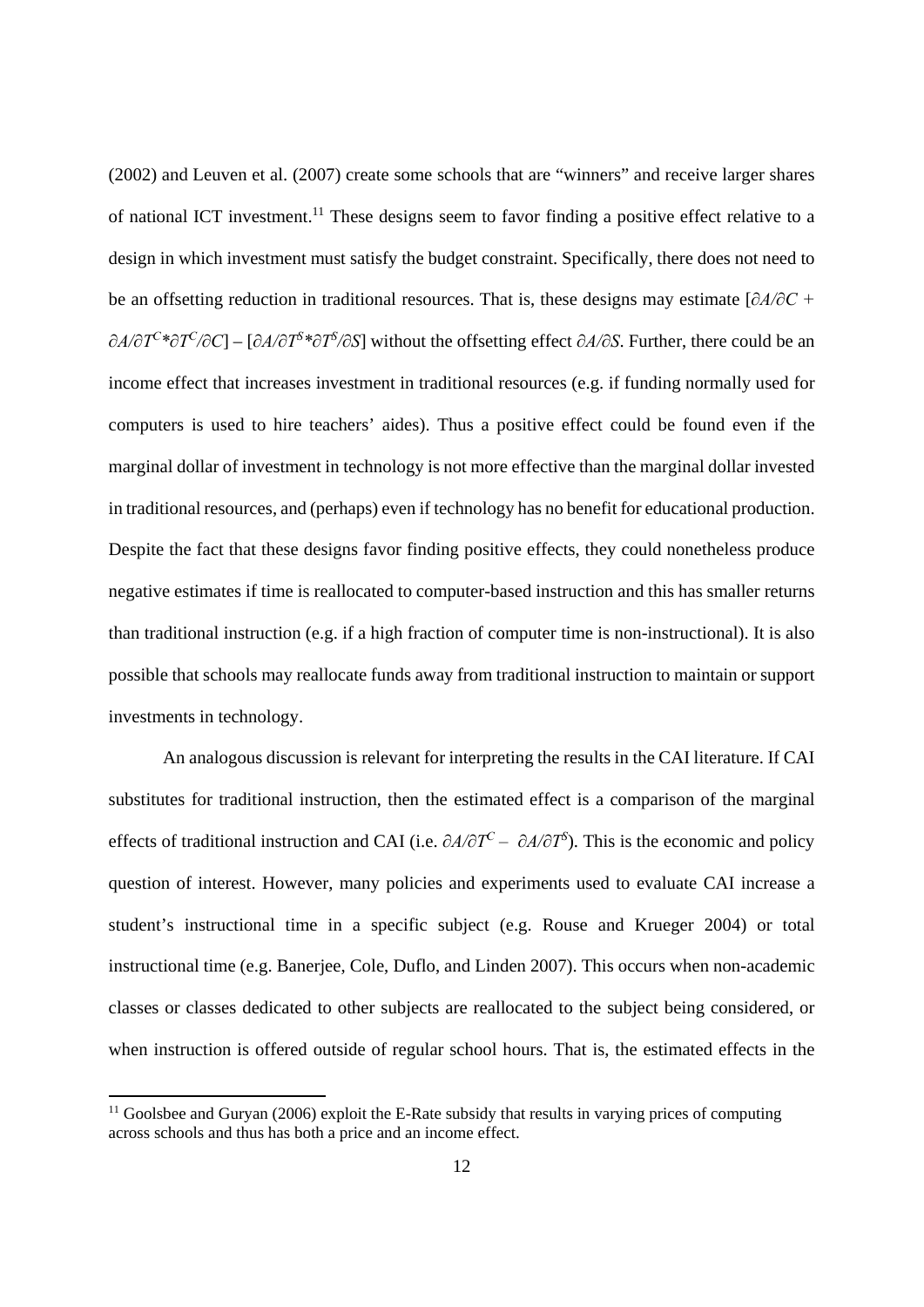literature frequently reflect an increase in  $T$  rather than just an increase in  $T<sup>C</sup>$  and the corresponding reduction in *TS* . Thus the results should be interpreted as some combination of the effect of substituting CAI for traditional instruction and increasing instructional time. It is worth noting that the benefits of CAI, like those of ICT more broadly, may be attenuated if students use computers for non-academic purposes instead of the intended instruction.

 Therefore, many empirical studies on ICT and CAI are structured in favor of finding positive effects on academic outcomes. Interpreting and comparing the estimates in the literature requires careful consideration of whether computer resources are supplementing or substituting for traditional investment. Estimates across studies are also likely to differ due to variation in treatment intensity (the amount of financial investment or the number of hours dedicated to computer use), the duration of the treatment, the quality of the investment, and the quality of the traditional investment or instruction that is offset.

#### *2.3 Empirical Findings*

#### *2.3.1 Information and Communication Technologies Investment*

Research on the effects of ICT investment in schools has closely mirrored the broader literature on the effects of school investment (see, for example, Betts 1996; Hanushek, Rivkin, and Taylor 1996; and Hanushek 2006). Early studies of ICT in the education literature focused on case studies and cross-sectional comparisons (see Kirkpatrick and Cuban 1998; Noll, et al. 2000 for reviews). Studies in the economics literature have often exploited natural policy experiments to generate variation over time in ICT investment (e.g. Angrist and Lavy 2002; Goolsbee and Guryan 2006; Leuven 2007; Machin, McNally, and Silva 2007). Recent studies of CAI have generally relied on randomized control trials (e.g. Rouse and Krueger 2004; Banerjee, Cole, Duflo, and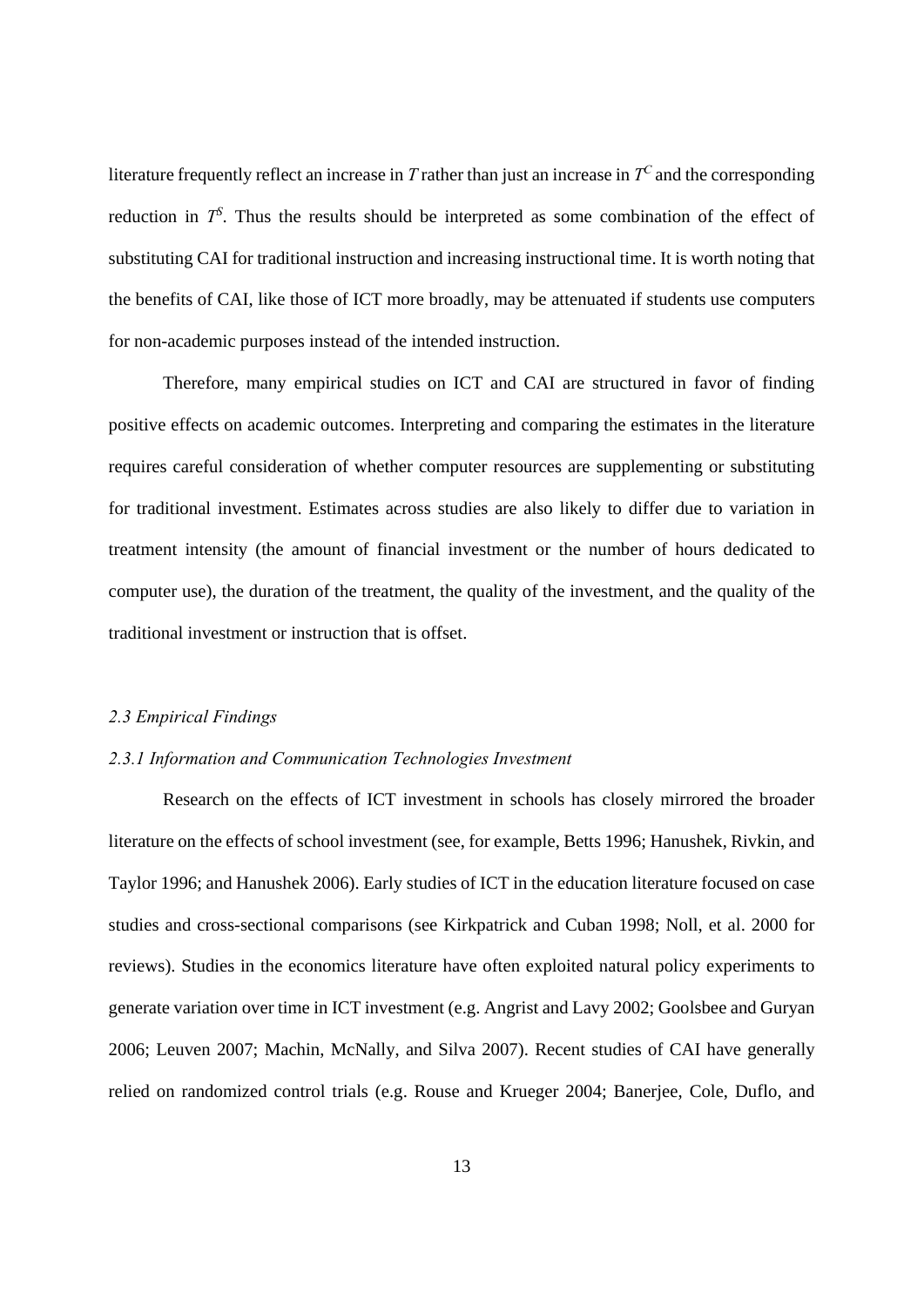Linden 2007; Mathematica 2009; Carillo, Onofa and Ponce 2010; Mo et al. 2014). This section focuses on three important dimensions of variation in the literature: 1) the type of investment (ICT or CAI); 2) the research design (cross-sectional, natural experiment, or RCT); and 3) the interaction of the investment with traditional instruction (supplemental or substituting).

Fuchs and Woessmann (2004) examine international evidence on the correlation between computer access in schools (and homes) and performance on PISA, an internationally administered standardized exam. They show that simple cross-sectional estimates for 32 countries might be biased due to the strong correlation between school computers and other school resources. The authors note that evidence based on cross-sectional differences must be interpreted cautiously. Omitted variables are likely to generate positive bias in cross-country comparisons. However, cross-sectional estimates within countries may exhibit negative bias if governments target resources to schools that serve higher proportions of students from low income households. Once they control for an extensive set of family background and school characteristics, they find an insignificant relationship between academic achievement and the availability of school computers.

Most recent research on ICT investment has exploited policies that promote investment in computer hardware or Internet access. The majority of studies find that such policies result in increased computer use in schools, but few studies find positive effects on educational outcomes. This is in spite of the fact that many of these studies exploit policies that provide ICT investment that supplements traditional investment. The results suggest that ICT does not generate gains in academic outcomes or that schools allow computer-based instruction to crowd out traditional instruction. Regardless, a null result in this context is a stronger result than if there was a binding constraint that required substitution away from investment and time allocated to other inputs.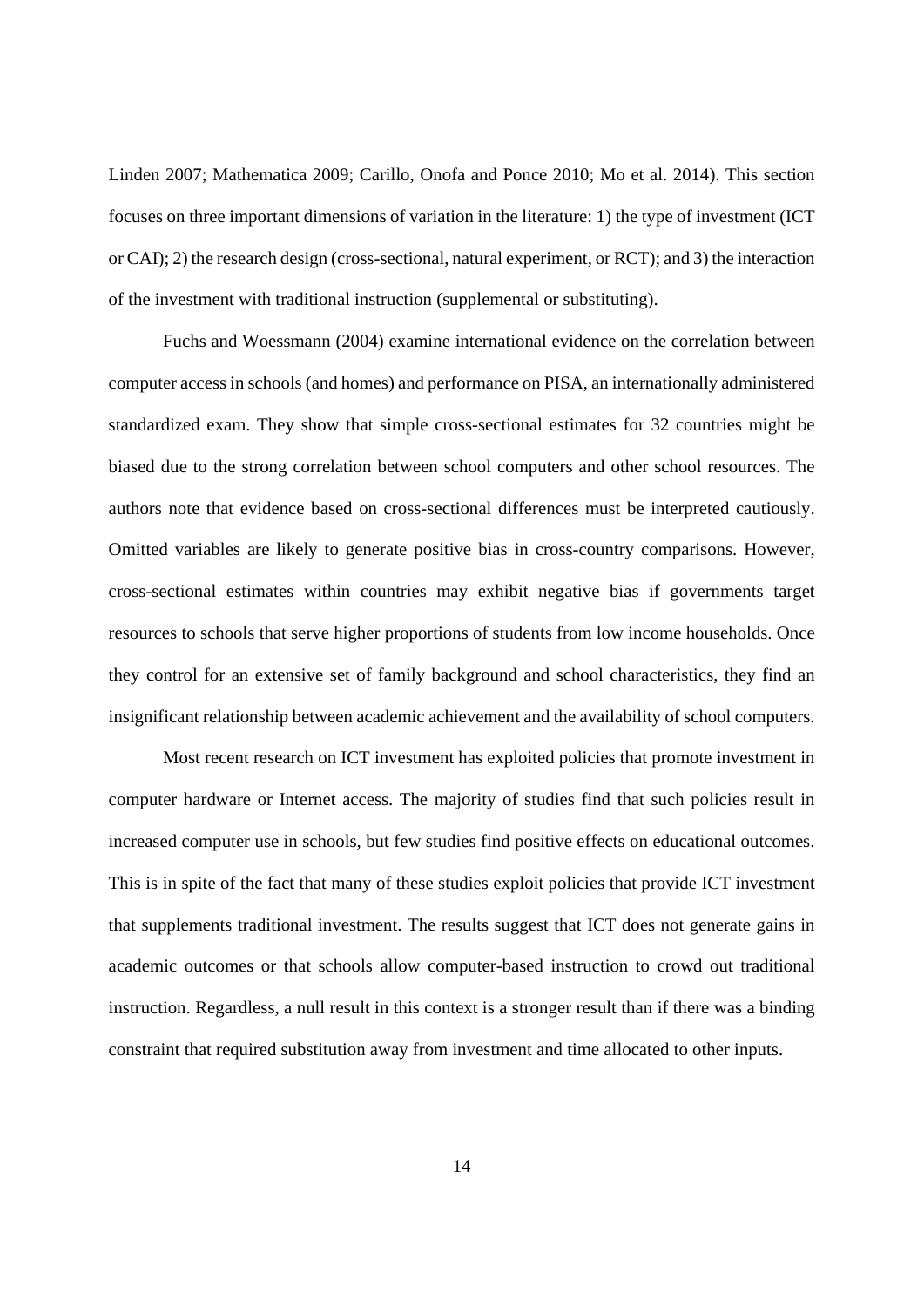Angrist and Lavy (2002) find higher rates of computer availability in more disadvantaged schools in Israel, which may be due to the Israeli school system directing resources to schools on a remedial basis. Thus cross-sectional estimates of the effect of computer access are likely to be biased downward. To address this, the authors exploit a national program that provided computers and computer training for teachers in elementary and middle schools. The allocation of computers was based on which towns and regional authorities applied for the program, with the highest priority given to towns with a high fraction of stand-alone middle schools. They present reducedform estimates of the effect of the program on student test scores and they use the program as an instrumental variable to estimate the effect of computer aided instruction (defined broadly) on test scores.<sup>12</sup> Survey results indicate that the computers were used for instruction, but the authors find negative and insignificant effects of the program on test scores. While the identification strategy estimates the effects of supplemental financial investment in ICT, it did not necessarily result in supplemental class time, so the estimates may reflect the tradeoff between computer aided and traditional instruction. The authors argue that computer use may have displaced other more productive educational activities or consumed school resources that might have prevented a decline in achievement.

The finding that ICT investment generates limited educational gains is common in the literature. Leuven et al. (2007) exploit a policy in the Netherlands that provided additional funding for computers and software to schools with more than seventy percent disadvantaged students. Using a regression discontinuity design, they find that while additional funding is not spent on more or newer computers, students do spend more time on a computer in school (presumably due to new software). But the estimates suggest a negative and insignificant effect on most test score

 $12$  An identifying assumption for the instrumental variables interpretation is that CAI is the sole channel by which computers would positively or negatively affect academic performance.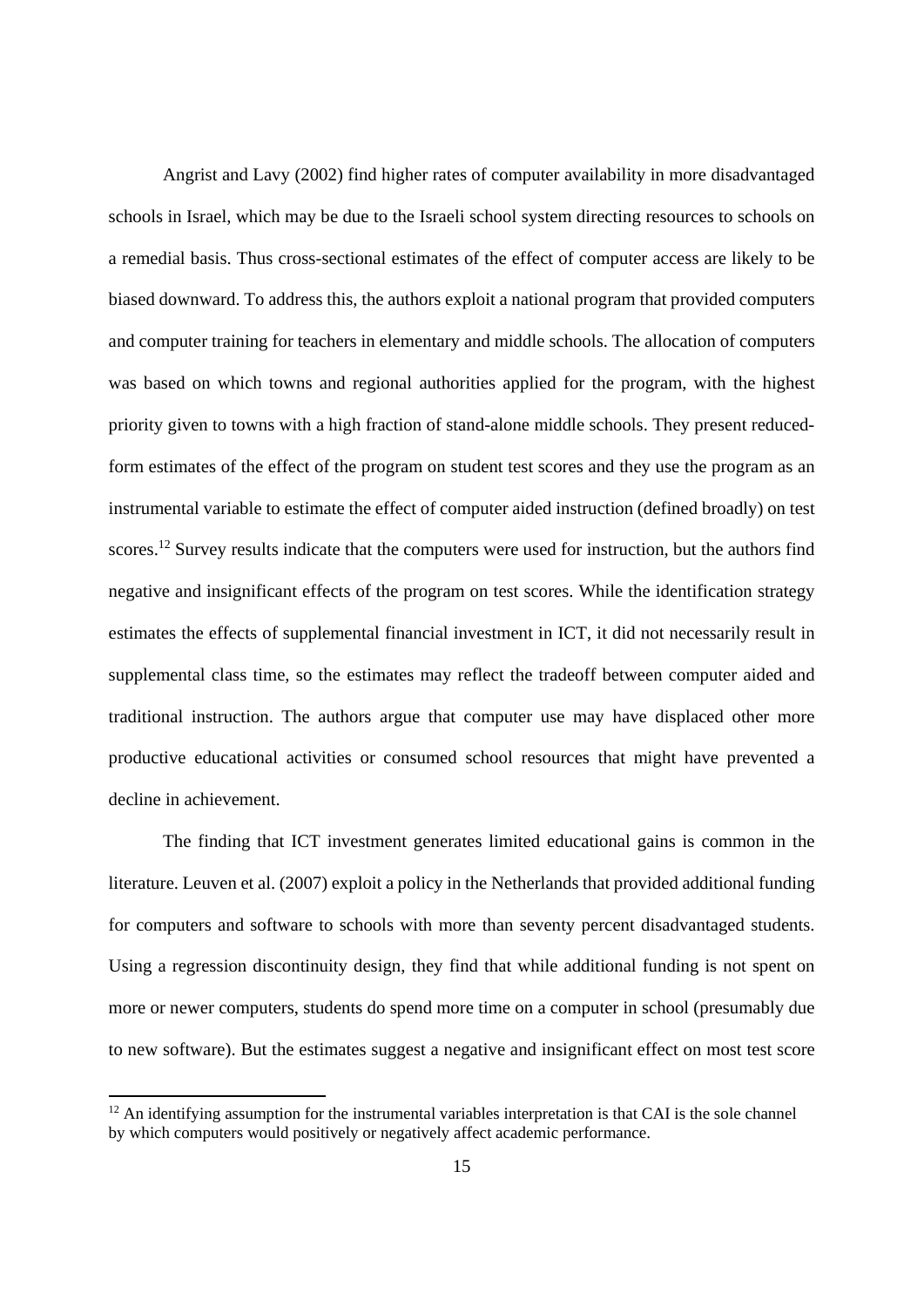outcomes. The authors come to a similar to conclusion as Angrist and Lavy (2002) that computer instruction may be less effective than traditional instruction.

In the United States, Goolsbee and Guryan (2006) examine the federal E-Rate subsidy for Internet investment in California schools. The subsidy rate was tied to a school's fraction of students eligible for a free or reduced lunch, which generated variation in the rate of Internet investment, creating both an income and price effect.<sup>13</sup> Schools that received larger subsidies had an incentive to offset spending on traditional inputs with spending on Internet access. The authors find increased rates of Internet connectivity in schools, but do not find increases in test scores or other academic outcomes. The authors note that access to the Internet may not improve measurable student achievement and that promoting early adoption of technology may result in schools investing too soon in technologies and thus acquiring inferior or higher-cost products. In a more recent paper, Belo, Ferreira, and Telang (2014) examine if broadband use generates a distraction that reduces academic performance in Portugal. They find very large negative effects when using proximity to the internet provider as an instrument for the quality of the internet connection and time spend using broadband.

More recently, Cristia et al. (2014) examine the introduction of the Huascaran program in Peru between 2001 and 2006. The program provided hardware and non-educational software to a selected set of schools chosen on the basis of enrollment levels, physical access to the schools, and commitment to adopt computer use. Using various weighting and matching techniques, they find no effect of the program on whether students repeat a grade, drop out, or enroll in secondary school after primary school. These studies highlight the importance of considering the policy estimates in

<sup>&</sup>lt;sup>13</sup> The authors attempt to exploit discrete cutoffs in prices to implement a regression discontinuity design. Unfortunately, this does not result in a strong enough first stage to generate reliable estimates, so they exploit time variation in a difference-in-differences design.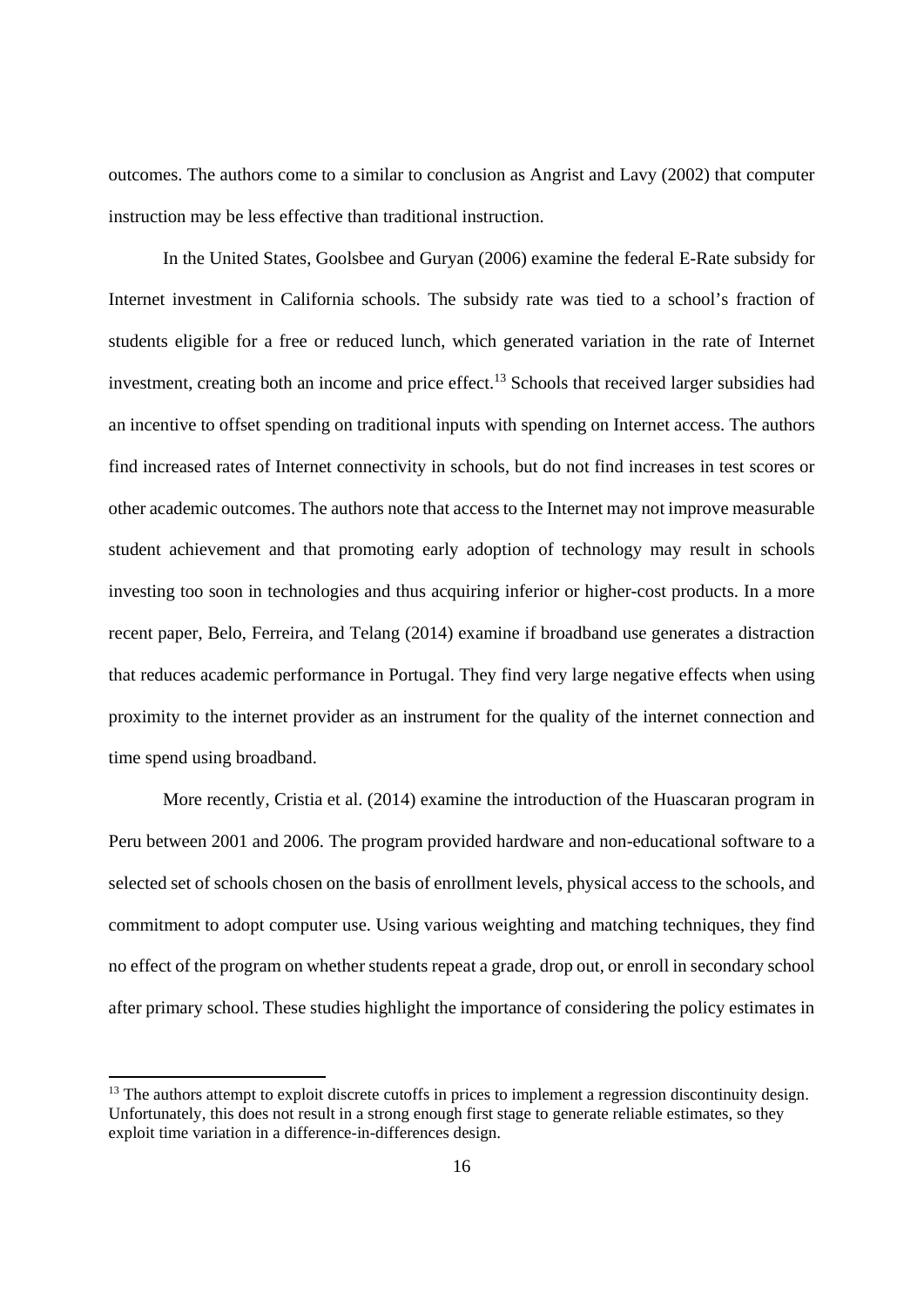the context of an educational production function that considers classroom inputs and time allocation. Despite ICT funding being supplemental to traditional investment, computers may reduce the use of traditional inputs given time constraints.

There are, however, exceptions to the finding that ICT investment does not generate educational gains. Machin, McNally, and Silva (2007) exploit a change in how government ICT funds are allocated in England to generate variation in the timing of investment. This approach results in generally positive estimates for academic outcomes. The authors note that their results may be positive and significant in part because the schools that experienced the largest increases in ICT investment were already effective and thus may have used the investment efficiently. Barrera-Osorio and Linden (2009) find somewhat inconclusive results with statistically insignificant, but point estimates of effects, when they evaluate a randomized experiment at one hundred public schools as part of the "Computers for Education" program in Colombia. The program provided schools with computers and teacher training with an emphasis on language education, but they find that the increase in computer use was not primarily in the intended subject area, Spanish, but rather in computer science classes. Teacher and student surveys reveal that teachers did not incorporate the computers into their curriculum.

A recent trend in educational technology policy is to ensure that every student has his or her own laptop or tablet computer, which is likely to be a much more intensive treatment (in terms of per-student time spent using a computer) than those exploited in the policies discussed above. One of the first large scale one-to-one laptop programs was conducted in Maine in 2002, in which all  $7<sup>th</sup>$  and  $8<sup>th</sup>$  grade students and their teachers were provided with laptops to use in school. Comparing writing achievement before and after the introduction of laptops, it was found that writing performance improved by approximately one-third of a standard deviation (Maine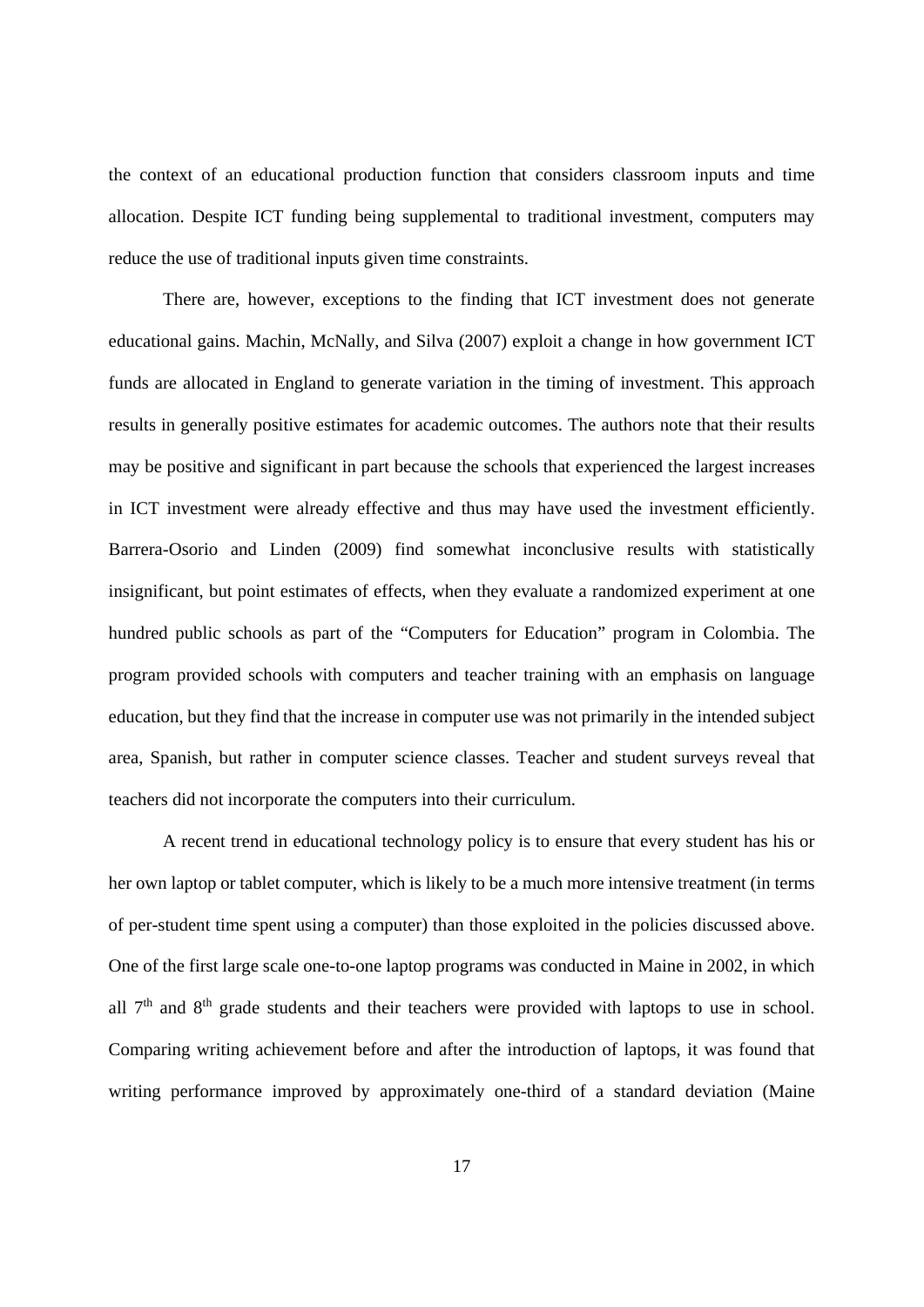Education Policy Research Institute 2007). Grimes and Warschauer (2008) and Suhr et al. (2010) examine the performance of students at schools that implemented a one laptop program in Farrington School District in California relative to students at non-laptop schools. They find evidence that junior high school test scores declined in the first year of the program. Likewise, scores in reading declined for  $4<sup>th</sup>$  grade students during the first year. At both grade levels, however, the scores increased in the second year, offsetting the initial decline. This pattern may reflect the fixed costs of adopting computer technology effectively. The changes in these cases are relatively modest in magnitude, but are statistically significant.

A study of the Texas laptop program by the Texas Center for Educational Research (2009) exploited trends at twenty-one schools that adopted the program relative to a matched control group. Schools were matched on factors including district and campus size, region, proportion of economically disadvantaged and minority students, and performance on the Texas Assessment of Knowledge and Skills (TAKS). The laptop program was found to have some positive effects on educational outcomes. Cristia et al. (2012) were able to exploit a government implemented randomized control trial (RCT) to estimate the effect of a laptop policy in Peru. After fifteen months, they find no significant effect on math or language test scores and small positive effects on cognitive skills.

Taken as a whole, the literature examining the effect of ICT investment is characterized by findings of little or no positive effect on most academic outcomes. The exception to this is mixed positive effects of one-laptop initiatives. The modest returns to computer investment is especially informative in light of the fact that nearly all of the estimates are based on policies and experiments that provided supplemental ICT investment. The lack of positive effects is consistent across studies that exploit policy variation and randomized control trials. Because these initiatives do not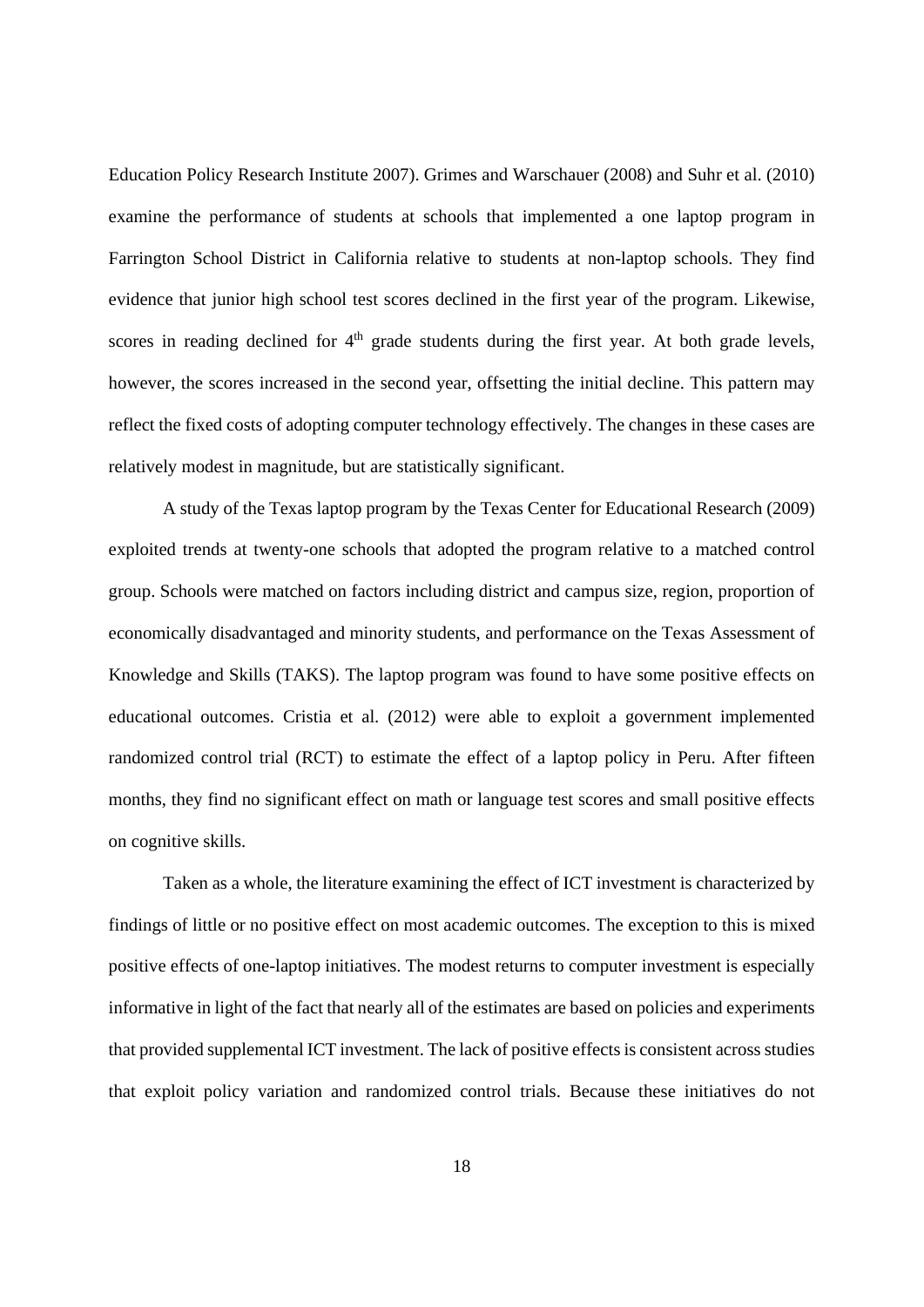necessarily increase class time, the findings may suggest that technology aided instruction is not superior to traditional instruction. This finding may be highly dependent on specifically what technology is adopted and how it is integrated into a school's curriculum. The studies above generally do not specify the way in which ICT was used. In the next section, we examine studies that focus on the use of specific, well-defined software programs to promote mathematics and language learning.

#### *2.3.2 Computer Assisted Instruction*

Computer aided instruction is the use of specific software programs on computers in the classroom.14 Frequently these programs are individualized or self-paced in order to accommodate differences in student ability or speed. CAI lends itself to evaluation using randomized control trials because access to software can be offered at the student or classroom level. CAI frequently targets a specific subject area that is tested before and after the software is introduced. Kulik and Kulik (1991) and Liao (1992) summarize the early education literature, which generally suggests positive effects. The evidence from economic studies is mixed and suggests that the characteristics of the intervention are important. Studies in this area differ significantly in the extent to which CAI is a substitute or a supplement to traditional instruction. Interestingly, evidence of positive effects appears to be the strongest in developing countries. This could be due to the fact that the instruction that is being substituted for is not as of high quality in these countries.<sup>15</sup>

<sup>&</sup>lt;sup>14</sup> Computer aided instruction (CAI), computer aided learning (CAL), and E-learning are used synonymously in the economics and education literatures.

<sup>&</sup>lt;sup>15</sup> There are well documented deficiencies in teacher quality and attendance and other education factors in developing countries. For example, Chaudhury et al. (2006) examine the rate of teacher absenteeism, which is 19 percent, and teacher effort in Bangladesh, Ecuador, India, Indonesia, Peru and Uganda.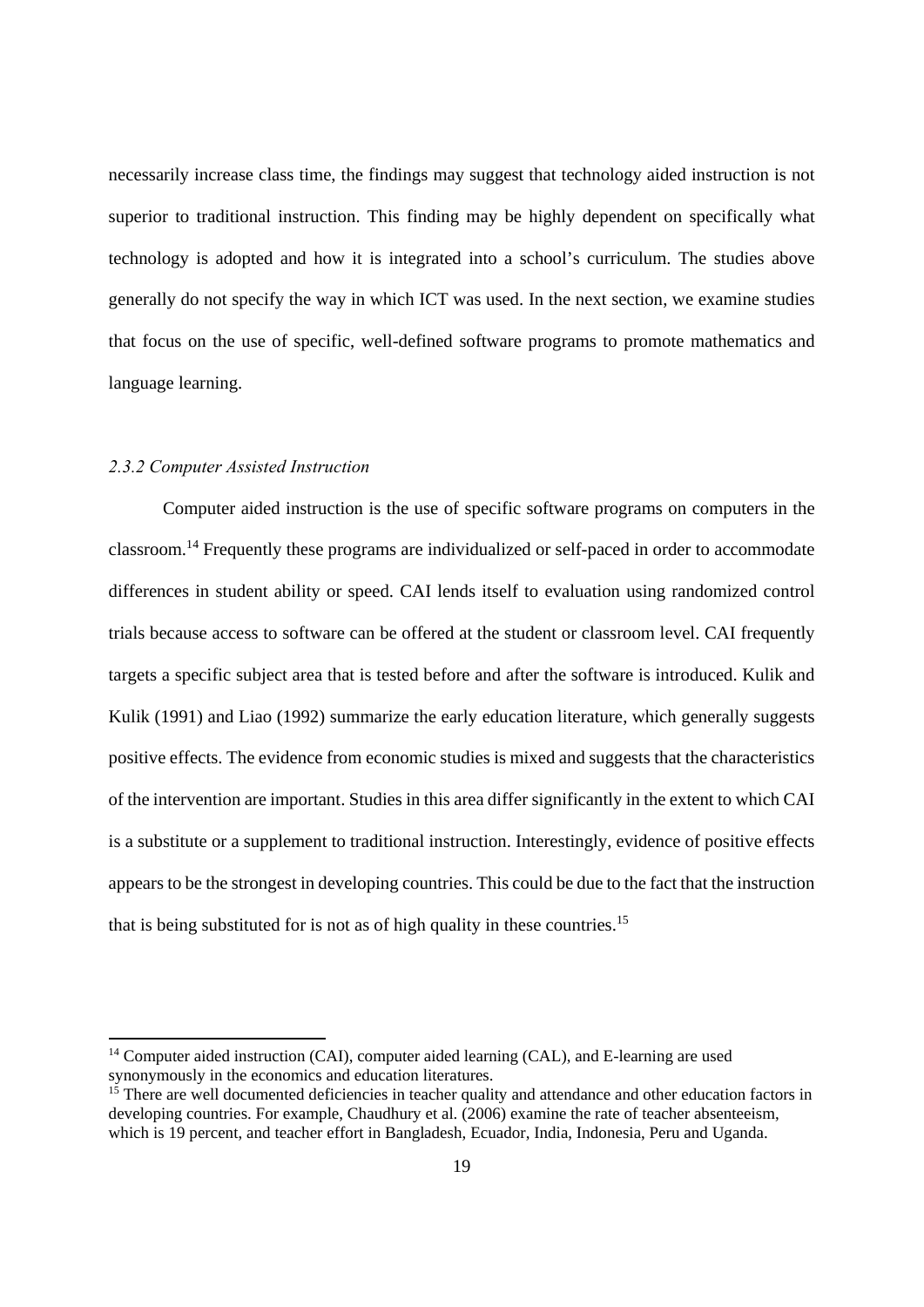Rouse and Krueger's (2004) evaluation of "Fast ForWord", a language and reading program, is one of the earliest examples of evaluating a specific CAI using an RCT. They conducted a randomized study that exploited within-school, within-grade variation at four schools that serve a high fraction of non-native English speakers in the northeastern United States. The intervention pulled students out of their otherwise scheduled classes to receive 90-100 minutes of individualized computer aided instruction. The instruction these students missed was not necessarily in reading and language, so treated students received supplemental instruction in this subject area as a result. Despite the construction of the experiment, which favors gains in reading and language skills, they find little to no positive effects across a range of standardized tests that should be correlated with reading and language skills. The authors argue that computers may not be as effective as traditional classroom instruction.

In a large randomized study, the U.S. Department of Education and Mathematica Policy Research (2007, 2009) evaluated six reading and four math software products for students in elementary, middle, and high school. Randomization was across teachers within the same schools. Nine of the ten products were found to have no statistically significant effect, while the tenth product (used for 4<sup>th</sup> grade reading) had a positive effect. The study also examined how usage and effects changed between the first and the second years of implementation, allowing the researchers to test if teacher experience with the products was an important determinant of outcomes. They found that usage actually decreased on average in the second year and there were no positive effects.

Some studies, however, find positive effects of CAI initiatives. Barrow, Markman and Rouse (2009) exploit a within-school randomization at the classroom level in three large urban districts in the U.S. They find statistically significant positive effects of computer aided instruction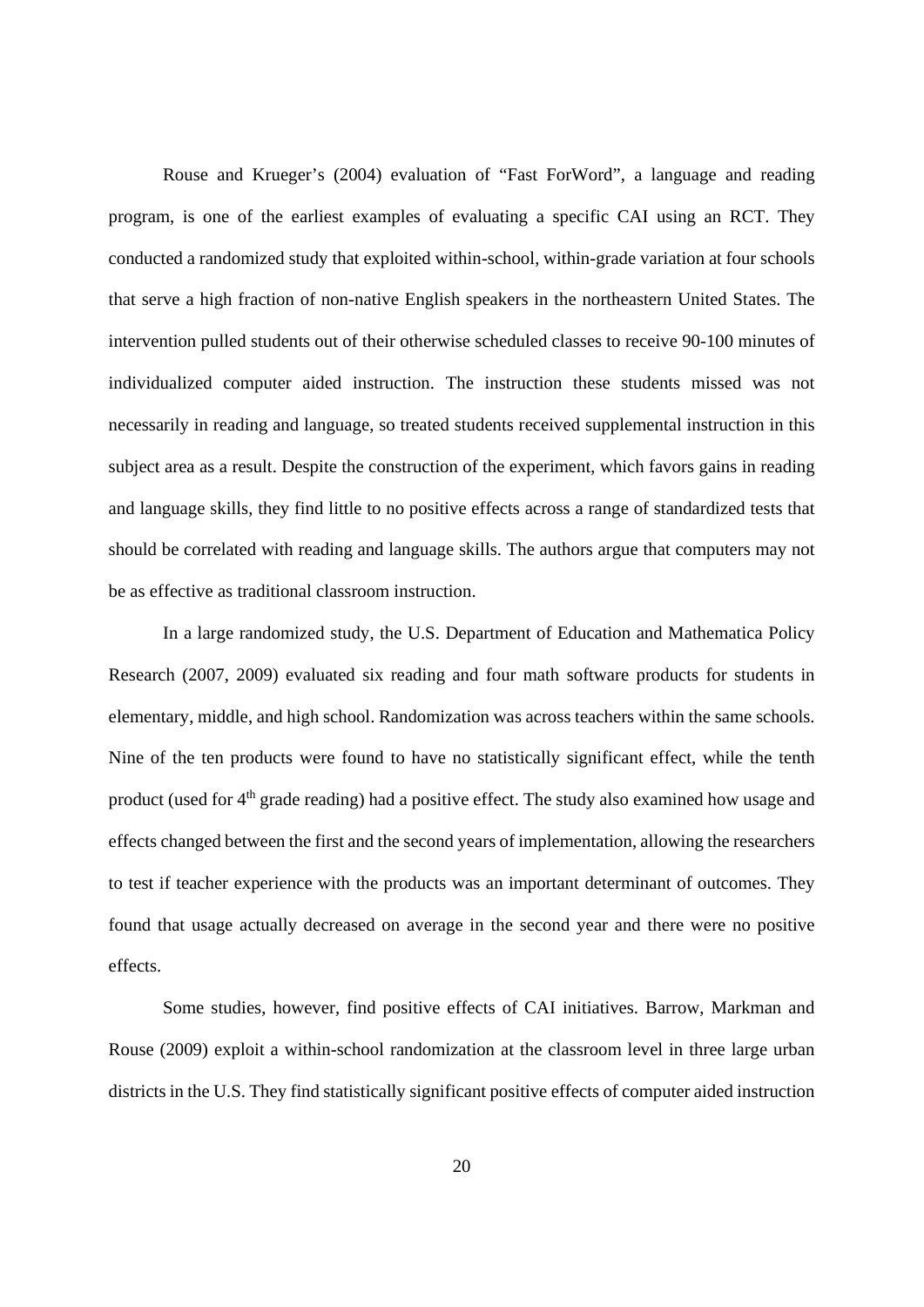when treated classes are taught in the computer lab using pre-algebra and algebra software. They also find some evidence that the effects are larger for classrooms with greater enrollment, which is consistent with the predictions of their model of time allocation (discussed in Section 2.2). The authors note that such effects may not translate to different software or different schools, but conclude that the positive findings suggest that CAI deserves additional evaluation and policy attention especially because it is relatively easy to implement compared with other interventions.

Banerjee, Cole, Duflo, and Linden (2007) note that the generally insignificant effects of computer interventions in developed countries may not hold in developing countries where computers may replace teachers with less motivation and training. They test an intervention in India in which trained instructors guided students through two hours of computer instruction per week, one hour of which was outside of the regular school day. Thus the intervention was a combination of guided computer instruction by a supplemental instructor and additional class time. They find that the intervention has large and statistically significant effects on math scores, but also find significant fade-out in subsequent years. However, Linden (2008) finds very different results when attempting to separate the effects of in-class "substitution" for standard instruction from out-of-school "complements". Using two randomized experiments, test score effects for 2nd and 3rd graders in India were large and negative for the in-school intervention and insignificant and positive for the out-of-school intervention. The negative in-school results could stem from the fact that the program was implemented in "well-functioning network of NGO-run schools" or that the specific software being used was ineffective. That is, both the nature of the technology and what is being substituted for are important considerations when evaluating effect sizes.

Carrillo, Onofa and Ponce (2010) find positive effects of the Personalized Complementary and Interconnected Learning software in Ecuador. The program was randomized at the school level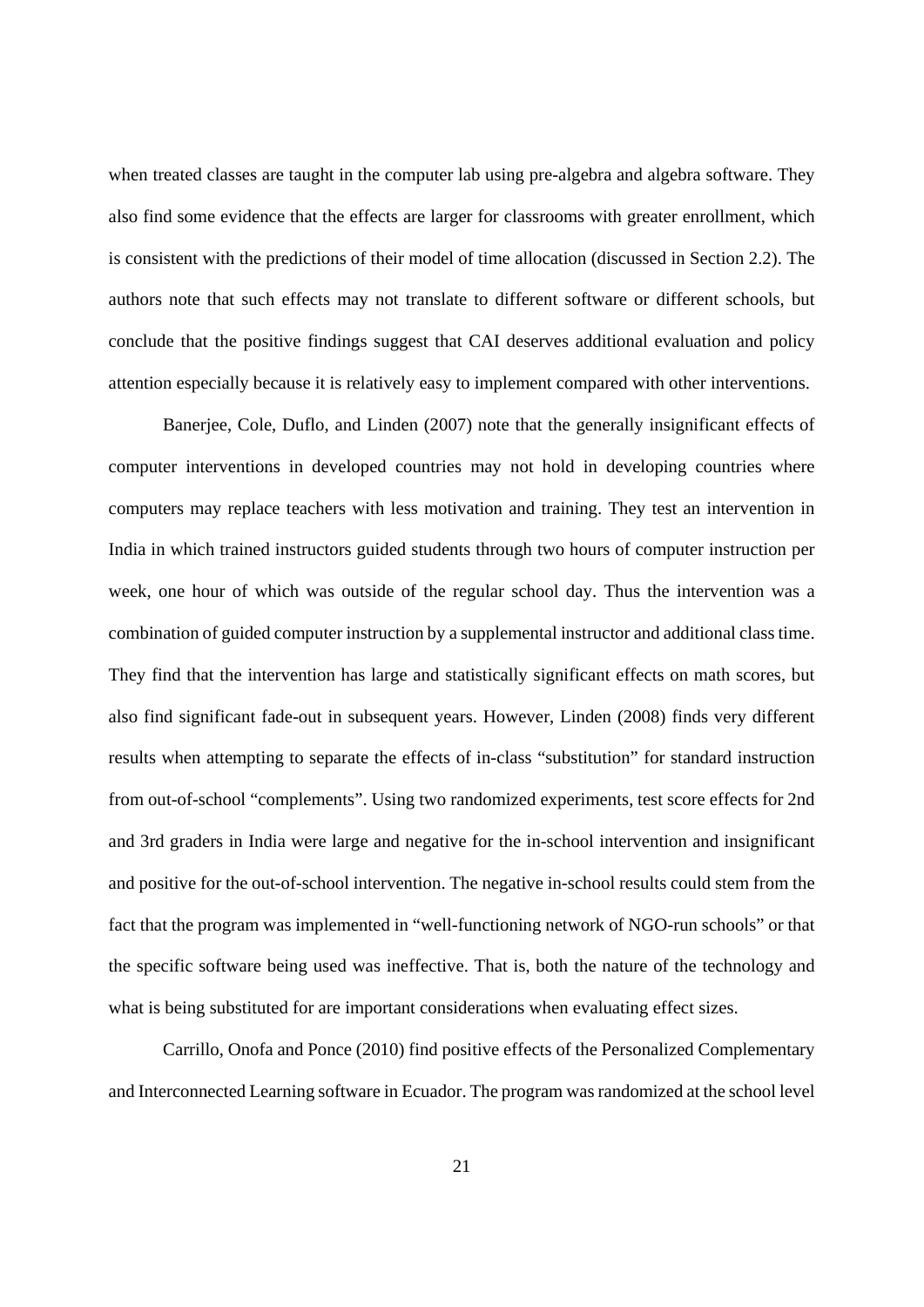and provided three hours of individualized math and language instruction to treated students each week. The initiative produced positive gains on math scores and no effect on language scores. Mo et al. (2014) conduct a randomized experiment at 72 rural schools in China. The intervention provided 80 minutes of supplemental math instruction (math based computer games) per week during what would otherwise be a computer skills class. The intervention was estimated to generate an increase in math scores of 0.17 standard deviations for both 3rd and 5th grade students. It is important to note that the instruction was supplemental both in terms of providing additional mathematics instruction and not offsetting another academic subject.<sup>16</sup>

In an analysis of randomized interventions (both technological and non-technological) in developing countries, Kremer, Brannen, and Glennerster (2013) hypothesize that CAI tailored to each student may be the most effective. McEwan (2014) concludes that computer based interventions in primary schools have higher average effects (0.15 standard deviations) than teacher training, smaller classes, and performance incentives. However, he makes the important point that it is "misleading" to compare effect sizes without considering cost.

#### *2.3.3 Computer Skills*

Computer use in schools may benefit students in two ways: through the acquisition of computer skills that are useful in the labor market; and through the acquisition of basic skills such as math, reading, and writing. The economics literature has provided different justifications for focusing on the effectiveness of computers as a pedagogical tool for acquiring basic skills. Angrist and Lavy (2002) argue that computer skills training (CST) "seems undeniably useful" whereas the

<sup>&</sup>lt;sup>16</sup> The authors note that their results may differ from Linden (2008) due to the fact "that by integrating the CAL program during a relatively unproductive period of time…the substitution effect may have been minimized."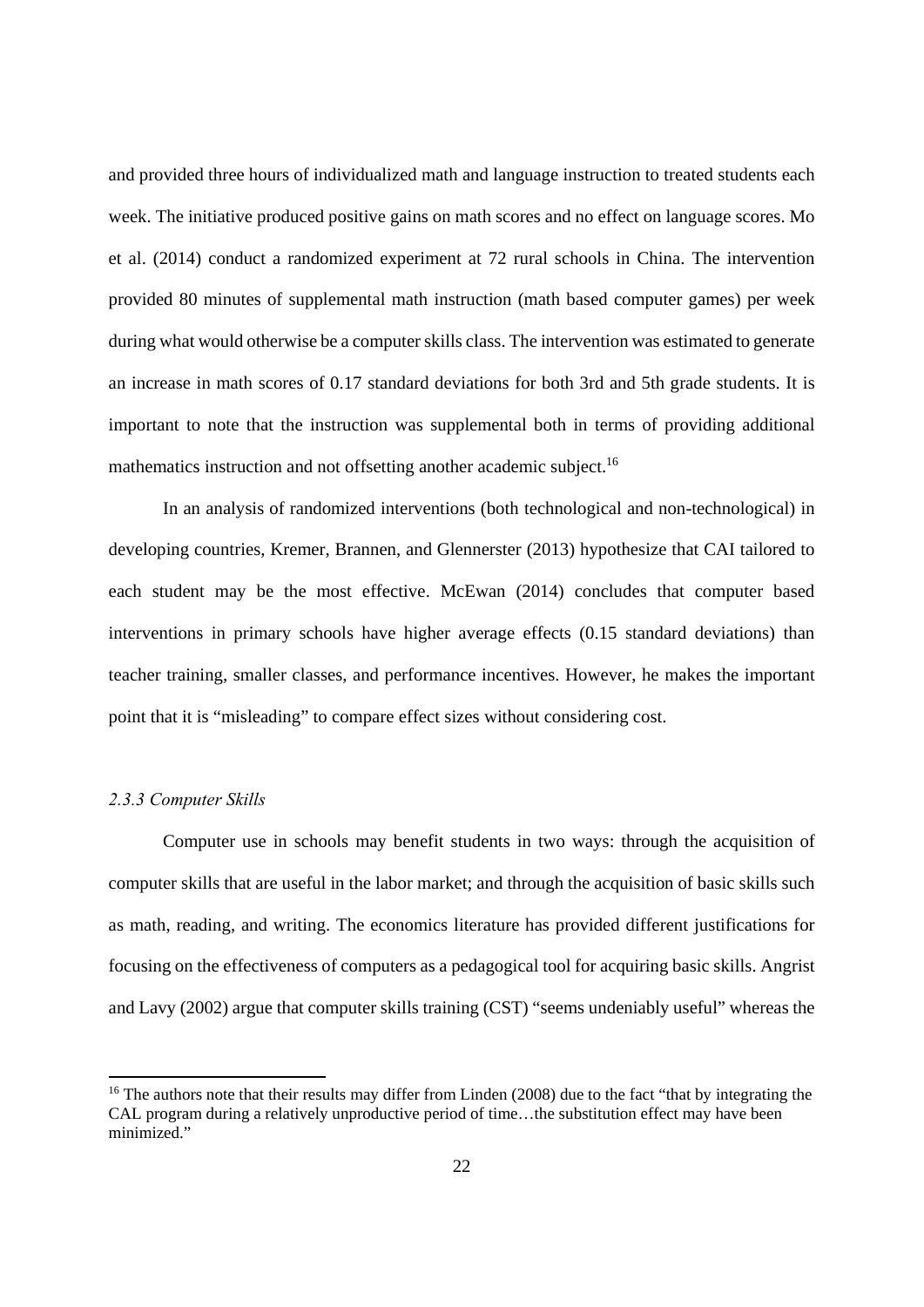evidence for CAI "is both limited and mixed". Fuchs and Woessmann (2004) provide the antithetical justification for focusing on CAI, arguing that the literature finds little evidence that computer skills have "direct returns on the labor market" whereas the returns to basic academic skills are undeniable. There is clearly a need for more research on the effect of computer skills on labor market outcomes.

Most of the studies discussed in this paper do not estimate the effect of ICT on computer skills. A primary challenge is that academic exams do not provide a direct measure of computer skills, so these benefits may go unmeasured. For example, Goolsbee and Guryan (2006) note that ICT may "build skills that are unmeasured by standard tests". Several studies find evidence that enhance education in computer skills may be the primary result of many initiatives. For example, Barrera-Osorio and Linden (2009) find a significant increase in computer use in computer science and not in any other subject. Likewise, Bet, Ibarrarán and Cristia (2014) find that increased availability of technology affected time spent teaching digital skills, but computers were not used in math and language. Recent one-to-one laptop program policies have highlighted the need for "21st century skills", which go beyond basic computer skills and are likely even more difficult to measure.

#### *2.3.4 Online College Courses*

A new and rapidly growing area of research related to CAI is estimating the effectiveness of online instruction for college courses. In this context, online education is frequently a method for delivering traditional instruction (e.g. streaming videos of college lectures). The primary question of interest is how student performance in online courses compares to performance in the equivalent traditional course. Evidence from the first wave of studies appears to show that, at this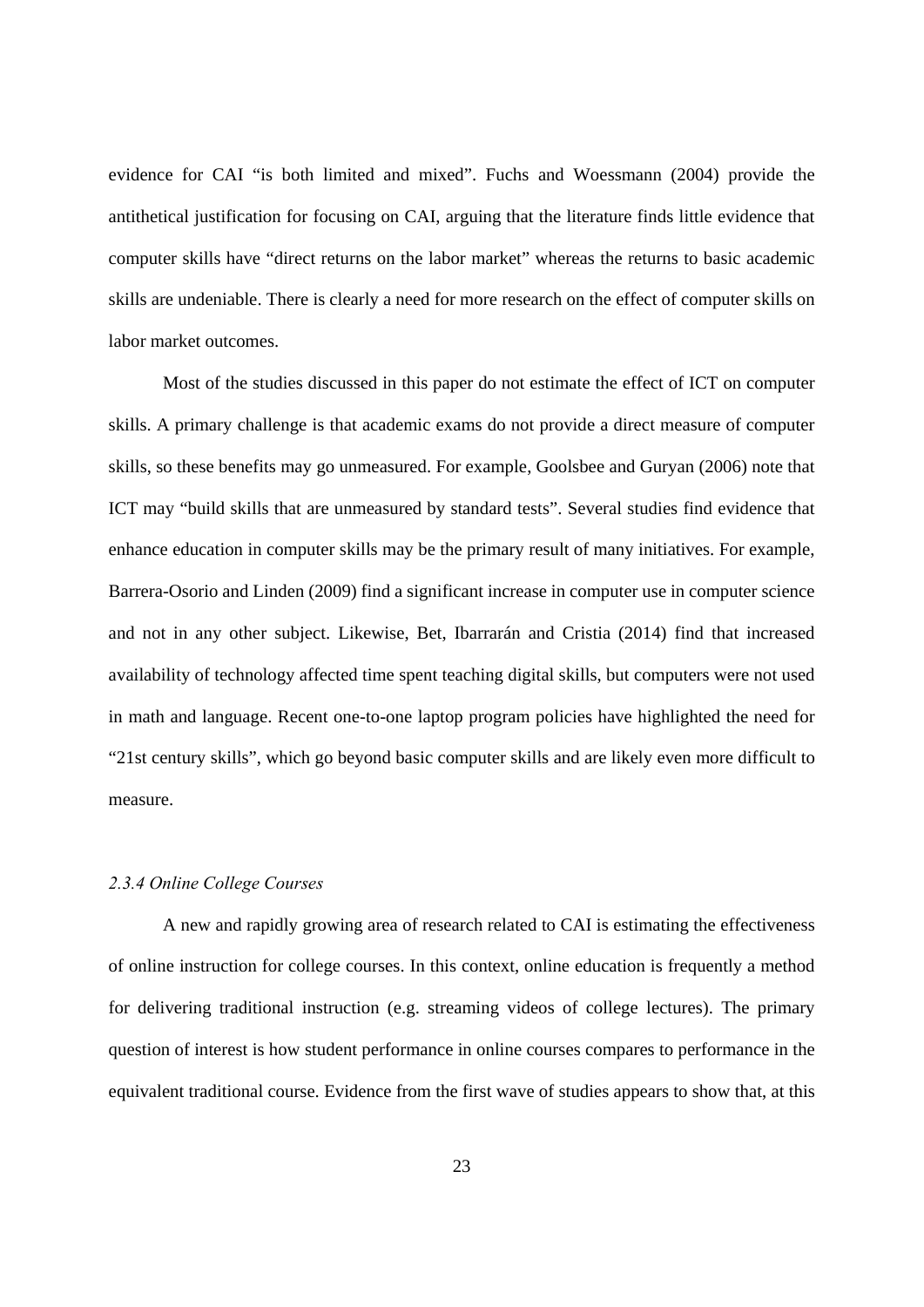time, Internet courses are less effective than in-person instruction. However, because online courses are lower cost per student, performance differences do not necessarily mean that online courses are not cost effective. Further, online courses may expand the number of students able to take courses due to financial, enrollment, or geographic constraints.

Several recent studies exploit randomized assignment of students to online and in-person education at the college level. Figlio et al. (2013) conduct a randomized experiment at a U.S. university and find evidence that in-person instruction results in higher performance in introductory microeconomics, especially for males, Hispanics, and lower-achieving students. Alpert, Couch and Harmon (2015) use a random experiment to evaluate instruction in an introductory economics course by traditional face-to-face classroom instruction, blended face-toface and online instruction, and exclusive online instruction. They find evidence of negative effects on learning outcomes from online instruction relative to traditional instruction, but no evidence of negative effects from blended instruction relative to traditional instruction. Bowen et al. (2014) conduct an experiment at six college campuses to compare traditional instruction to "hybrid" inperson and online instruction for a statistics course. They find no significant performance difference in performance between the two groups. Bettinger et al. (2014), using variation in access to in-person courses as an instrument, find lower performance and higher variation for students enrolled in online courses. Patterson (2014) proposes internet distractions as a possible reason for reduced performance in online courses. He conducts an experiment which finds that student performance improves when they use a commitment device to limit access to certain webpages. In related work, Joyce et al. (2014) find experimental evidence that the frequency of class meetings remains important even when course materials are available online.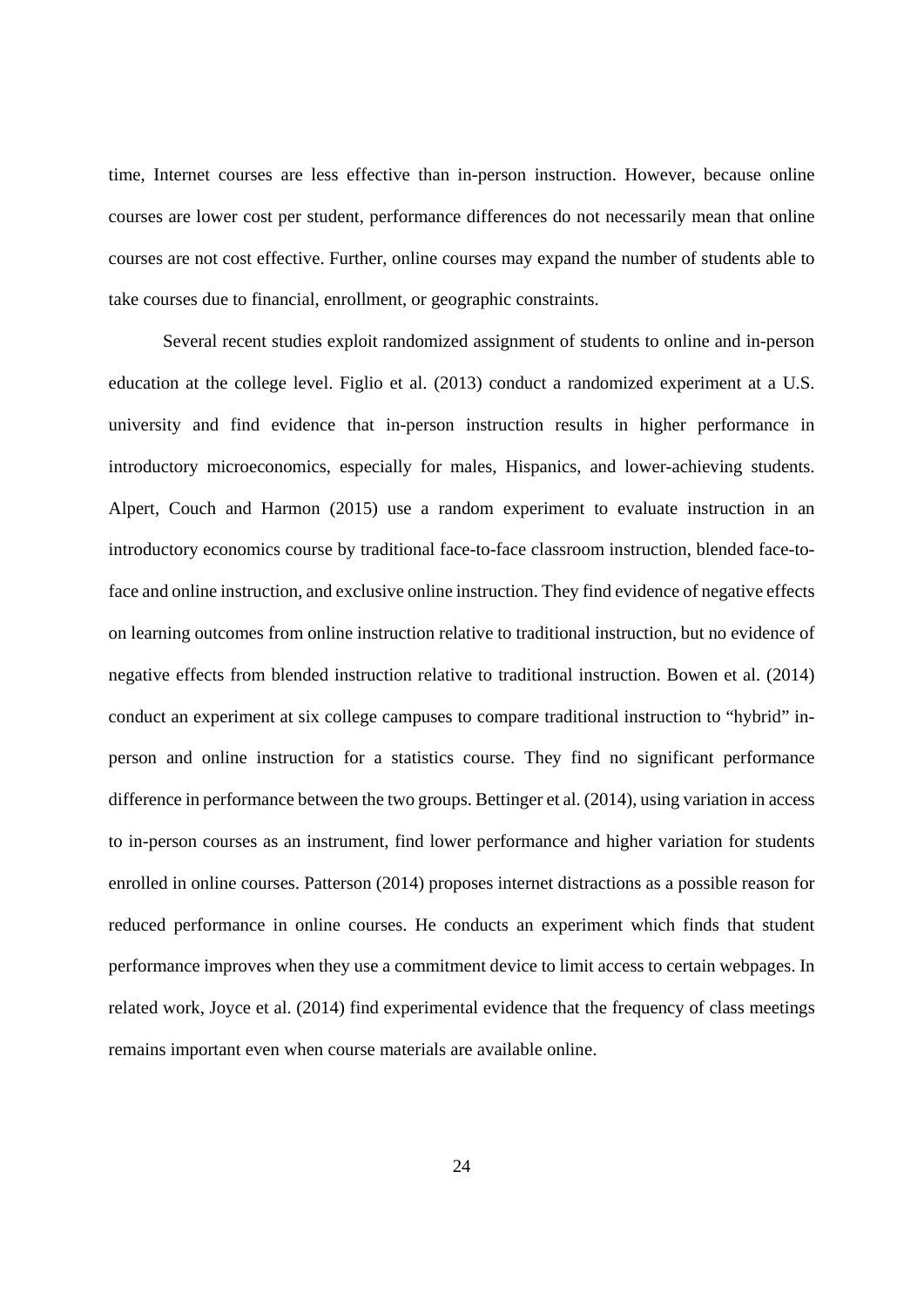#### *Summary*

Several patterns emerge when evaluating the effects of computer use in schools. Divisions in the literature emerge in terms of the nature of the intervention being studied, the research design, the parameter being estimated, and the school context. We provide an overview of each study and its key characteristics and findings in Table 4. The most prominent distinction is the division between ICT and CAI focused studies, which tend to coincide with methodological differences. The high cost of ICT hardware and connections, and the fact that it does not target specific students has meant that the majority of rigorous empirical research has exploited natural experiments generated by government policies. In contrast, several studies evaluating CAI software, which can target specific classrooms or students, have used randomized control trial designs. It is important to note that despite the division between these two types of studies, ICT investment is likely to be a necessary condition for making CAI available.<sup>17</sup>

Both ICT and CAI produce somewhat mixed evidence of the effect of computers on student outcomes, though there appears to be more evidence of positive effects in studies of CAI. There are several reasons why CAI studies may be more likely to find positive effects. One explanation is methodological. Beyond differences in research design, it may be the case that targeted CAI is more likely to generate positive effects than broader ICT initiatives. Specifically, CAI studies are more likely to result in supplemental instructional time. That is, while ICT studies may reflect a tradeoff between time allocated to computer-based instruction and traditional instruction, CAI estimates may reflect the net increase in instruction and therefore be biased in favor of positive findings. Further, ICT investment may not result in an increase in educational software and may

 $17$  This has a direct analogue in the economics of education literature more broadly. Many studies examine how funding affects student outcomes (with little regard for the specific inputs the funding makes possible) while other studies examine the effects of specific inputs.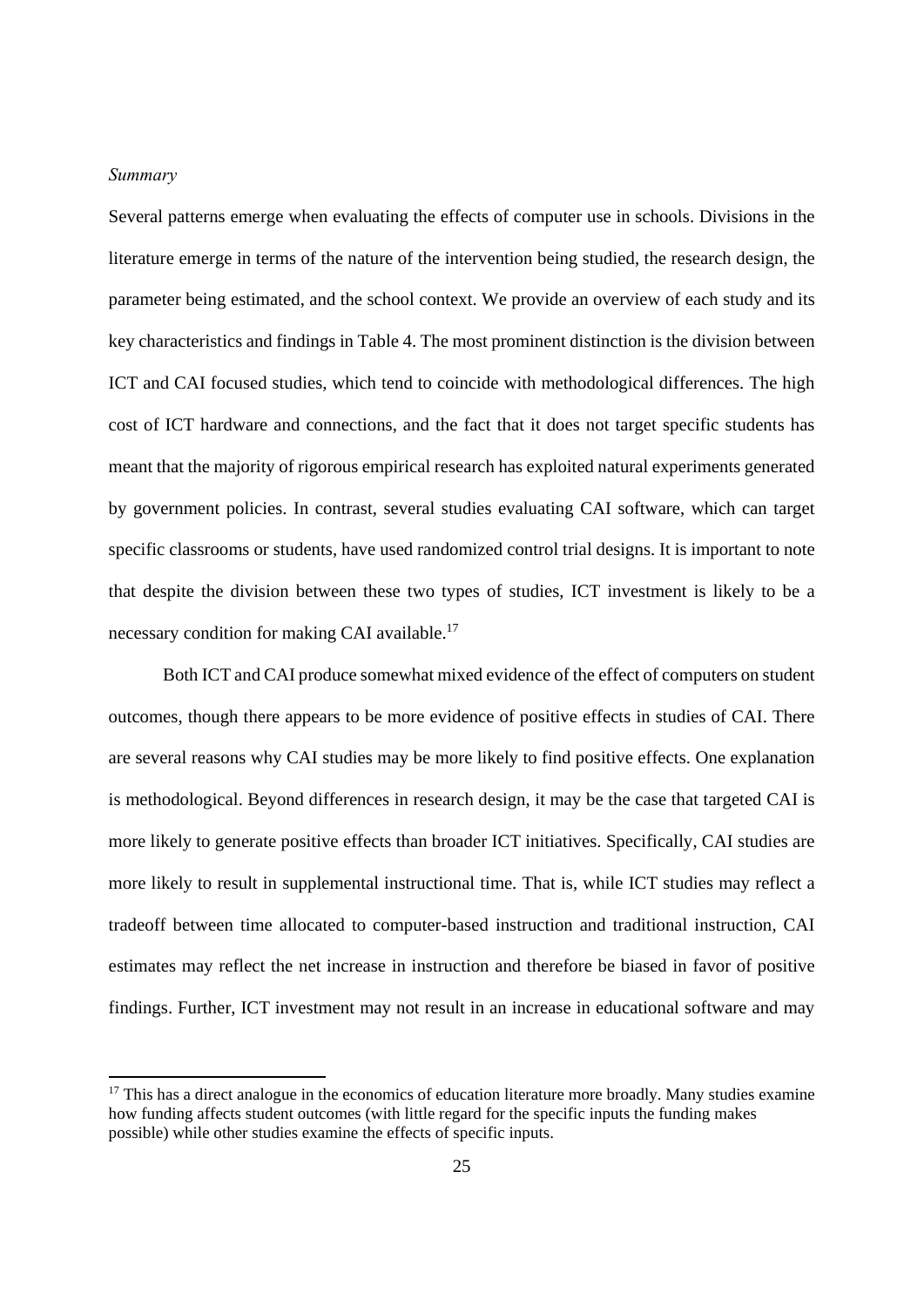increase computer use that detracts from traditional instruction (e.g. non-educational computer games, social networking, or internet use). By contrast, CAI studies focus narrowly on specific software and the educational outcomes that these are likely to affect.

Some of the notable exceptions to the pattern of null effects occur in studies set in the context of developing, rather than developed countries. This may indicate that the quality of the education or other activities being substituted for is lower. There also appears to be some evidence that interventions which target math are more likely to generate positive effects than interventions that target language. This could be due to the relative ease of making effective software for math relative to language or the relative ease of generating gains in math.

The finding that the results do not adhere to clear patterns should not be surprising. Policies and experiments differ in cost, the type of treatment (the specific hardware or software provided), the length of the intervention (number of years), the intensity of the treatment (hours per day), whether they supplement or substitute for other inputs, the grade levels treated, and the academic subject targeted. We highlight these differences in Table 4. Also, relatively little attention is given in the literature to heterogeneity in treatment effects by student characteristics, which is likely due in part to the finding of no effect overall in many studies. Nonetheless, some studies do differentiate the effects by gender and by baseline academic performance. While no patterns by gender emerge, some studies find evidence that computer resources benefit lower performing students more than the highest performing students (e.g. Banerjee, Cole, Duflo, and Linden 2007 and Barrow, Markman, and Rouse 2009).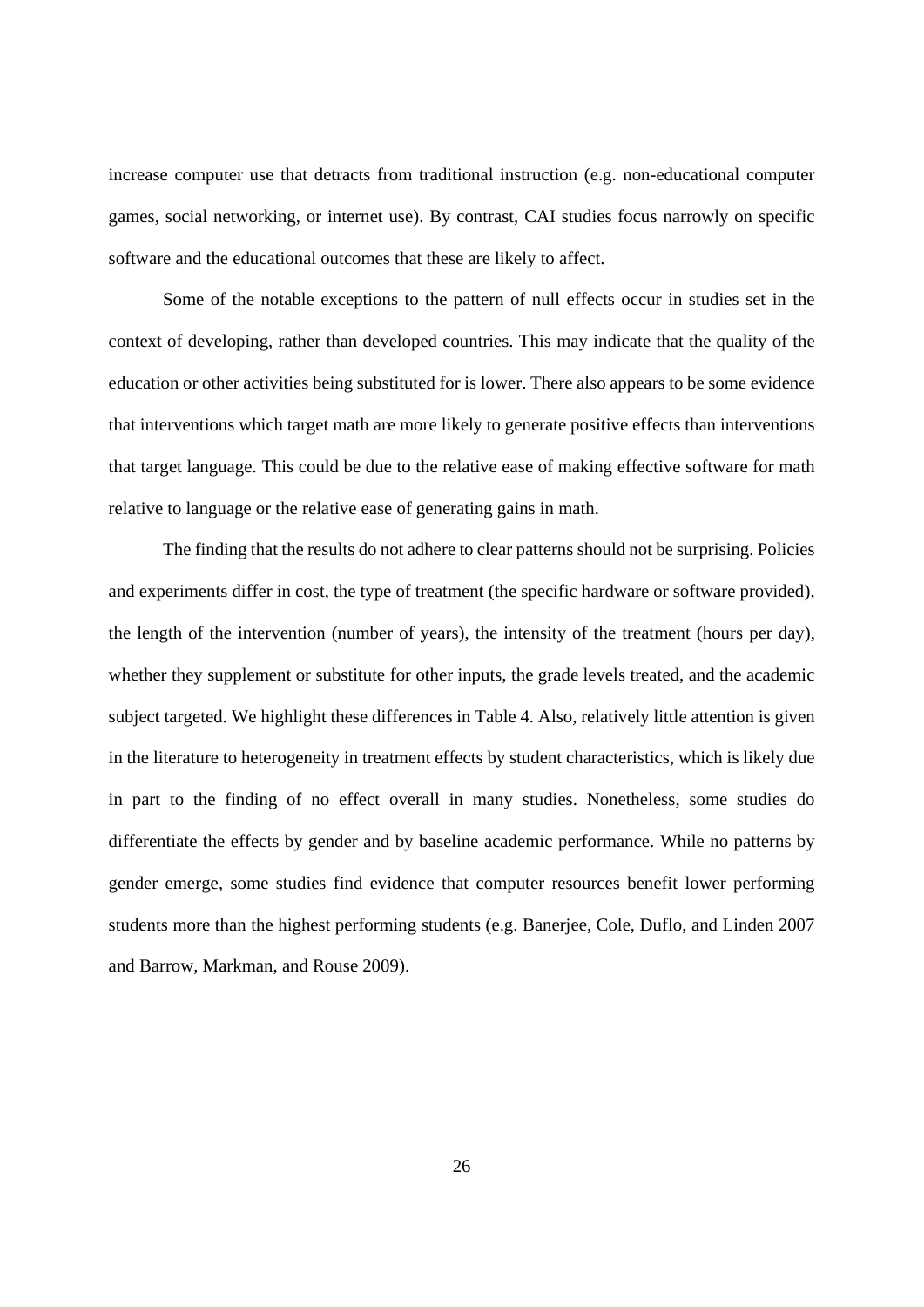#### **3. Technology Use at Home by Students**

#### *3.1 Estimates of rates of technology use at home by students*

Computer and Internet use at home has grown rapidly over the past two decades. It is astonishing that only 20 years ago less than one-fourth of the U.S. population had access to a computer at home (see Figure 2). Only 17 years ago, less than one-fifth of the U.S. population had an Internet connection at home. The most recent data available for the United States, which are for 2012, indicate that roughly 80 percent of the population has access to a home computer and 75 percent of the population has access to an Internet connection at home.

Schoolchildren have even higher rates of access to computers and the Internet at home. Eighty-six percent have access to computers and 83 percent have access to the Internet. These rates are considerably higher than when the CPS first collected information on home computer access. In 1984, roughly 15 percent of children had access to a computer at home (U.S. Census Bureau 1988) Access to home computers and the Internet also rises with the age of the student (see Figure 3). Home Internet use rises especially sharply with the age of the student.

Surveys from the 2012 Programme for International Student Assessment (PISA) conducted by the OECD provide information on computer and Internet access at home among schoolchildren across a large number of countries. Table 2 reports estimates for the 50 largest countries in the world with available data. In most developed countries a very large percentage of schoolchildren have access to a computer at home that they can use for schoolwork. In contrast, schoolchildren in developing countries often have very low levels of access. For example, only 26 percent of schoolchildren in Indonesia and 40 percent of schoolchildren in Vietnam have access to a home computer. In most developed countries a very large percent of schoolchildren also report having an Internet connection. Although data availability is more limited for Internet connection rates, the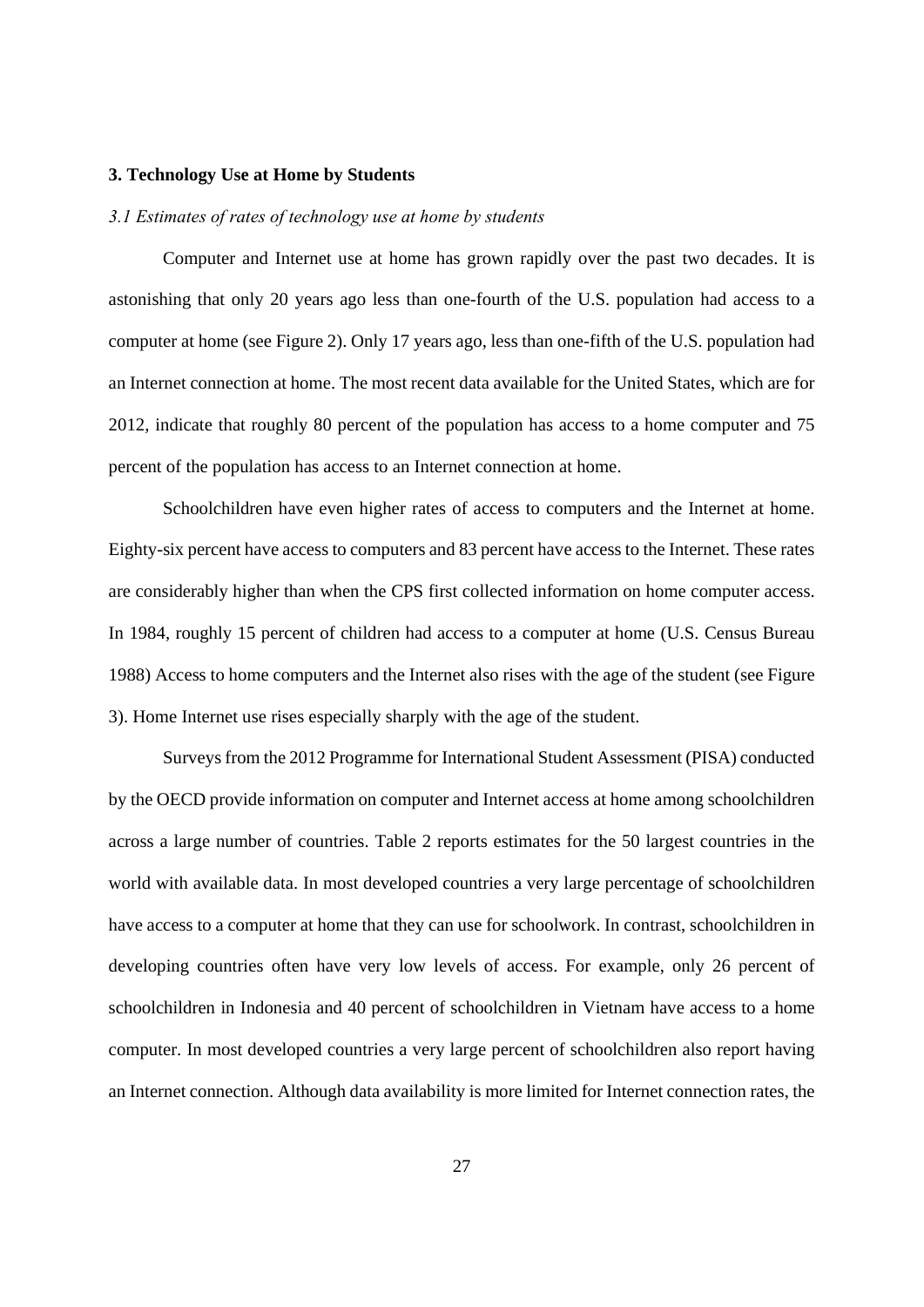PISA data provide some evidence that children in developing countries have lower levels of access than developed countries. Only 52 percent of schoolchildren in Mexico, for example, report having an Internet connection at home. These patterns of access to home computers and Internet among schoolchildren generally follow those for broader household-based measures of access to home computers and the Internet published by the OECD (2104) and International Telecommunications Union (2014a).<sup>18</sup> ITU data indicate that 78 percent of households in developed countries have Internet access compared with 31 percent of households in developing countries (ITU 2014b).

Over the past decade the percentage of students with home computers has increased. Figure 4 displays trends in home computer access from 2003 to 2012 for selected large countries with available data. Home computer rates for schoolchildren have been very high in high-income countries such as the United States and Germany over the past decade. Other large countries have experienced rapid improvements in access to computers among schoolchildren over the past decade. Russia has caught up with high-income countries, and access to computers in Brazil grew from 36 percent as recently as 2006 to 72 percent in 2012. Schoolchildren in Mexico and Turkey have also seen rapid improvements in access to home computers over the past decade. Access to home computers has grown over the past decade for Indonesian schoolchildren, but remains relatively low.

Even with very high rates of access to home computers and the Internet in developed countries, large disparities remain within countries.<sup>19</sup> In the United States, for example, 9 million schoolchildren do not have access to the Internet at home with the lack of access being

<sup>&</sup>lt;sup>18</sup> See Caselli and Coleman (2001); Wallsten (2005); Dewan, Ganley and Kraemer (2010); Andrés et al. (2010); Chinn and Fairlie (2007, 2010) for a few examples of previous studies of disparities in computer and Internet penetration across countries.

<sup>&</sup>lt;sup>19</sup> See Hoffman and Novak 1998; Mossberger, Tolbert, and Stansbury 2003; Warschauer (2003); Ono and Zavodny 2007; Fairlie 2004; Mossberger, Tolbert, and Gilbert 2006; Goldfarb and Prince 2008 for examples of previous studies of disparities in computer and Internet use within countries.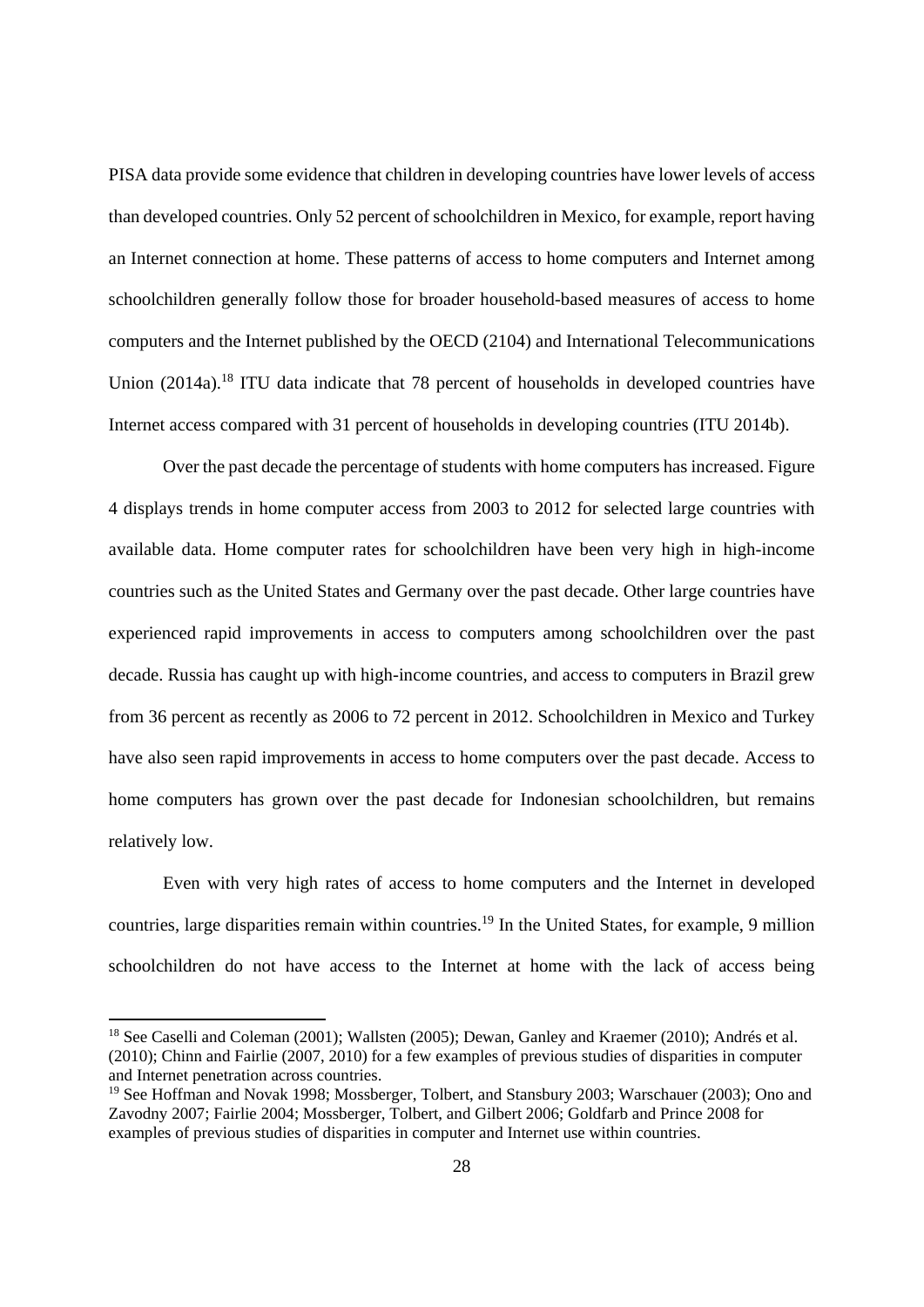disproportionately concentrated among low-income and disadvantaged minority schoolchildren.<sup>20</sup> Among schoolchildren living in households with \$25,000 or less of income 67 percent have access to a home computer and 59 percent have access to the Internet at home, whereas 98 percent of schoolchildren living in households with \$100,000 or more in income have access to a home computer and 97 percent have access to the Internet at home. Large disparities also exist across race and ethnicity. Among African-American schoolchildren 78 percent have home computers and 73 percent have home Internet access, and among Latino schoolchildren 78 percent have home computers and 71 percent have home Internet access. In contrast, 92 percent of white, non-Latino schoolchildren have home computers and 89 percent have home Internet access.

Disparities in access to home computers within countries and across countries may contribute to educational inequality. However, the rapidly expanding use of computers and the Internet at home in developing countries might have implications for relative trends in educational outcomes.

#### *3.2 Theoretical Issues*

In addition to teacher and school inputs, student and family inputs are important for the educational production function. The personal computer is an example of one of these inputs in the educational production process, and there are several reasons to suspect that it is important. First, personal computers make it easier to complete course assignments through the use of word processors, the Internet, spreadsheets, and other software (Lenhart, et al. 2001, Lenhart, et al. 2008). Although many students could use computers at school and libraries, home access represents the highest quality access in terms of availability, flexibility and autonomy, which may

<sup>&</sup>lt;sup>20</sup> These estimates are calculated from October 2012 Current Population Survey, Internet Use Supplement microdata.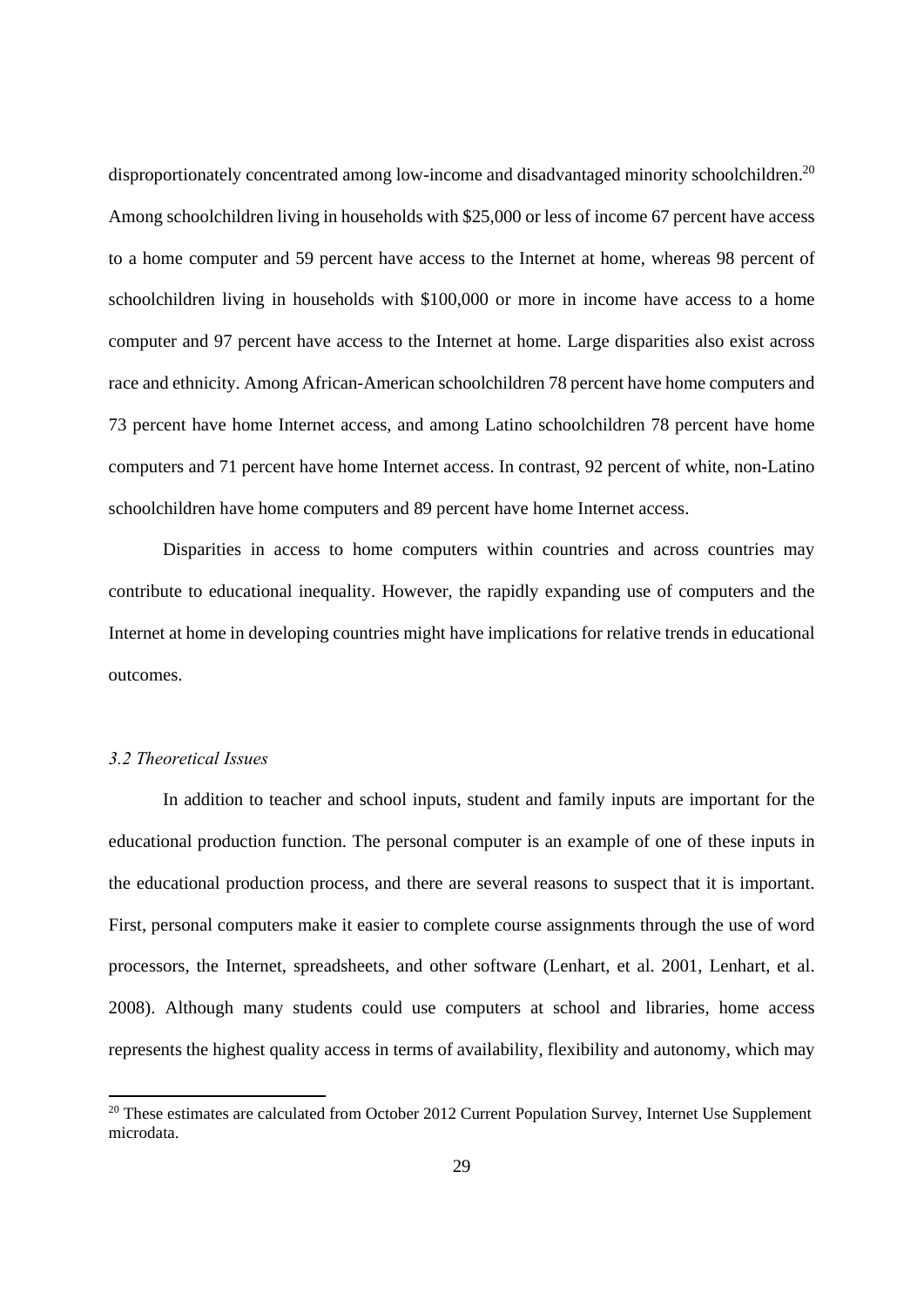provide the most benefits to the user (DiMaggio and Hargittai 2001). Children report spending an average of 16 minutes per day using computers for schoolwork (Kaiser Family Foundation 2010). Access to a home computer may also improve familiarity with software increasing the effectiveness of computer use for completing school assignments and the returns to computer use at school (Underwood, et al. 1994, Mitchell Institute 2004, and Warschauer and Matuchniak 2009). As with computers used in school, owning a personal computer may improve computer specific skills that increase wages in some fields. Finally, the social distractions of using a computer in a crowded computer lab may be avoided by using a computer at home.

 On the other hand, home computers are often used for games, social networking, downloading music and videos, communicating with friends, and other forms of entertainment potentially displacing time for schoolwork (Jones 2002; U.S. Department of Commerce 2004; Kaiser Family Foundation 2010).<sup>21</sup> Children report spending an average of 17 minutes per day using computers for playing games and an average of 21 minutes per day using computers for watching videos and other entertainment (Kaiser Family Foundation 2010). A large percentage of computer users report playing games at least a few times a week (Lenhart, Jones and Rankin 2008). Time spent using social networking sites such as Facebook and Myspace and other entertainment sites such as YouTube and iTunes has grown rapidly over time (Lenhart 2009). Children report spending an average of 22 minutes per day using computers for social networking (Kaiser Family Foundation 2010). Computers are often criticized for displacing more active and effective forms of learning and for emphasizing presentation (e.g. graphics) over content (Giacquinta, et al. 1993, Stoll 1995 and Fuchs and Woessmann 2004). Computers and the Internet also facilitate cheating and plagiarism and make it easier to find information from non-credible sources (Rainie and Hitlin

 $21$  Similar concerns were expressed earlier over television crowding out schoolwork time (see Zavodny 2006 for example).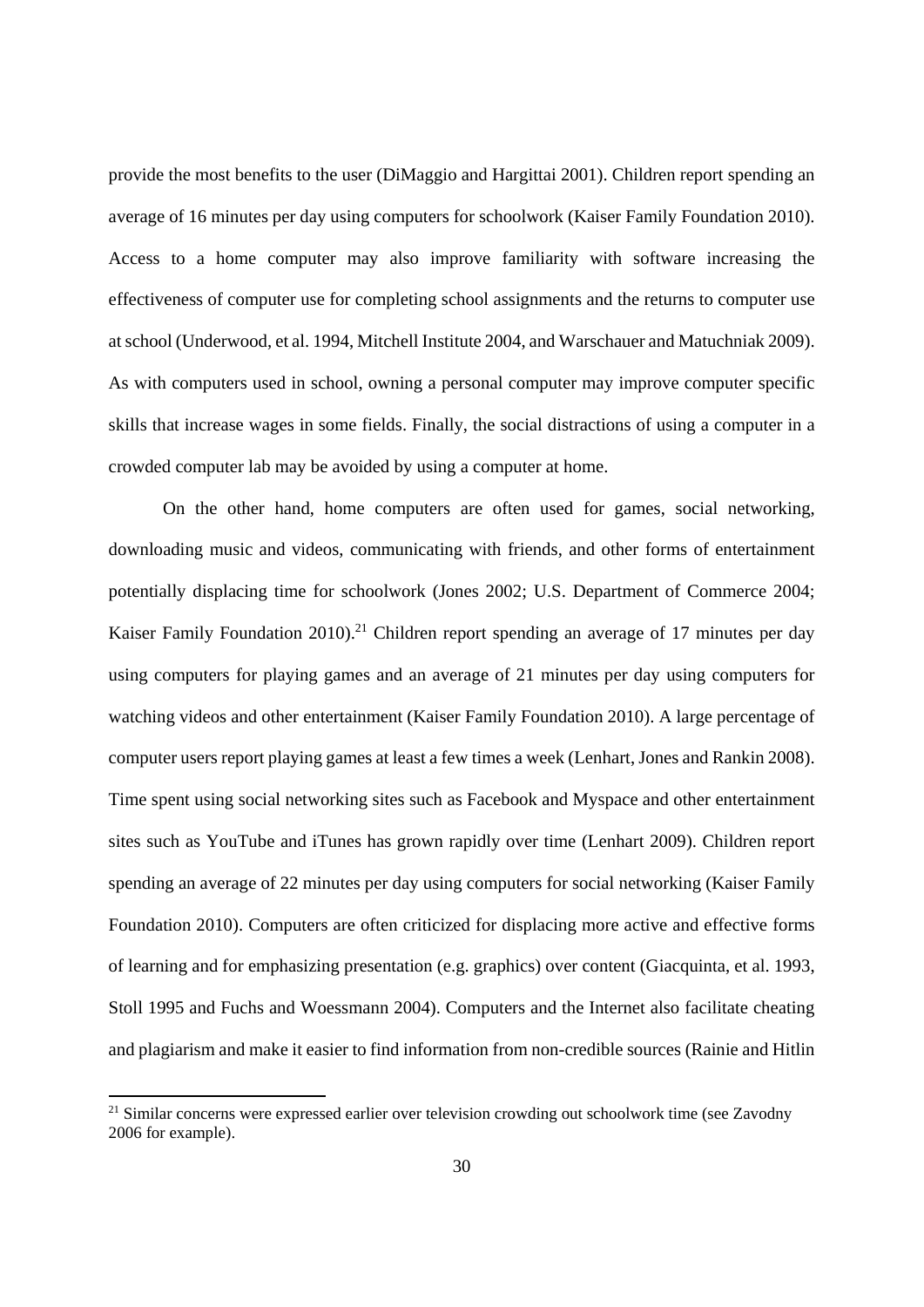2005). In the end, it is ambiguous as to whether the educational benefits of home computers outweigh their distraction and displacement costs.

 Beltran, Das and Fairlie (2010) present a simple theoretical model that illustrates these points in the context of a utility maximization problem for a high school student. A linear random utility model of the decision to graduate from high school is used. Define *Ui0* and *Ui1* as the *i*th person's indirect utilities associated with not graduating and graduating from high school, respectively. These indirect utilities can be expressed as:

(3.1) 
$$
U_{i0} = \alpha_0 + \beta_0' X_i + \gamma_0 C_i + \lambda_0 t(W_i, C_i) + \theta Y_0(Z_i, C_i) + \varepsilon_0
$$
, and  
(3.2)  $U_{i1} = \alpha_1 + \beta_1' X_i + \gamma_1 C_i + \lambda_1 t(W_i, C_i) + \theta Y_1(Z_i, C_i) + \varepsilon_{i1}$ ,

where  $X_i$ ,  $Z_i$  and  $W_i$  may include individual, parental, family, geographical, and school characteristics; *Ci* is the presence of a home computer; *Y0* and *Y1* are expected future earnings; and *t* is the child's achievement (e.g. test score), and  $\varepsilon_i$  is an additive error term.  $X_i$ ,  $Z_i$  and  $W_i$  do not necessarily include the same characteristics because the individual, family and other characteristics affecting utility, test scores and expected future earnings may or may not differ. Achievement is determined by the characteristics, *Wi*, and the presence of computers is allowed to have different effects on the utility from the two educational choices. Expected earnings differ between graduating from high school and not graduating from high school, and are functions of the characteristics, *Zi*, and home computers.

In the model, there are three major ways in which home computers affect educational outcomes. First, there is a direct effect of having a home computer on the utility of graduating from high school,  $\gamma$ . Personal computers make it easier to complete homework assignments through the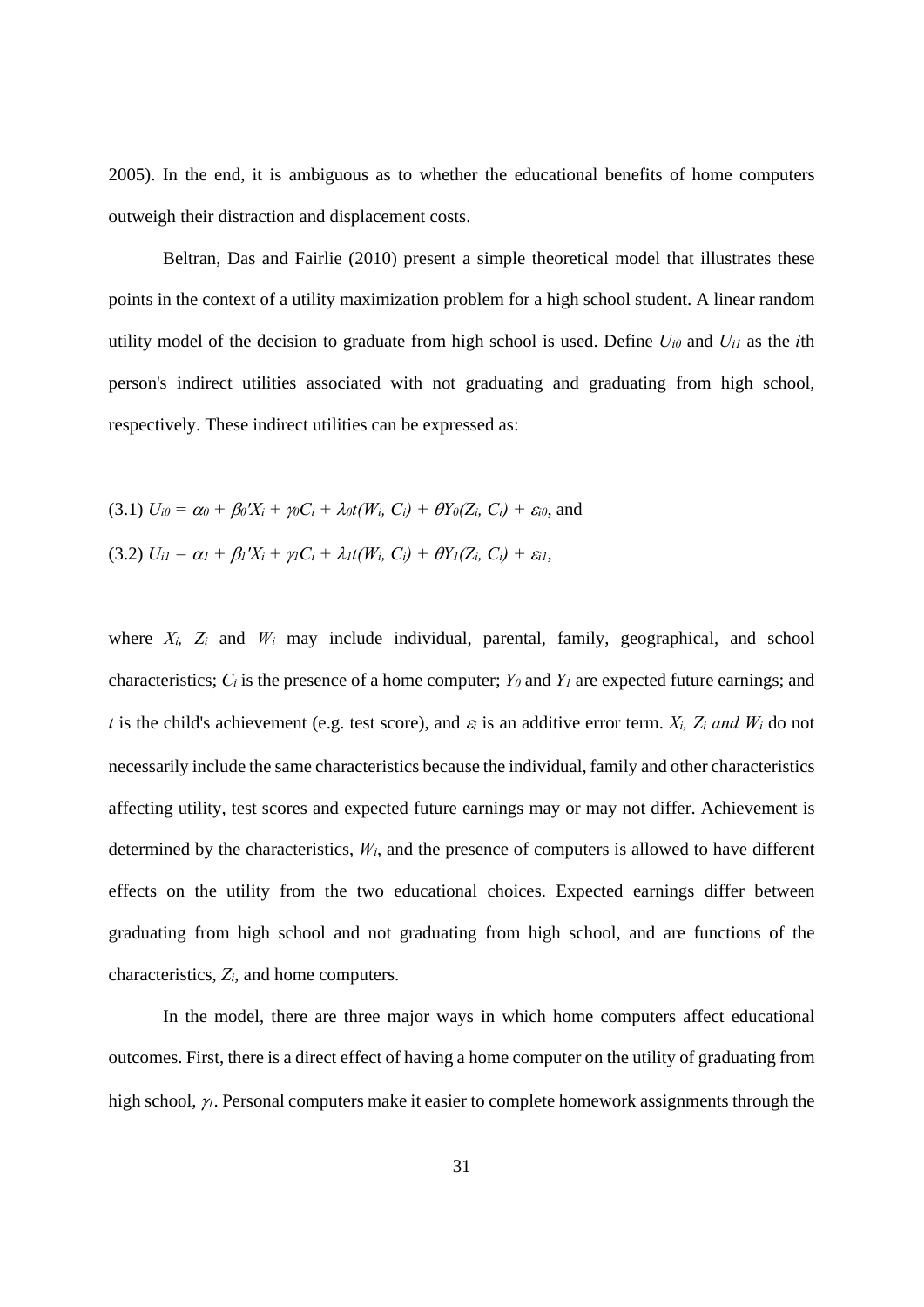use of word processors, spreadsheets, Internet browsers and other software, thus increasing the utility from completing schoolwork. Home access to computers offers more availability and autonomy than school access and may familiarize students with computers increasing the returns to computer use in the classroom. Second, access to home computers may have an additional effect on the utility of staying in school beyond making it easier to finish homework and complete assignments. In particular, the use of home computers may "open doors to learning" and doing well in school (Cuban 2001 and Peck, et al. 2002), and thus encourage some teenagers to graduate from school. Third, personal computers also provide utility from games, email, chat rooms, downloading music, and other non-education uses creating an opportunity cost from doing homework. The higher opportunity cost increases the utility of not graduating from high school. On the other hand, the use of computers at home, even for these non-educational uses, keeps children off the street, potentially reducing delinquency and criminal activities. These activities increase the utility from dropping out of school. The two opposing factors make it difficult to sign the effect of computers on the utility from not graduating from high school, *0*.

Another way in which personal computers affect the high school graduation decision is through their effects on academic achievement. Computers could improve academic performance directly through the use of educational software and focusing time use on content. Computers and the Internet, however, may displace other more active forms of learning, emphasize presentation over content, and increase plagiarism. Therefore, the theoretical effects of computers on academic achievement,  $dt/dC$ , and thus on the utility from graduating from high school,  $\lambda_t dt/dC$ , is ambiguous. Finally, computer skills may improve employment opportunities and wages, but mainly in combination with a minimal educational credential such as a high school diploma, implying that  $dY_1/dC > dY_0/dC$ .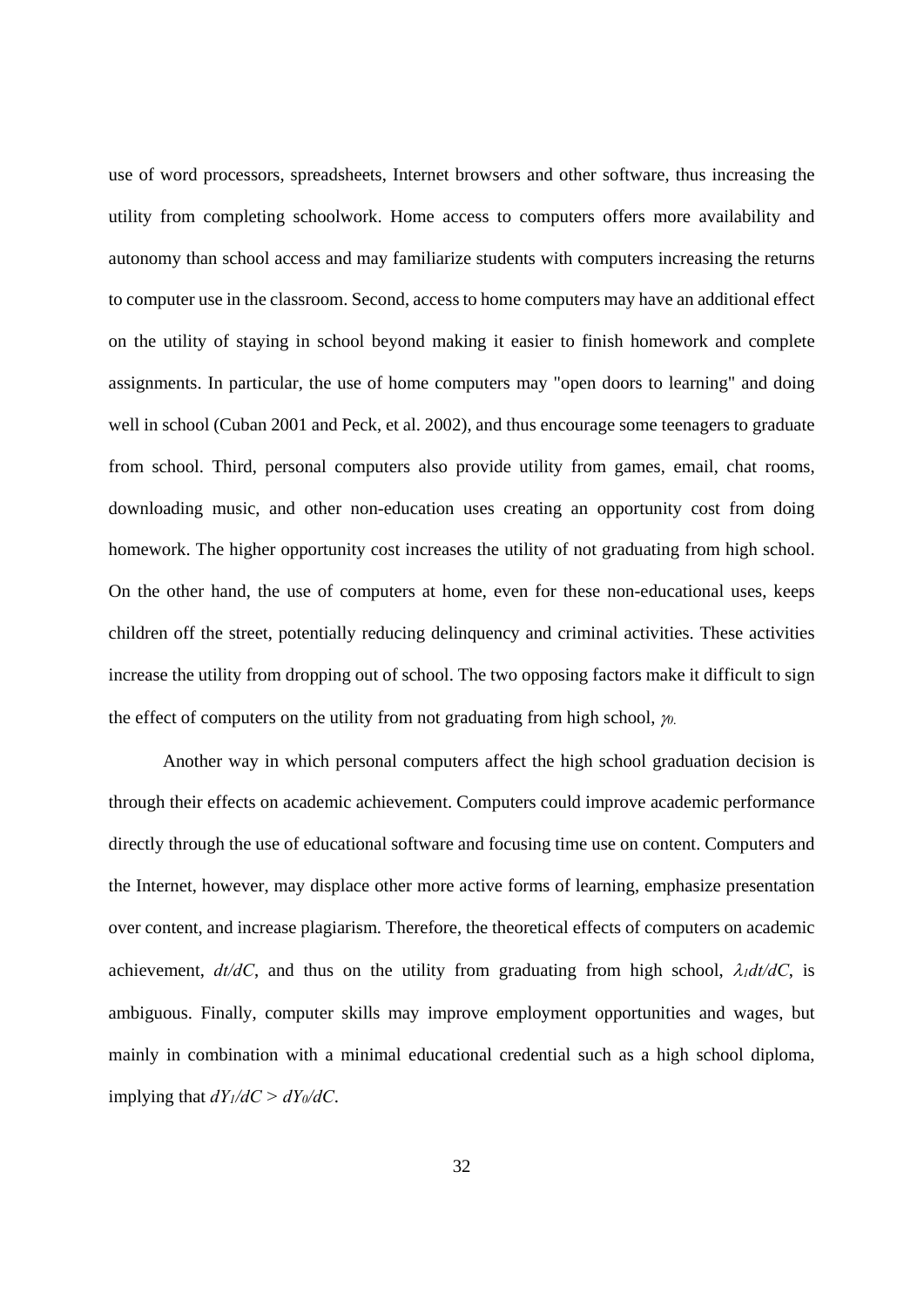Focusing on the high school graduation decision, we assume that the individual graduates from high school if  $U_{il} > U_{i0}$ . The probability of graduating from high school,  $y_i = I$ , is:

(3.3) 
$$
P(y_i=1) = P(U_{i1} > U_{i0}) =
$$
  
\n $F[(\alpha_1 - \alpha_0) + (\beta_1 - \beta_0)'X_i + (\gamma_1 - \gamma_0)C_i + \theta(Y_I(Z_i, C_i) - Y_0(Z_i, C_i)) + (\lambda_1 - \lambda_0)t(W_i, C_i)]$ 

where *F* is the cumulative distribution function of  $\varepsilon_{i1}$ - $\varepsilon_{i0}$ . In (3.3), the separate effects of computers on the probability of graduating from high school are expressed in relative terms. Home computers have a direct effect on the graduation probability through relative utility, and indirect effects through improving achievement and altering relative earnings. The net effect of home computers on high school graduation, however, is theoretically ambiguous.

Vigdor, Ladd and Martinez (2014) model the adolescent's maximization problem as one of allocating time and money across competing uses. Adolescents devote time *ti* and pay a monetary cost  $p_i$  to engage in different activities within the set of all potential activities. Each activity contributes directly to the adolescent's utility, and some activities also contribute indirectly to utility through building human capital and increasing future living standards. Utility can be written as  $U = U(A, S(A))$ , where *A* is the vector of activity choices and  $S(A)$  is the future living standard given these activity choices. Not all activities increase future living standards, and adolescents place at least some weight on future living standards in the their computation of utility. Adolescents also face a time constraint and a budget constraint. The solution to the resulting utility maximization problem equates the ratio of prices of any two activities to the ratio of marginal utilities of the two activities.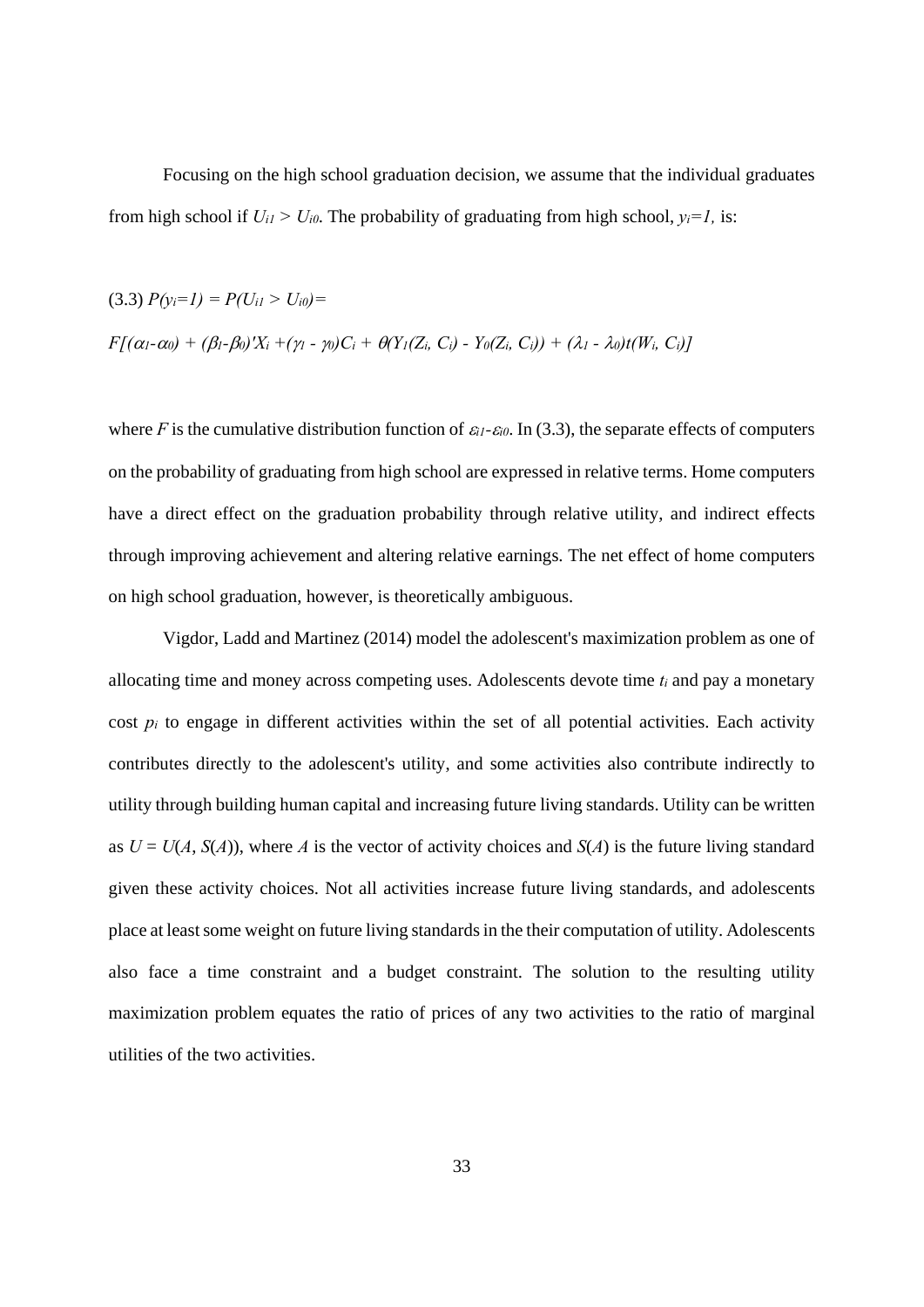Using this framework, the introduction of home computers and broadband Internet can be viewed as a shock to the prices and time costs of various activities. Vigdor, Ladd and Martinez (2014) provide several examples in which computer technology reduces the prices and time costs of activities, and thus potentially increases their use. They note that access to word processing software reduces the cost of revising a term paper, and access to broadband reduces the cost of conducting research for an essay. Computer and broadband access also reduce the marginal cost of playing games or engaging in multiparty conversations with friends. The first two examples of activities presumably have a positive impact on expected future living standards, whereas the impact on expected future living standards of games and social networking is less clear. Even if these two activities have positive returns, they might have smaller returns to future living standards than the activities that they displace.

Vigdor, Ladd, and Martinez (2014) also note that the simple model could be expanded to incorporate the cost of technology. Although the adolescent is unlikely to purchase computers with his/her own money, the family's purchase of computers and Internet service could crowd out other "educational" expenditures. Another issue is that the maximization problem requires adolescents to make decisions with long-run consequences, and they may not be "neurologically" developed enough to make such decisions. This is less of a problem, however, if adolescents have at least weak preferences for building human capital and improving future living standards. Another point that Vigdor, Ladd and Martinez raise is that in many cases the realized time allocations of adolescents will be determined not only by their own preferences, but by constraints placed on them by parents, teachers and other adults. The model could be revised to incorporate these restrictions on activities, but one important implication is that the impact of computer technology on educational outcomes could vary with parental supervision.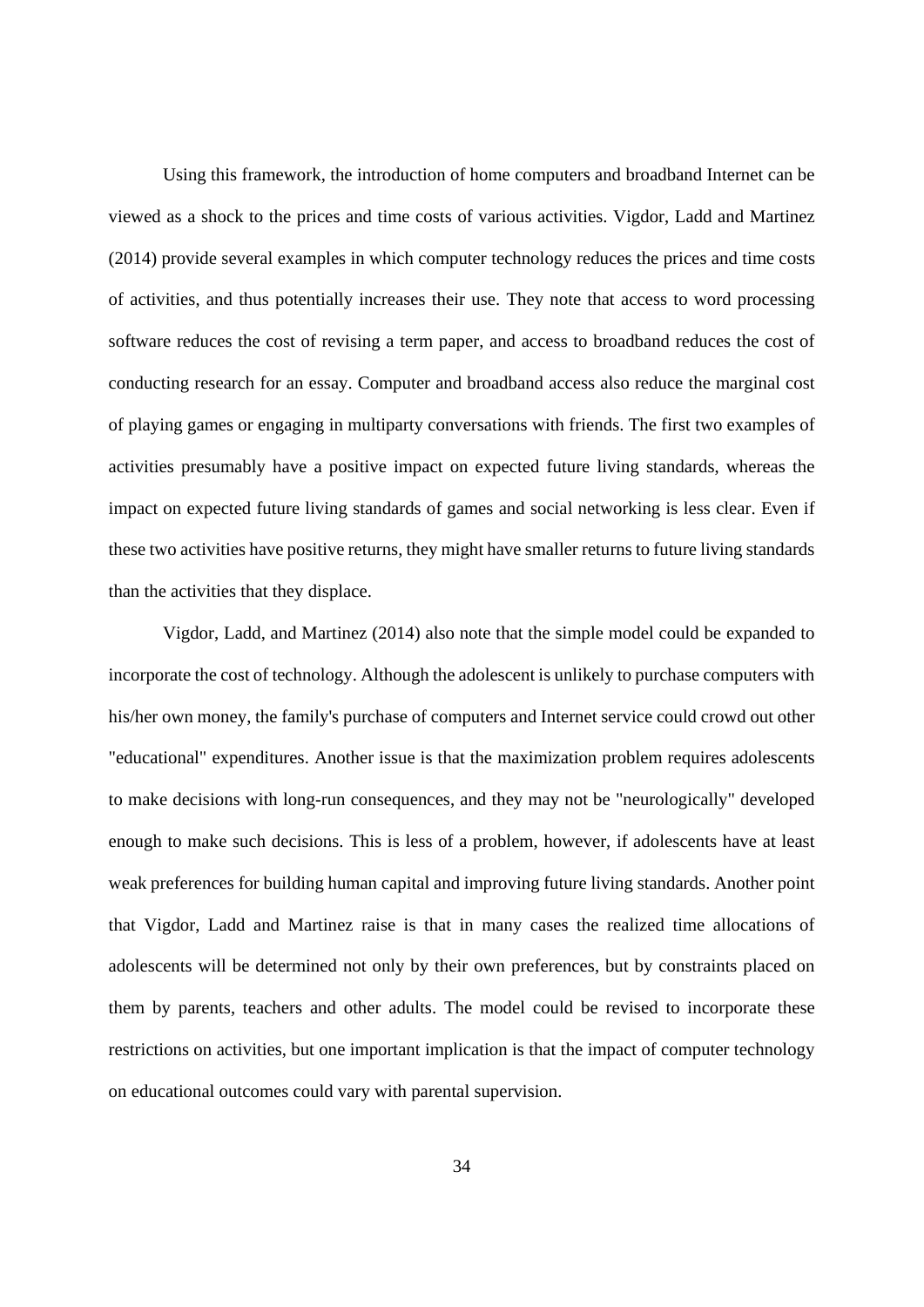These theoretical models provide some insights into how home computers might exert both positive and negative influences on educational outcomes, and demonstrate that the net total effect is difficult to determine. Families and students are likely to make decisions about computer purchases and Internet subscriptions in part based on these comparisons. If households are rational and face no other frictions, those households without computers have decided not to buy a computer because the returns are relatively low. However, it is also possible that various constraints prevent households from investing in home computers even if the returns are high. Parents may face credit constraints, be unaware of the returns to computer use, not be technically comfortable with computers, and have concerns about privacy. There is reason to suspect that these constraints might be important, given that households without computers tend to be substantially poorer and less educated than other households. Thus, the effect of computers for such families is an open and important question.

#### *3.3 Empirical Findings*

#### *3.3.1 Effects of home computers and the Internet on educational outcomes*

Although the theoretical models provide some insights into how home computers might exert positive and negative effects on the educational outcomes, they do not provide a prediction of the sign and magnitude of the net effect. A small, but growing empirical literature estimates the net effects of home computers on a wide range of educational outcomes. The literature on the topic has evolved over time primarily through methodological improvements. Earlier studies generally regress educational outcomes on the presence of a home computer while controlling for student, family and parental characteristics. More recent studies focus on quasi-experimental approaches and randomized control experiments.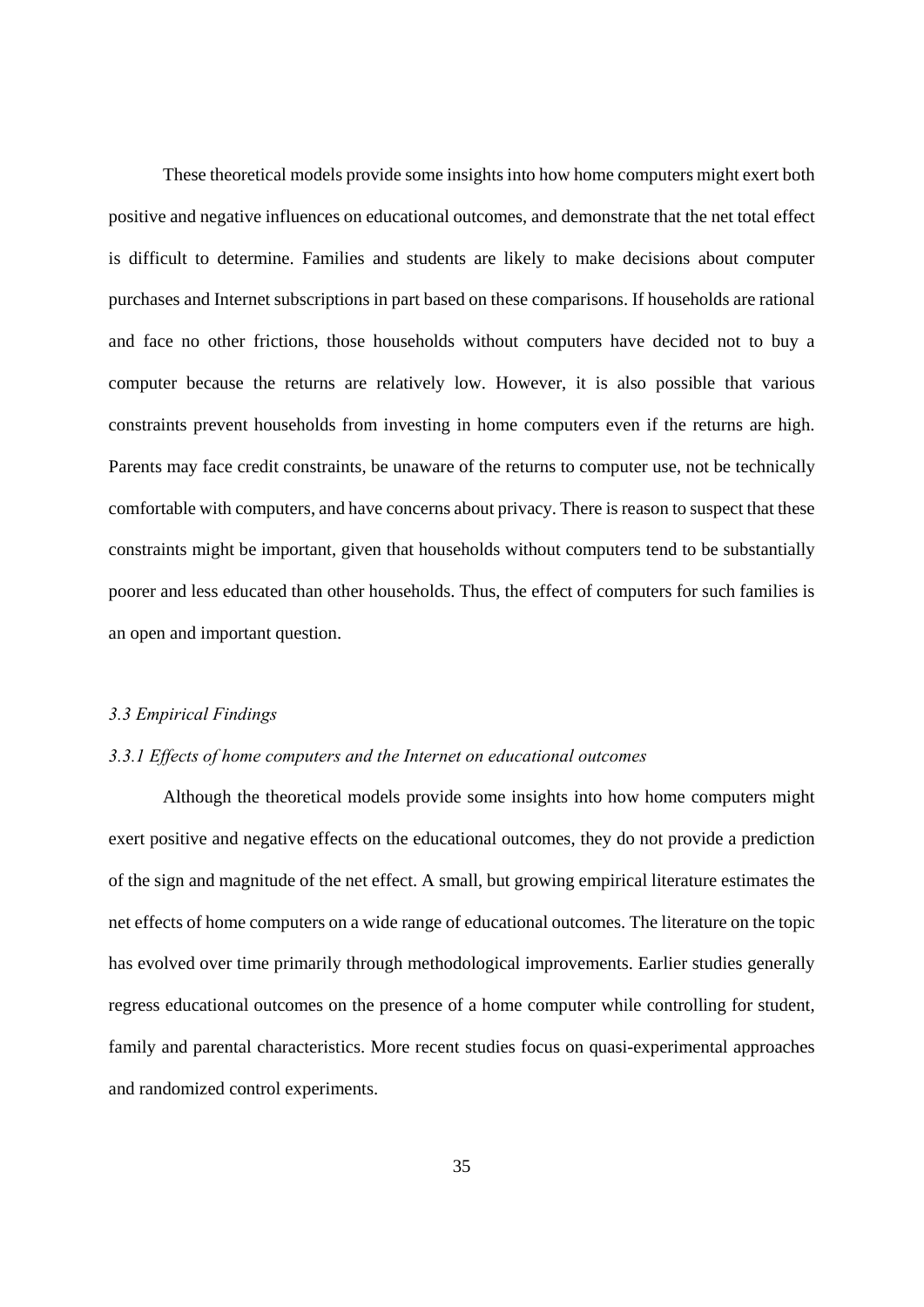One of the first studies to explore whether home computers have positive educational effects on children was Attewell and Battle (1999). Using the 1988 National Educational Longitudinal Survey (NELS), they provide evidence that test scores and grades are positively related to access to home computers among eighth graders even after controlling for differences in several demographic and individual characteristics including typically unobservable characteristics of the educational environment in the household.<sup>22</sup>

Using data from the 2001 Current Population Survey (CPS), Fairlie (2005) estimates the relationship between school enrollment and having a home computer among teenagers. Controlling for family income, parental education, parental occupation and other observable characteristics in probit regressions for the probability of school enrollment, he finds a difference of 1.4 percentage points (base rate of 85 percent). In a subsequent paper, Beltran, Das and Fairlie (2010) use panel data from the matched CPS (2000-2004) and the National Longitudinal Survey of Youth (1997- 2002) to estimate the relationship between home computers and subsequent high school graduation. They find that teenagers who have access to home computers are 6–8 percentage points more likely to graduate from high school than teenagers who do not after controlling for individual, parental, and family characteristics. Using detailed data available in the NLSY97, they also find that the estimates are not sensitive to the inclusion of difficult-to-find characteristics of the educational environment in the household and extracurricular activities of the student.23 Estimates indicate a strong positive relationship between home computers and

<sup>&</sup>lt;sup>22</sup> They include measures of the frequency of child-parent discussions of school-related matters, parents' familiarity with the parents of their child's friends, attendance in "cultural" classes outside of school, whether the child visits science or history museums with the parent, and an index of the educational atmosphere of the home (e.g. presence of books, encyclopedias, newspapers, and place to study). <sup>23</sup> The controls include religion, private school attendance, whether a language other than English is spoken at home, whether there is a quiet place to study at home, and whether the child takes extra classes or lessons, such as music, dance, or foreign language lessons.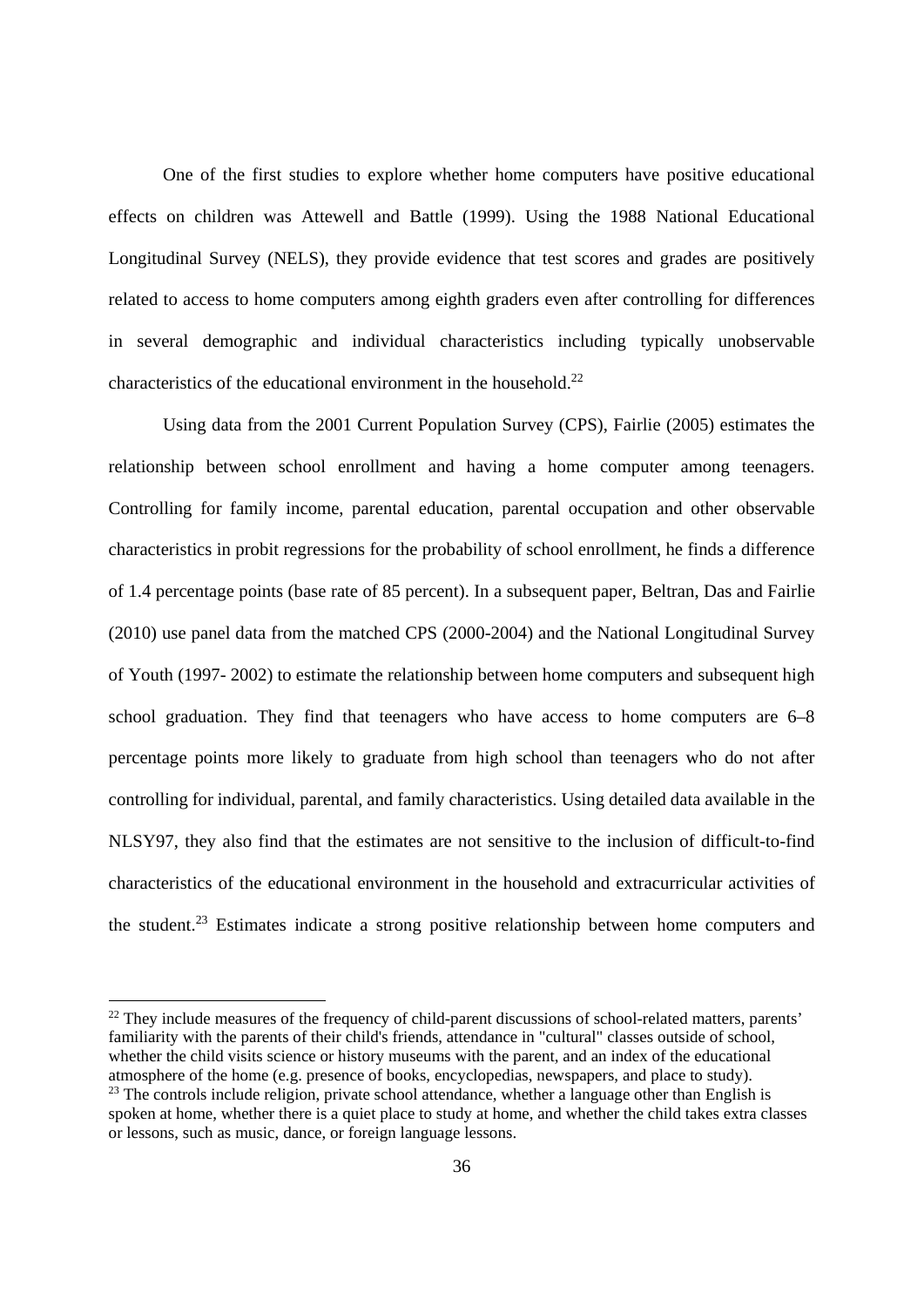grades, a strong negative relationship with school suspension, and suggestive evidence of a negative relationship with criminal activities.

 Schmitt and Wadsworth (2006), using the British Household Panel Survey (1991-2001), find a significant positive association between home computers and performance on the British school examinations. The results are robust to the inclusion of individual, household and geographical controls, including proxies for household wealth and prior educational attainment. Fiorini (2010) provides evidence on the impacts of home computers among young Australian children ages 4 to 7. She shifts the focus from access to home computers to computer use among children (although some results include computer access as an instrumental variable for computer use). Using data from the Longitudinal Study of Australian Children (2004-06), she finds evidence of a positive relationship between computer use and cognitive skills among young children.

In contrast to these findings of positive effects of home computers on educational outcomes, Fuchs and Woessmann (2004) find a negative relationship between home computers and student achievement using data from 31 developed and emerging countries among teenagers. Using the PISA database, they find that students with home computers have significantly lower math and reading test scores after controlling for student, family and school characteristics and country fixed effects. They find a large positive association between home computers and test scores in bivariate comparisons without controls.

Although regressions of educational outcomes on home computers frequently control for numerous individual, family and school characteristics, they may nonetheless produce biased estimates of causal effects due to omitted variables. In particular, if the most educationally motivated families (after controlling for child and family characteristics) are more likely to purchase computers, then a positive relationship between academic performance and home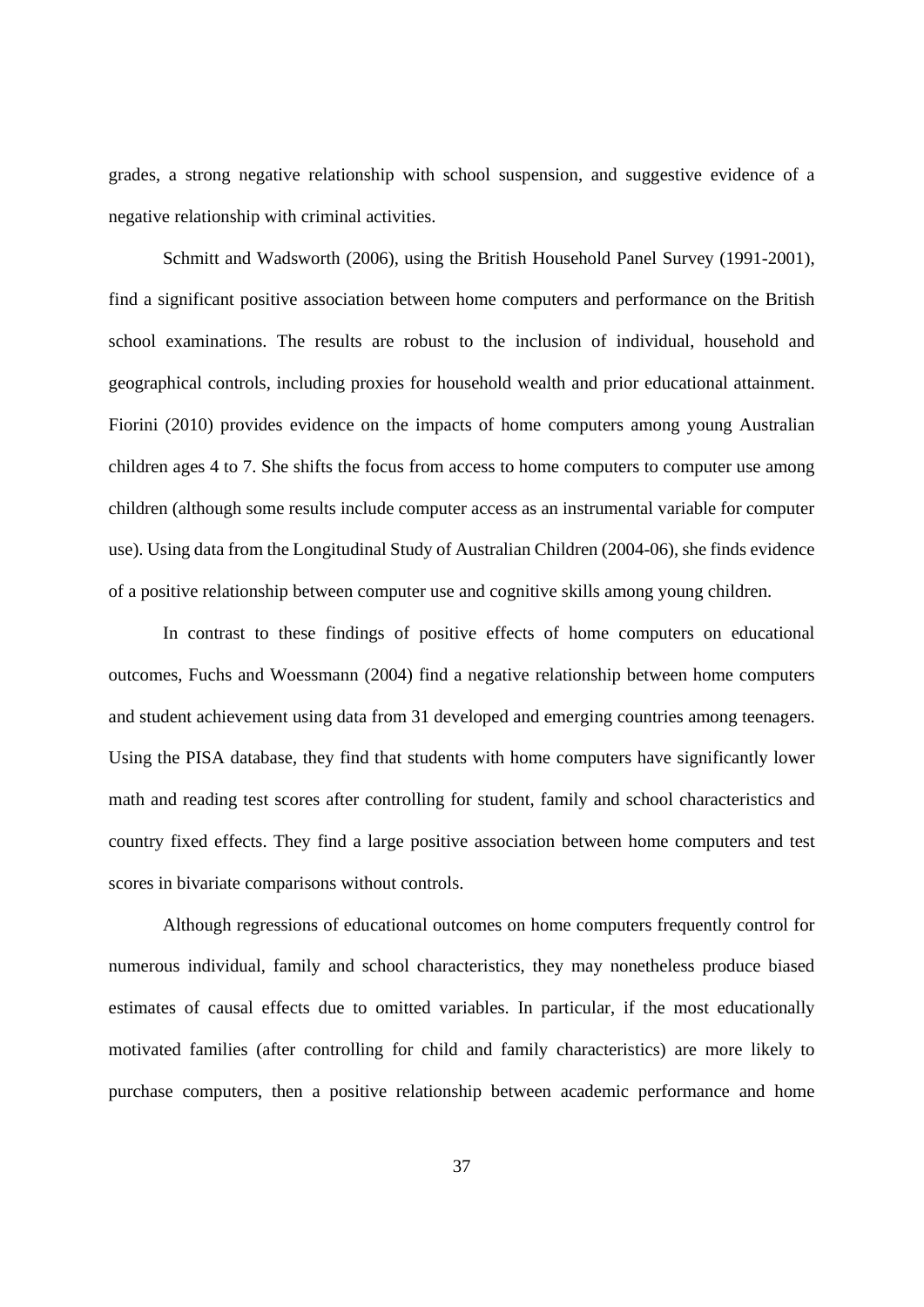computers may capture the effect of unmeasurable motivation on academic performance. Conversely, if the least educationally motivated families are more likely to purchase computers, perhaps motivated by their entertainment value, then estimates will be downward biased.

To address these concerns, a few recent studies (including some discussed above) estimate the impacts of home computers on educational outcomes using instrumental variable techniques, individual-student fixed effects, and falsification tests. Fairlie (2005) addresses the endogeneity issue by estimating instrumental variable models. Bivariate probit models of the joint probability of school enrollment and owning a home computer result in large positive coefficient estimates (7.7 percentage points). Use of computers and the Internet by the child's mother and father, and MSA-level home computer and Internet rates are used as exclusion restrictions. Some supporting evidence is provided that these variables should affect the probability of the family purchasing a home computer but should not affect academic performance after controlling for family income, parental education and occupation, and other factors. Beltran, Das and Fairlie (2010) also estimate bivariate probits for the joint probability of high school graduation and owning a home computer and find point estimates similar to those from a multivariate regression. Similar exclusion restrictions are used with the addition of the presence of another teenager in the household. Fiorini (2010) uses instrumental variables for computer use in her study of young Australian children and generally finds larger positive estimates of computer use on test scores than in OLS regressions. The number of older siblings and Internet use at work by men and women at the postcode level are used as exclusion restrictions.

Another approach, first taken by Schmidt and Wadsworth (2006), is to include future computer ownership in the educational outcome regression. A positive estimate of future computer ownership on educational attainment would raise concerns that current ownership proxies for an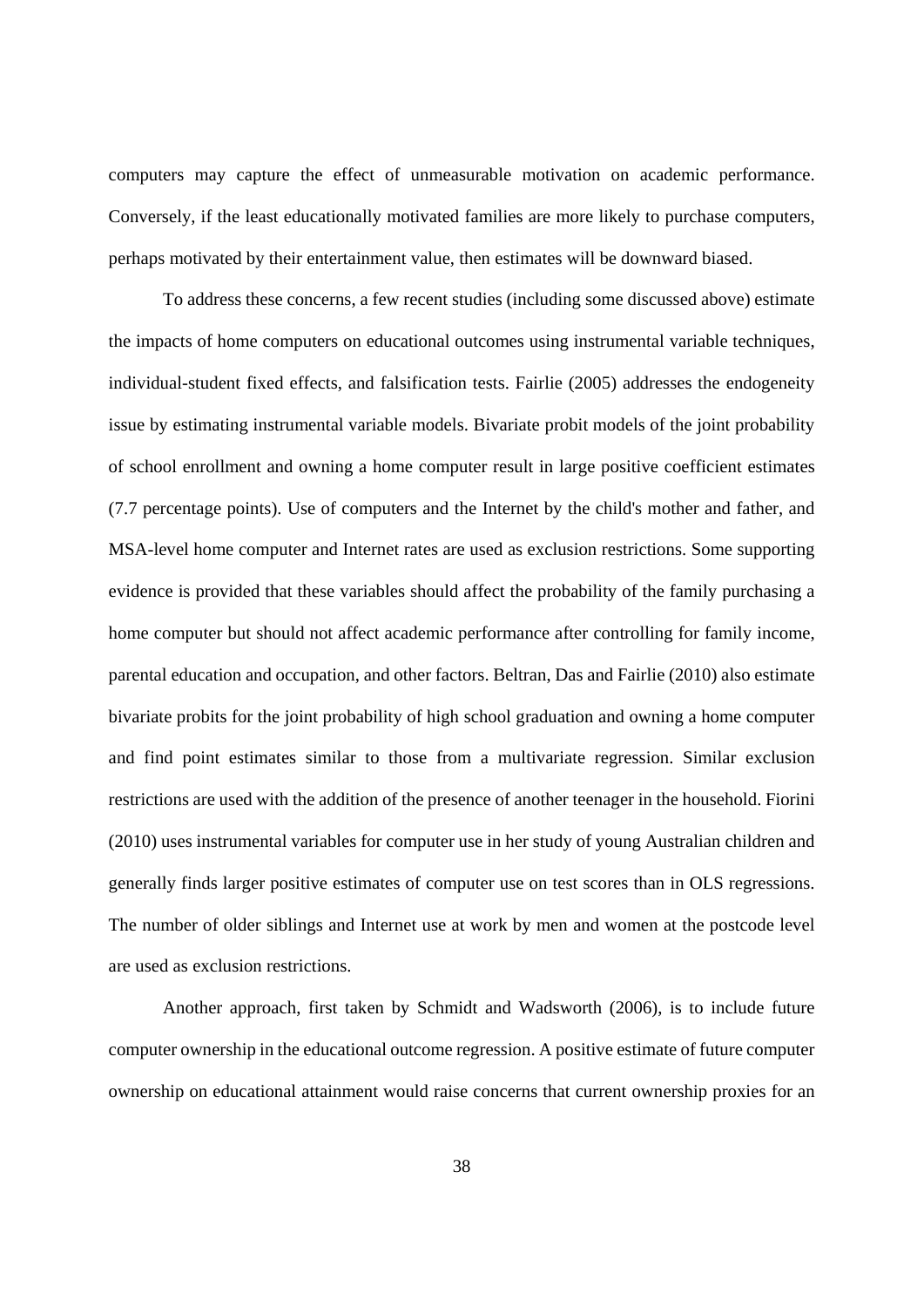unobserved factor, such as educational motivation. Future computer ownership, however, is not found to have a positive relationship with educational outcomes similar to the positive relationship found for contemporaneous computer ownership (Schmidt and Wadsworth 2006 and Beltran, Das and Fairlie 2010). Along these lines of falsification tests or "pencil tests" (DiNardo and Pischke 1997), Schmidt and Wadsworth (2006) do not find evidence that other household assets which proxy for wealth such as dishwashers, driers and cars have similar effects on educational attainment. Similarly, Beltran, Das and Fairlie (2008) do not find evidence of a positive relationship between educational attainment and having a dictionary or cable television at home, which also might be correlated with unobserved educational motivation or wealth.

A couple of studies address selection concerns by estimating fixed effect models. The inclusion of student fixed effects controls for differences in unobservable characteristics that are time-invariant. Vigdor, Ladd and Martinez (2014), using panel data from North Carolina public schools, find modestly-sized negative effects of home computer access and local-area access to high-speed Internet connections on math and reading test scores when including fixed effects. In contrast, they find positive estimates when student fixed effects are excluded. Beltran, Das and Fairlie (2010) find that adding student fixed effects results in smaller positive point estimates that lose significance.

Malamud and Pop-Eleches (2010) address the endogeneity problem with a regression discontinuity design (RDD) based on the effects of a government program in Romania that allocated a fixed number of vouchers for computers to low-income children in public schools. The basic idea of the RDD is that schoolchildren just below the income threshold for eligibility for a computer voucher are compared to schoolchildren just above the income threshold. The two groups of schoolchildren close to the threshold have nearly identical characteristics and differ only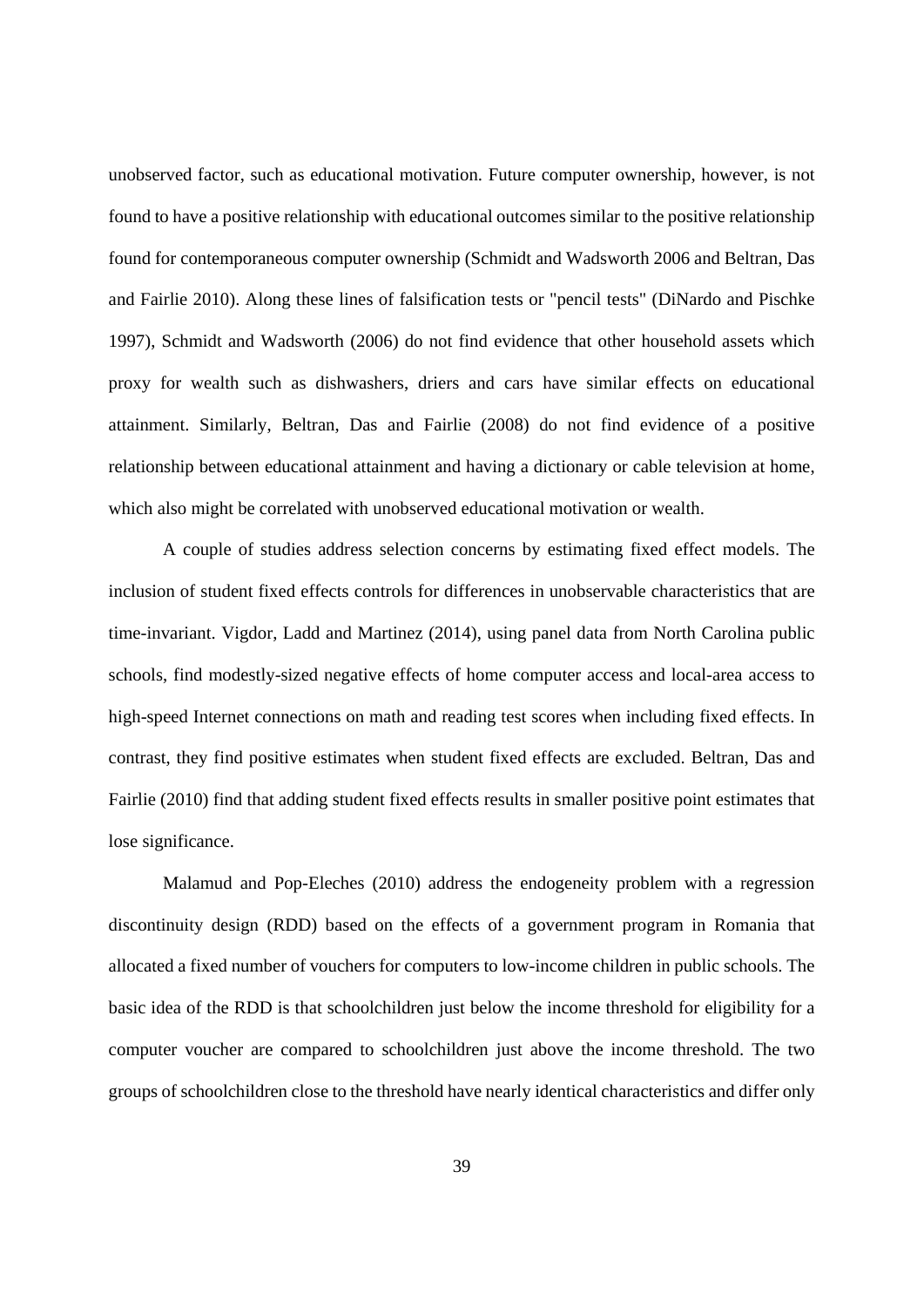in their eligibility for the computer voucher. Estimates from the discontinuity indicate that Romanian children winning vouchers have lower grades, but higher cognitive ability as measured by Raven's Progressive Matrices.

A few randomized control experiments have been conducted to evaluate the effects of home computers on educational outcomes. The first random experiment involving the provision of free computers to students for home use was Fairlie and London (2012). The randomassignment evaluation was conducted with 286 entering students receiving financial aid at a large community college in Northern California.<sup>24</sup> Half of the participating students were randomly selected to receive free computers. After two years, the treatment group of students who received free computers had modestly better educational outcomes than the control group along a few measures. Estimates for a summary index of educational outcomes indicate that the treatment group is 0.14 standard deviations higher than the control group mean. Students living farther from campus and students who have jobs appear to have benefitted more from the flexibility afforded by home computers. The results from the experiment also provide the only evidence in the literature on the effects of home computers for post-secondary students.

 Fairlie and Robinson (2013) also conduct a random experiment, but shift the focus from college students to schoolchildren. The experiment includes 1,123 students in grades 6-10 attending 15 schools across California. All of the schoolchildren participating in the study did not have computers prior to the experiment and half were randomly selected to receive free computers. The results indicate that even though there was a large effect on computer ownership and total hours of computer use, there is no evidence of an effect on a host of educational outcomes,

 $24$  The focus on the impacts of computers on community college students is important, unlike four-year colleges where many students live on campus and have access to large computer labs, community college students often have limited access to on-campus technology.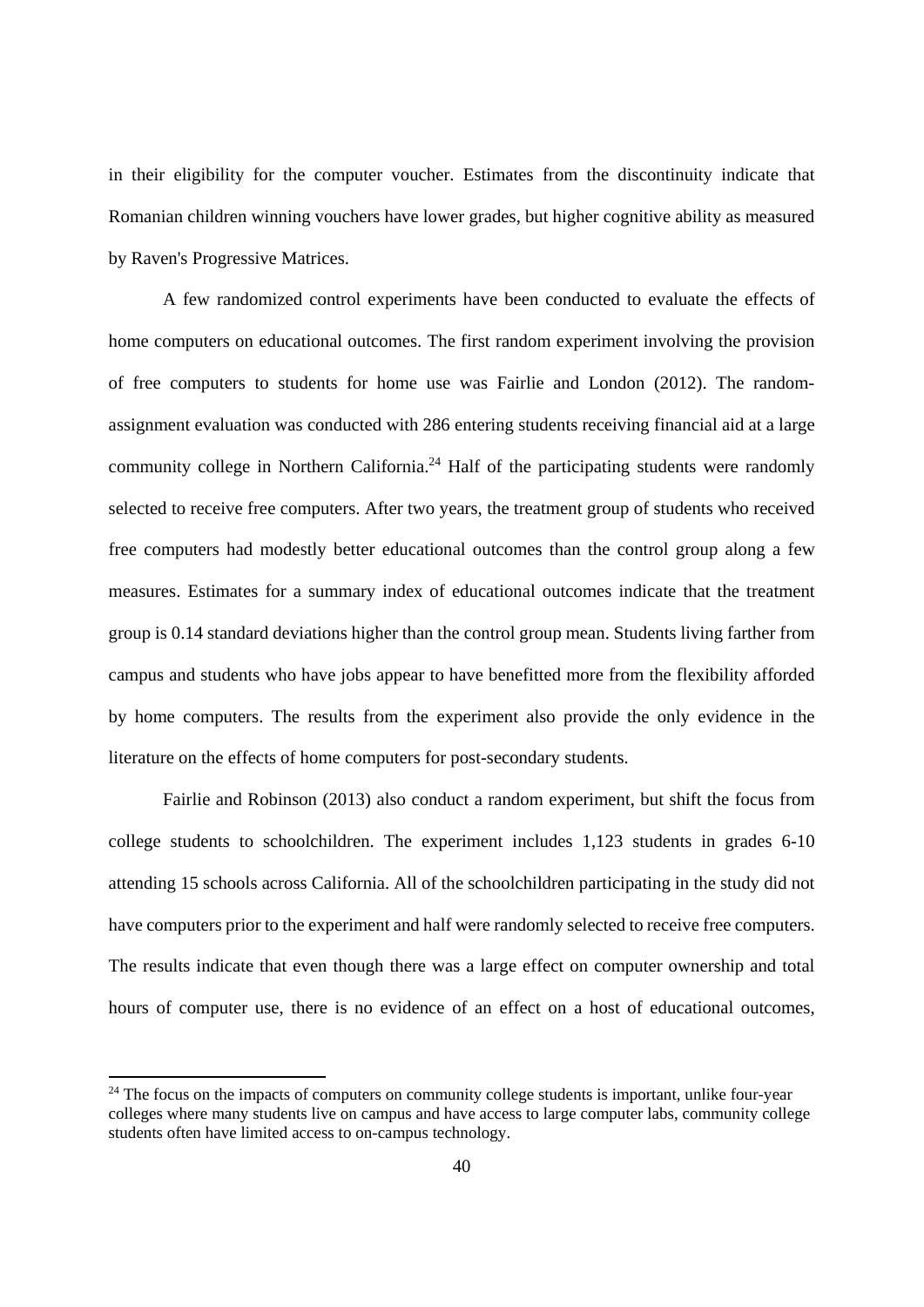including grades, standardized test scores, credits earned, attendance, and disciplinary actions. No test score effects are found at the mean, at important cutoffs in the distribution (e.g. passing and proficiency), or at quantiles in the distribution. The estimates are precise enough to rule out even moderately-sized positive or negative effects. Consistent with these results, they find no evidence that treatment students spent more time on homework and that the computers had an effect on turning homework in on time, software use, computer knowledge, or other intermediate inputs in education. Treatment students report spending more time on computers for schoolwork, but they also report spending more time on computers playing games, social networking and for other entertainment.

Most of the evidence in the literature focuses on the effects of home computers on the educational outcomes of schoolchildren in developed or transition economies. A couple of previous studies use random experiments to examine the impacts of one laptop per child (OLPC) laptops on educational outcomes in developing countries.<sup>25</sup> Beuermann et al. (2012) examine the impacts of randomly providing approximately 1,000 laptops for home use to schoolchildren in grades 1 through 6 in Peru.<sup>26</sup> They find that the laptops have a positive, but small and insignificant effect on cognitive skills as measured by the Raven's Progressive Matrices test (though the effect is significant among children who did not already have a home computer before the experiment).

<sup>&</sup>lt;sup>25</sup> Although the One Laptop per Child program in Peru (Cristia et al. 2012) and the Texas laptop program (evaluated with a quasi-experiment in Texas Center for Educational Research 2009) were initially intended to allow students to take computers home when needed in addition to using them in school, this did not happen in most cases. In Peru, some principals, and even parents, did not allow the computers to come home because of concerns that the laptops would not be replaced through the program if they were damaged or stolen. The result is that only 40 percent of students took the laptops home, and home use was substantially lower than in-school use. In Texas, there were similar concerns resulting in many schools not allowing computers to be taken home or restricting their home use. The main effect from these laptop programs is therefore to provide one computer for every student in the classroom, rather than to increase home access.

<sup>&</sup>lt;sup>26</sup> Recipients of the laptops were also provided with an instruction manual and seven weekly training sessions.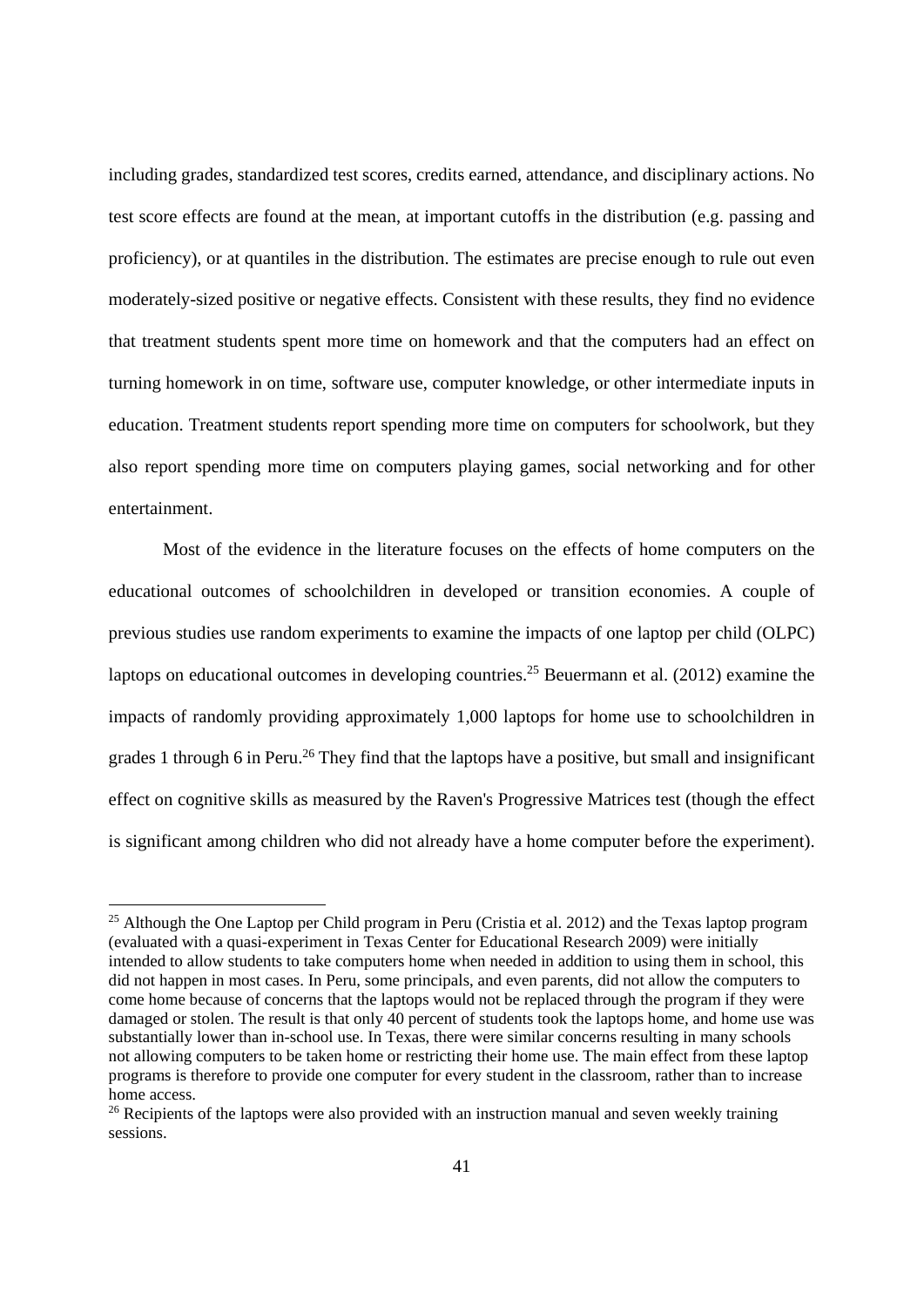Teachers reported that the effort exerted in school was significantly lower for treatment students than control students and that treated children reported reading books, stories or magazines less than control children. Mo et al. (2012) randomly distribute OLPC laptops to roughly half of a sample of 300 young schoolchildren (grade 3) in China.<sup>27</sup> They find some evidence that the laptops improved math test scores, but no evidence of effects on Chinese tests. They also find that the laptops increased learning activity use of computers and decreased time spent watching television.

#### *3.3.2 Heterogeneity in Home Computer Effects*

The effects of home computers on educational outcomes might differ across subgroups of the student population. For example, minority students might benefit more or less from having a home computer because of more limited opportunities for alternative places of access, social interactions with other computer users, and learning about use from parents, siblings and friends. Girls and boys may differ in how they use computers possibly resulting in differential effects. Several studies estimate separate home computer effects by demographic group and other student characteristics. For example, in Attewell and Battle's (1999) study of home computer effects on the test scores and grades of eighth graders they find evidence of stronger positive relationships between home computers and educational outcomes for higher SES children, boys, and whites. Fiorini's (2010) study of the impacts of home computer use on cognitive and non-cognitive skills among Australian children ages 4 to 7 finds evidence of larger effects for girls and children with less educated parents. Fairlie (2012) finds larger effects of home computers on educational outcomes for minority college students than non-minority college students.

 $27$  The laptops included some tutoring software and one training session was provided.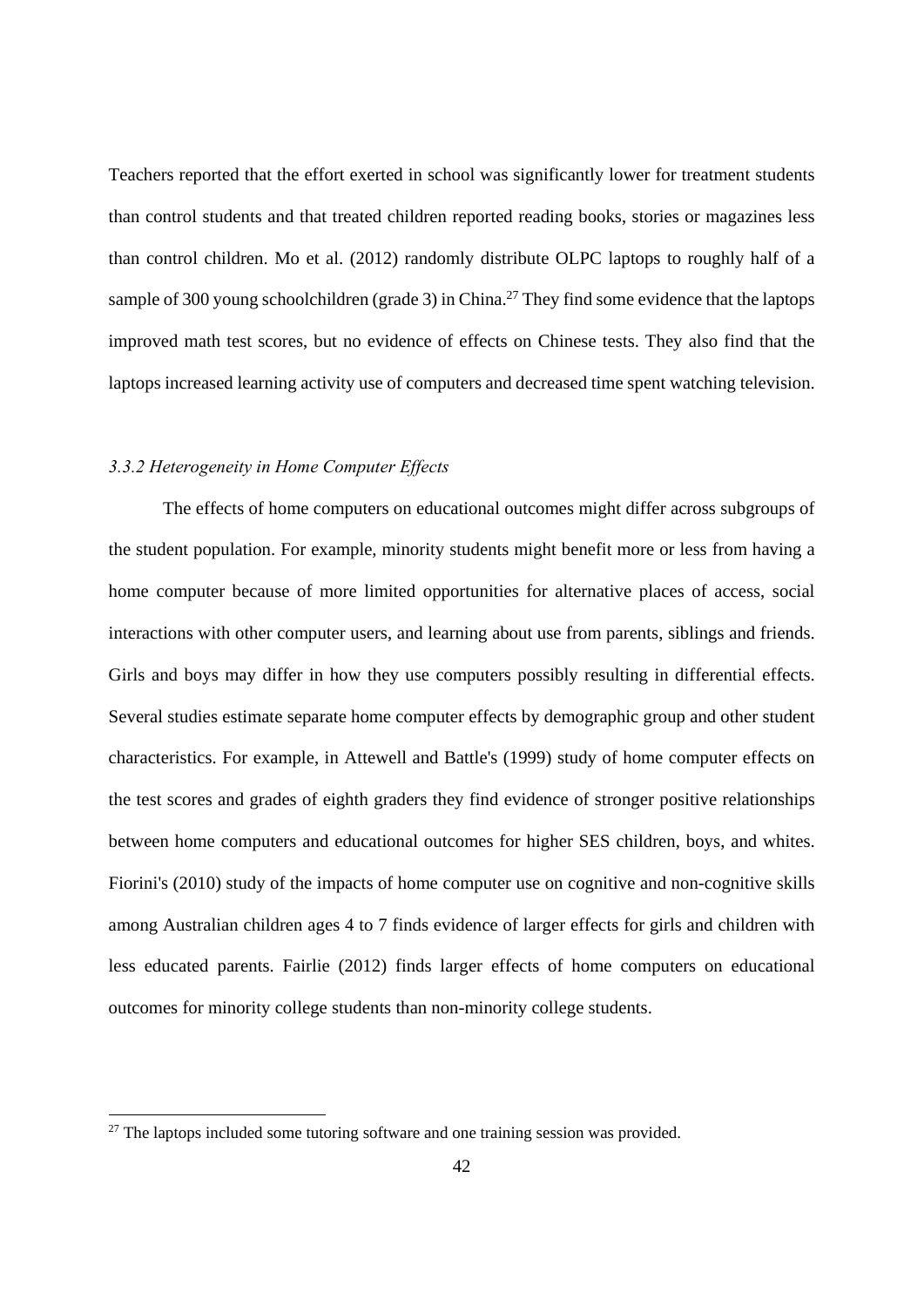As with school-based interventions, the evidence is mixed with several studies not finding evidence of heterogeneity in the effects of home computers. For example, Beltran, Das and Fairlie (2010) estimate regressions that include interactions between home computers and race, income or gender and, in almost all cases, do not find statistically significant interaction effects. Fairlie and Robinson (2013) and Fairlie (2015) find no evidence of heterogeneous treatment effects by pre-treatment academic achievement, parental supervision, propensity for non-game use, grade, race, or gender. Beuermann et al. (2012) find some evidence of a larger reduction in school effort for younger Peruvian children, but essentially no difference in effects on cognitive skills for younger children and no difference in effects on school effort and cognitive skills by gender. In their study of Romanian schoolchildren, Malumud and Pop-Eleches (2010) do not find evidence of differential effects by gender, but do find that younger children experience larger gains in cognitive skills. Given the lack of consistency in findings across studies for any subgroup, it is difficult to draw strong conclusions on this question.

#### *3.3.3 Effects on Computer Skills and Other Outcomes*

Several previous studies examine the impacts of home computers on computer skills. There is some evidence of positive impacts, but surprisingly the overall evidence is not universally strong. For example, Fairlie (2012) finds evidence of positive effects of home computers on computer skills among college students, whereas Fairlie and Robinson (2013) find no evidence of home computers on computer knowledge or skills among schoolchildren. Among young children in Peru, Beuermann et al. (2012) find strong evidence that the OLPC laptops improved scores on a proficiency test in using the laptop, but find no effects on skills for using a Windows based computer or using the Internet. Mo et al. (2013) finds large positive effects on computer skills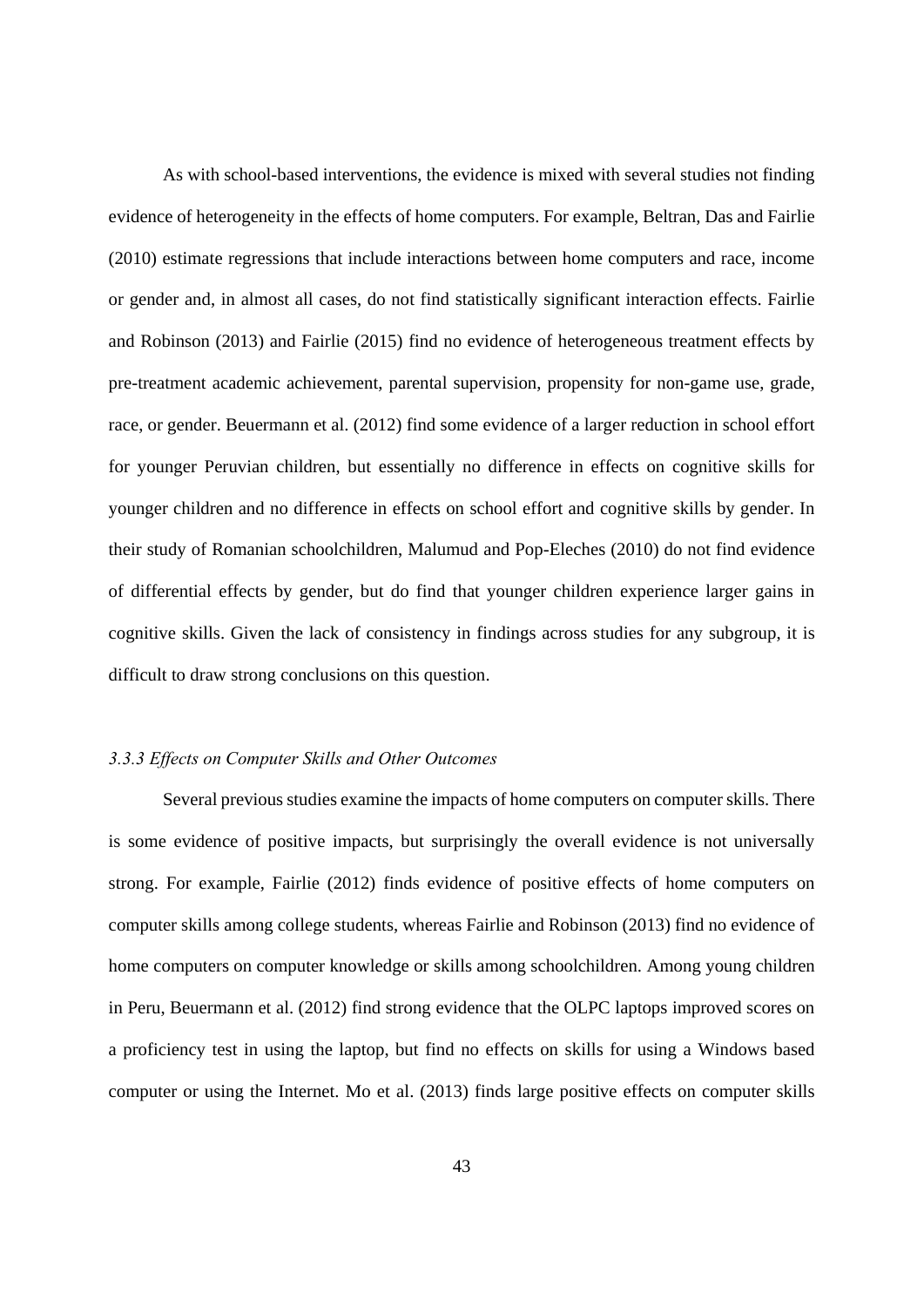from OLPC laptops for young children in China. Finally, Malamud and Pop-Eleches (2010) find that winning a computer vouchers increased computer knowledge, fluency and applications, but not web and email fluency among Romanian children.

Research has also focused on the impacts of specific types of computer use or impacts on other educational or social outcomes. For example, a few studies have explored the effects of Facebook use among college students on academic outcomes and find mixed results (see Pasek and Hargittai 2009, Kirschner and Karpinski 2010, and Junco 2012 for example). Bauernschuster, Falck and Woessmann (2014) use German data to examine the effects of broadband Internet access on children's extra-curricular school activities such as sports, music, arts, and drama and do not find evidence of crowd out. Finally, Beuermann et al. (2012), using data from Peru's randomization across and within schools, do not find evidence of spillovers to classmates and friends (though close friends appear to become more proficient at using a laptop).

#### *Summary*

 A few patterns emerge from the review of the empirical literature on home effects. First, studies using multivariate regressions and instrumental variable models tend to show large positive (and in some cases negative) effects, but studies using randomized control experiments tend to show zero or small positive effects. As noted above, the contrast in findings may be due to selection bias. Fairlie and London (2012) find evidence that non-experimental estimates for community college students are nearly an order of magnitude larger than the experimental estimates. Second, most studies estimate impacts on grades and test scores, but many studies examine additional outcomes such as homework time, enrollment and graduation. Although there are some differences in results across outcomes they are generally consistent within the same study. The lack of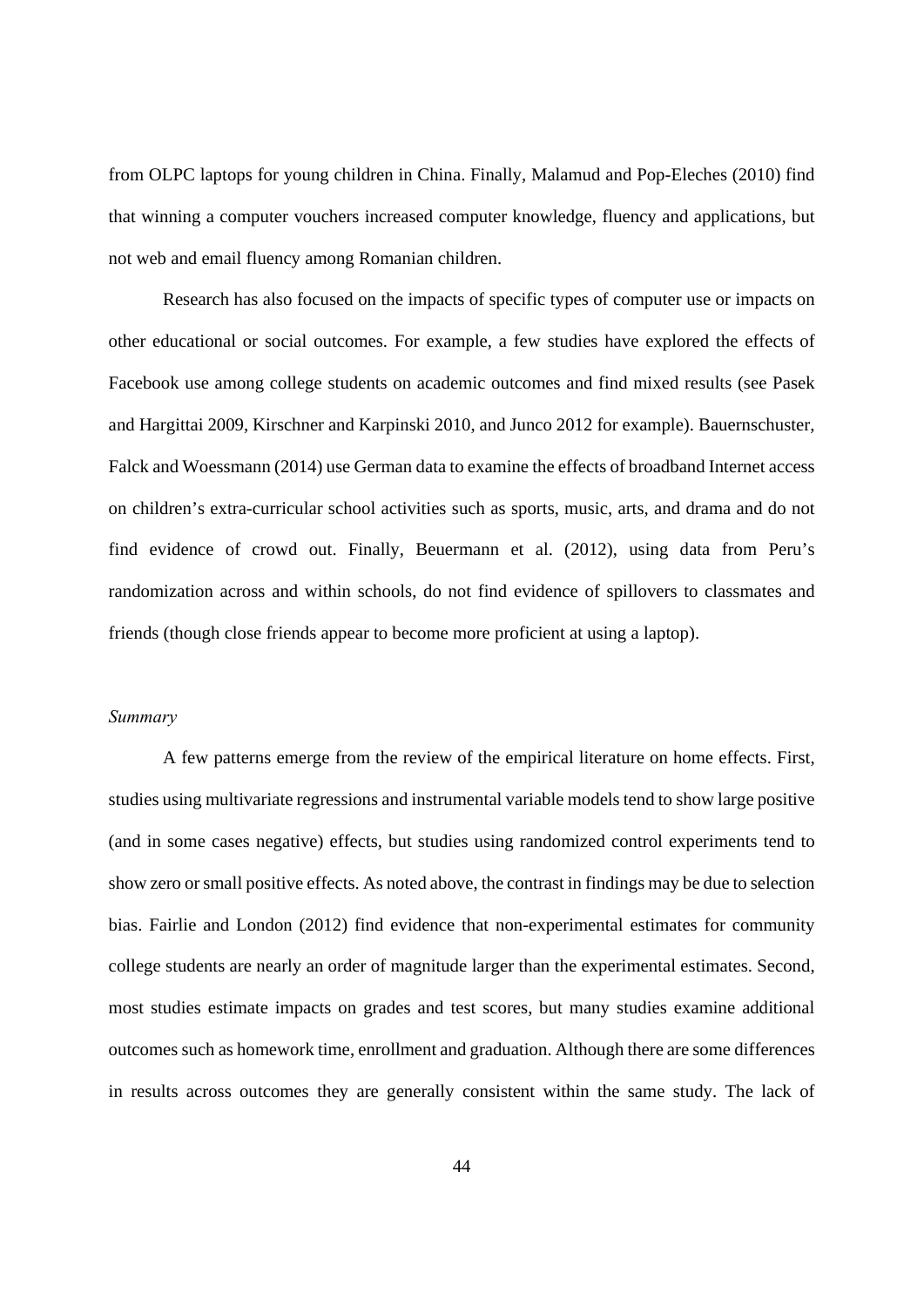consistent variation in findings for different outcome measures is at least a little surprising because we might expect intermediate inputs such as homework time and grades that are related to effort to be affected more by potential crowd-out or efficiency gains than test scores which capture the amount of information children learned during the school year. Although not the focus of the chapter, we also review a few papers examining impacts on computer skills and find some evidence of positive effects. But perhaps these findings are not surprising as there is no reason to suspect a negative influence.

 Most of the earlier research was on the United States and other developed countries, but several recent studies examine home computer impacts in developing countries. The research focusing on developing countries tends to find smaller impacts, but it is difficult to disentangle this from their methodological focus on random experiments. Theoretically, the effects might be very different in the United States and other countries with a greater reliance on technology throughout the educational system. Finally, several studies explore heterogeneity in the effects of home computers on educational outcomes. Most of the studies examining heterogeneity focus on main demographic groups such as race and gender, but studies also examine heterogeneity by pretreatment academic performance, parental supervision, and propensity for entertainment use of computers. The evidence on heterogeneity is decidedly mixed with no clear evidence even for the same group across studies.

 Overall, these results suggest that increasing access to home computers among students who do not already have access is unlikely to greatly improve educational outcomes, but is also unlikely to negatively affect outcomes.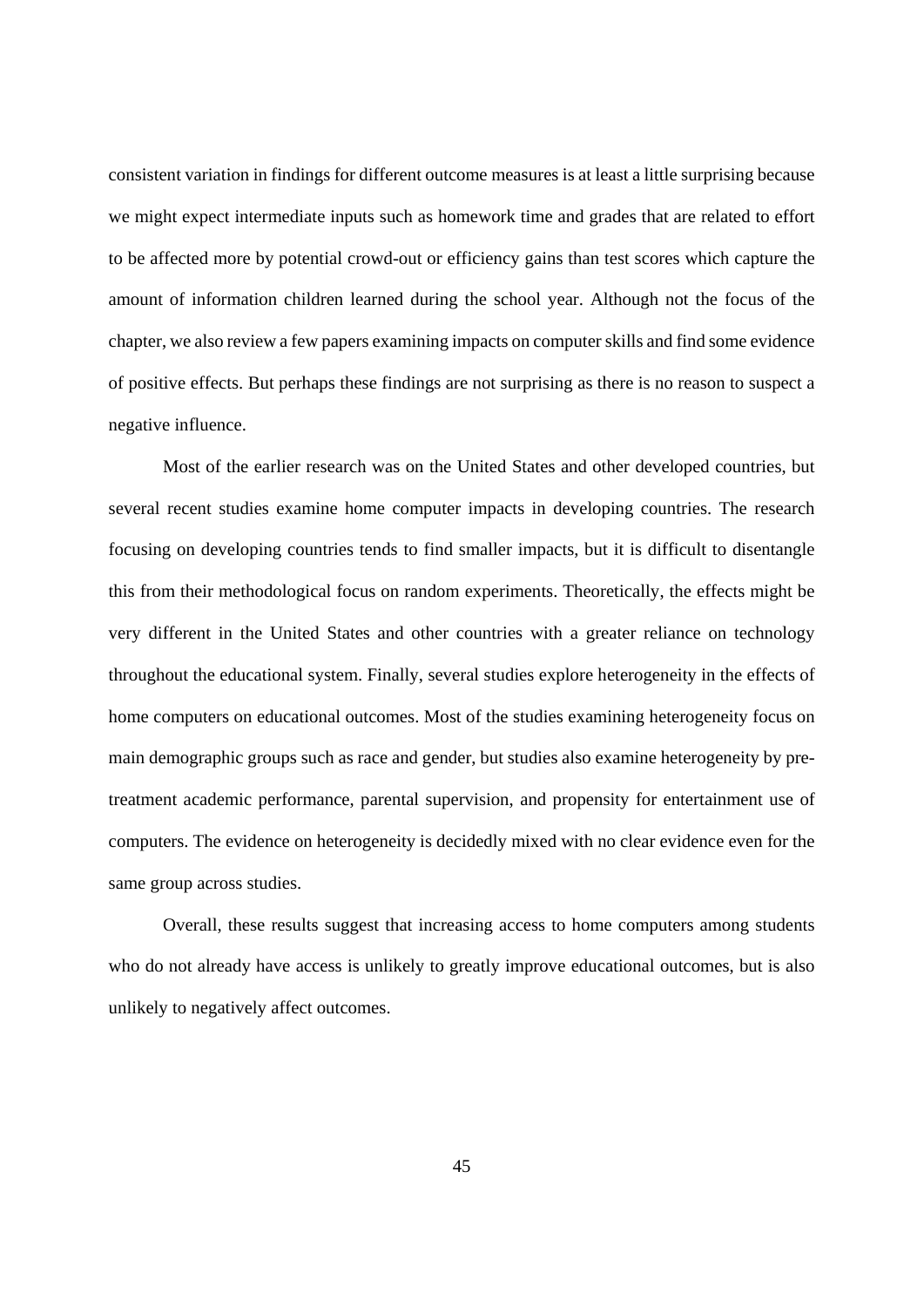#### **4. Conclusions**

Theoretically, the net effects of ICT investments in schools, the use of CAI in schools, and the use of computers at home on educational outcomes are ambiguous. Expenditures and time devoted to using computers, software, the Internet and other technologies may be more efficient than expenditures on other educational inputs or may be less efficient. New technologies may displace other more effective instructional and learning methods and distract schoolchildren, or they may represent an effective learning tool and engage schoolchildren in learning. Thus, it is perhaps not surprising that the findings from the rapidly growing empirical literature on the effects of computers, the Internet and computer assisted instruction are mixed.

The implications from these findings suggest that we should not expect large positive (or negative) impacts from ICT investments in schools or computers at home. Schools should not expect major improvements in grades, test scores and other measures of academic outcomes from investments in ICT or adopting CAI in classrooms, though there might be exceptions such as some CAI interventions in developing countries. Existing and proposed interventions to bridge the digital divide in the United States and other countries, such as large-scale voucher programs, tax breaks for educational purchases of computers, and one-to-one laptop programs with check-out privileges are unlikely to substantially reduce the achievement gap on their own.

An important caveat to this tempered conclusion, however, is that there might be other educational effects of having a computer that are not captured in measurable academic outcomes. For example, computers may be useful for finding information about colleges and financial aid. They might be useful for communicating with teachers and schools and parental supervision of student performance, attendance and disciplinary actions through the spreading use of student information system software (e.g. School Loop, Zangle, ParentConnect, and Aspen). Similar to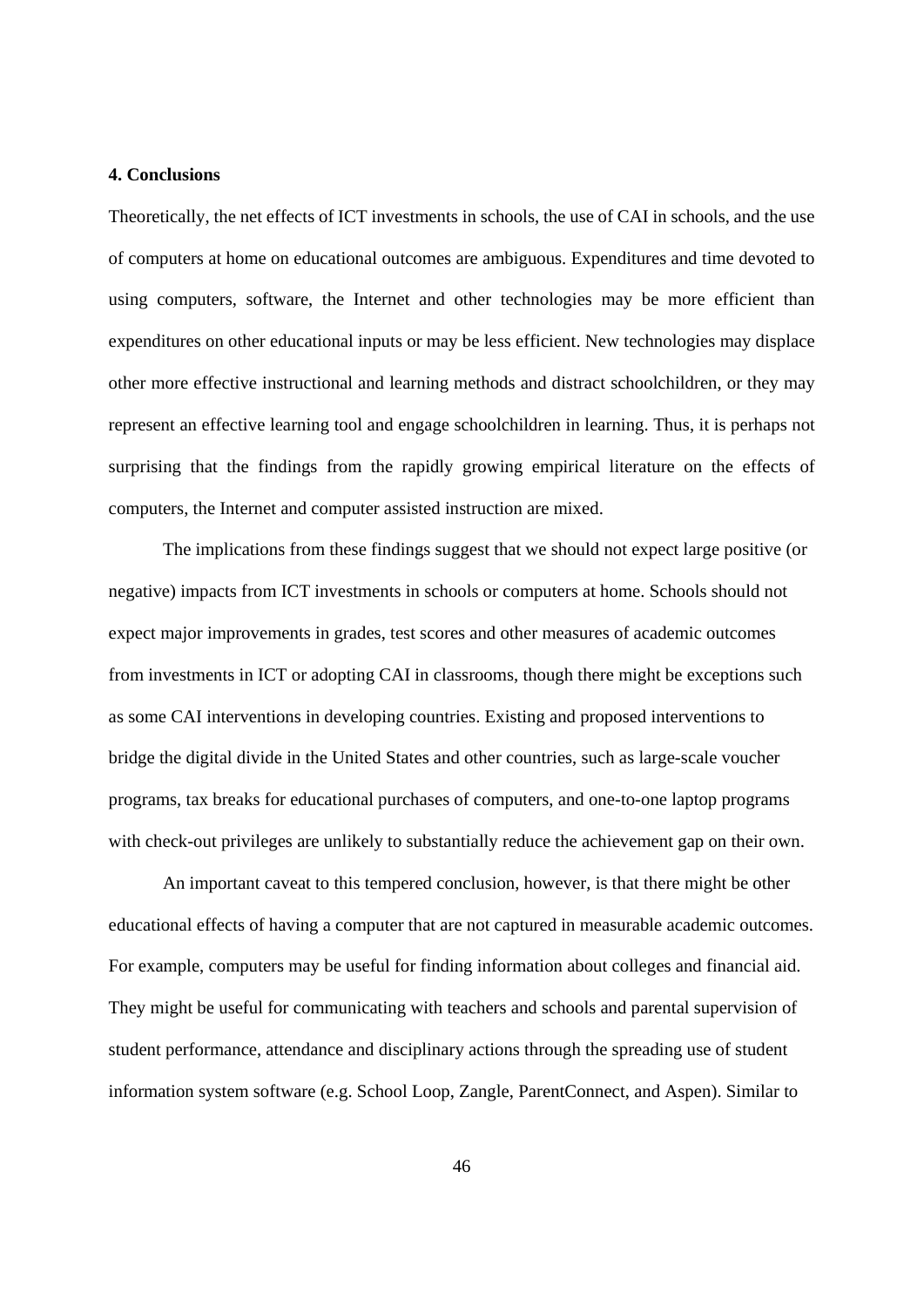other aspects of society, schools, professors and financial aid sources are rapidly expanding their use of technology to provide information and course content to students. A better understanding of these potential benefits is important for future research.

 More research is clearly needed in additional areas. First, more research is needed on benefit-cost analyses of computers, Internet connections, software, and other technologies with attention devoted to whether expenditures on these interventions are substituting for other inputs or represent new expenditures. The cost of various interventions is rarely documented or considered. Though purchase costs are declining, maintenance costs may be high and devices may become obsolete or need to be replaced frequently. Second, more research is needed on the shape of the educational returns to technology. For example, are the marginal benefits from a few hours of computer use in the classroom high, but then decline rapidly when computers are used more extensively in the classroom? Third, more research is needed on the related question of online education. There is considerable momentum towards offering online courses by colleges, massive open online courses (MOOCs), creation of online colleges, and "flipped" classrooms, but we know relatively little about their effectiveness relative to costs. Fourth, more research is needed on the impacts of specific uses of computers. For example, computer use for researching topics might be beneficial, whereas computer use for practicing skills may displace other more productive forms of learning (Falck, Mang and Woessmann 2015). Each new use of computer technology poses new possible benefits in terms of customization and flexibility, but also creates potential pitfalls that may interfere with education.<sup>28</sup> One of the fundamental challenges of studying the effects of computer technology on educational outcomes is that research consensus often lags the

<sup>&</sup>lt;sup>28</sup> See Los Angeles Unified School District's one-to-one iPad program for a high profile example of the challenges of adopting new and relatively untested technology. Several schools attempted to abandon the program after students by-passed security filters in order to access the Internet, which was not intended. The program was suspended in light of possible flaws in the bidding process for technology provision.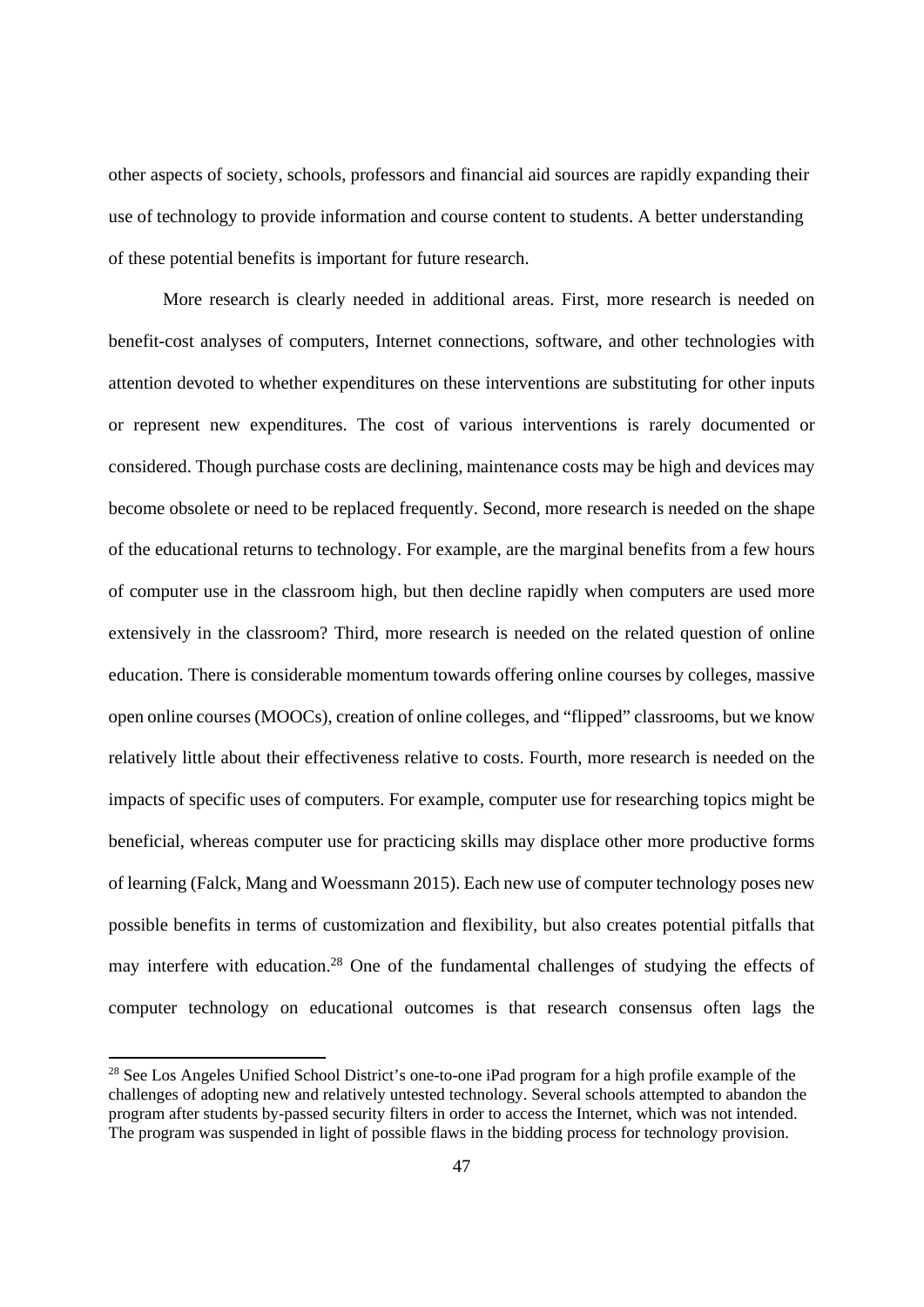implementation of new initiatives. Computer technology is expanding rapidly from desktop computers to laptops iPads and phones, and from educational software to Internet learning applications and social media.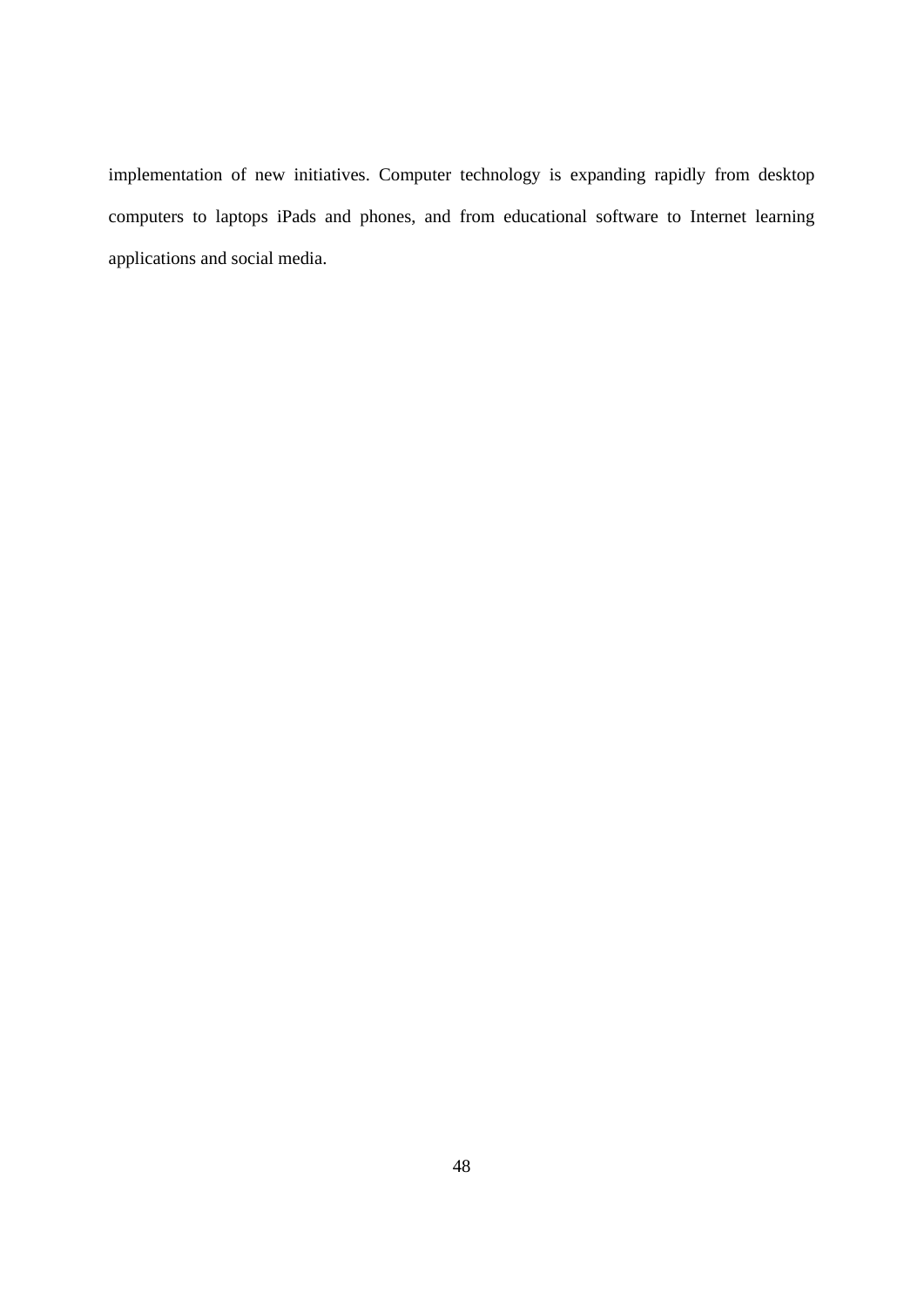#### **References**

Alpert, William T. , Kenneth A. Couch, and Oskar R. Harmon. 2015. "Online, Blended, and Classroom Teaching of Economics Principles: A Randomized Experiment," University of Connecticut, Department of Economics Working Paper.

Andrés, Luis, David Cuberes, Mame Diouf, and Tomás Serebrisky. 2010. "The diffusion of the Internet: A cross-country analysis." *Telecommunications Policy*, 34(5): 323-340.

Angrist, Joshua, and Victor Lavy. 2002. "New Evidence on Classroom Computers and Pupil Learning," *Economic Journal* 112(482): 735–765.

Attewell, Paul, and Juan Battle. 1999. "Home Computers and School Performance," *The Information Society* 15: 1-10.

Autor, David H. 2001. "Wiring the Labor Market." *Journal of Economic Perspectives*. 15: 1, 25- 40.

Autor, David, Lawrence Katz, and Alan Krueger. 1998. "Computing Inequality: Have Computers Changed the Labor Market?" *Quarterly Journal of Economics*. 113:4, 1169-214.

Banerjee, A., Cole, S., Duflo, E. and Linden, L. 2007. "Remedying Education: Evidence from Two Randomized Experiments in India," *Quarterly Journal of Economics* 122(3): 1235-1264.

Barrow, Lisa, Lisa Markman, and Cecelia E. Rouse. 2009. "Technology's Edge: The Educational Benefits of Computer-Aided Instruction," *American Economic Journal: Economic Policy* 1(1): 52-74.

Barrera-Osorio, Felipe, and Leigh L. Linden. 2009. "The Use and Misuse of Computers in Education: Evidence from a Randomized Experiment in Colombia," Policy Research Working Paper 4836, Impact Evaluation Series No. 29, The World Bank.

Beltran, Daniel O., Kuntal K. Das, and Robert W. Fairlie. 2010. "Home Computers and Educational Outcomes: Evidence from the NLSY97 and CPS," *Economic Inquiry* 48(3): 771-792.

Beuermann, D. W., Cristia, J. P., Cruz-Aguayo, Y., Cueto, S., and Malamud, O. 2012. "Home Computers and Child Outcomes: Short-Term Impacts from a Randomized Experiment in Peru," Inter-American Development Bank Working Paper No. IDB-WP-382.

Bauernschuster, Stefan, Oliver Falck, and Ludger Woessmann. 2014. "Surfing Alone? The Internet and Social Capital: Evidence from an Unforeseeable Technological Mistake," *Journal of Public Economics*, 117: 73–89.

Belo, Rodrigo, Pedro Ferreira, Rahul Telang. 2014. "Broadband in School: Impact on Student Performance," *Management Science* 60 (2): 265-282.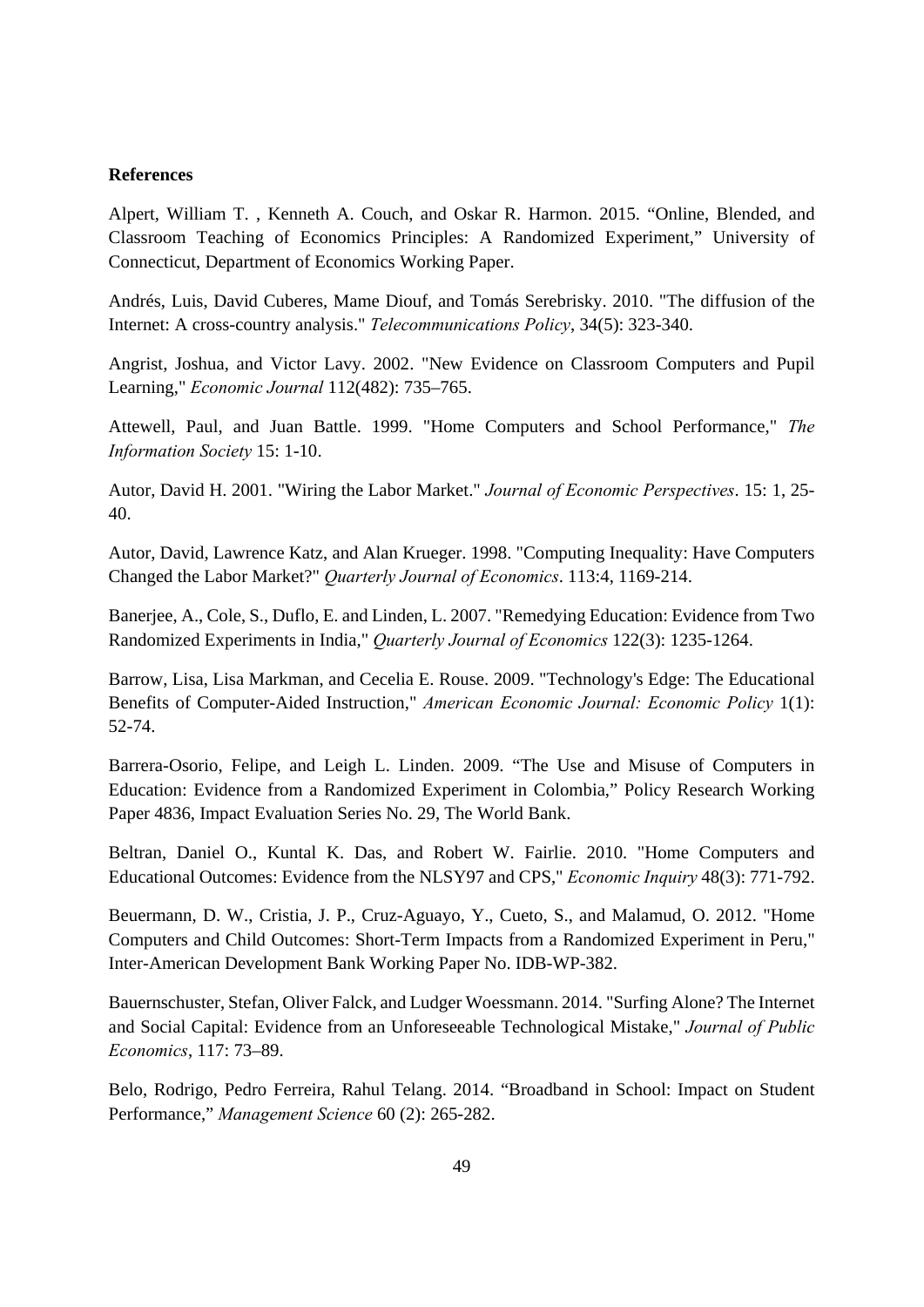Bet, G., P. Ibarrarán and J. Cristia. 2014. "The Effects of Shared School Technology Access on Students' Digital Skills in Peru." Washington, DC, United States: Inter-American Development Bank, Research Department. Mimeographed document.

Bettinger, Eric, Lindsay Fox, Susanna Loeb and Eric Taylor. 2014. "Changing Distributions: How online college classes alter student and professor performance". Working paper.

Betts, Julian. 1996. "Is There a Link between School Inputs and Earnings? Fresh Scrutiny of an Old Literature", In Gary Burtless (Ed.) *Does Money Matter? The Effect of School Resources on Student Achievement and Adult Success*, Washington, D.C.: Brookings Institution: 141-191.

Bowen, William G., Matthew M. Chingos, Kelly A. Lack, Thomas I. Nygren. 2014."Interactive Learning Online at Public Universities: Evidence from a Six-Campus Randomized Trial," *Journal of Public Policy Analysis and Management* 33(1): 94-111.

Carrillo, Paul, Mercedes Onofa, and Juan Ponce. 2010. "Information Technology and Student Achievement: Evidence from a Randomized Experiment in Ecuador," Inter-American Development Bank Working Paper.

Caselli, F. and Coleman, W.J., II. 2001. "Cross-country technology diffusion: the case of computers," *American Economic Review*, 91: 328–35.

Chaudhury, N., Hammer, J., Kremer, M., Muralidharan, K., and Rogers, F. H. 2006. "Missing in Action: Teacher and Health Worker Absence in Developing Countries." *Journal of Economic Perspectives*, 20(1): 91-116.

Chinn, Menzie D. and Robert W. Fairlie. 2007 "The Determinants of the Global Digital Divide: A Cross-Country Analysis of Computer and Internet Penetration," *Oxford Economic Papers*, 59:16– 44.

Chinn, Menzie D. and Robert W. Fairlie, 2010. "ICT Use in the Developing World: An Analysis of Differences in Computer and Internet Penetration," *Review of International Economics*, 18(1): 153-167.

Coley, Richard J., John Cradler, and Penelope K. Engel. 1997. "Computers and Classrooms: The Status of Technology in U.S. Schools," ETS Policy Information Report: 1-69.

Cristia, J. P., Ibarraran, P., Cueto, S., Santiago, A., and Severin, E. 2012. "Technology and Child Development: Evidence from the One Laptop per Child Program," Inter-American Development Bank Working Paper No. IDB-WP-304.

Cristia, Julia P., Alejo Czerwonko, and Pablo Garofalo. 2014. "Does Technology in Schools Affect Repetition, Dropout and Enrollment?" Inter-American Development Bank Working Paper No. IDB-WP-477.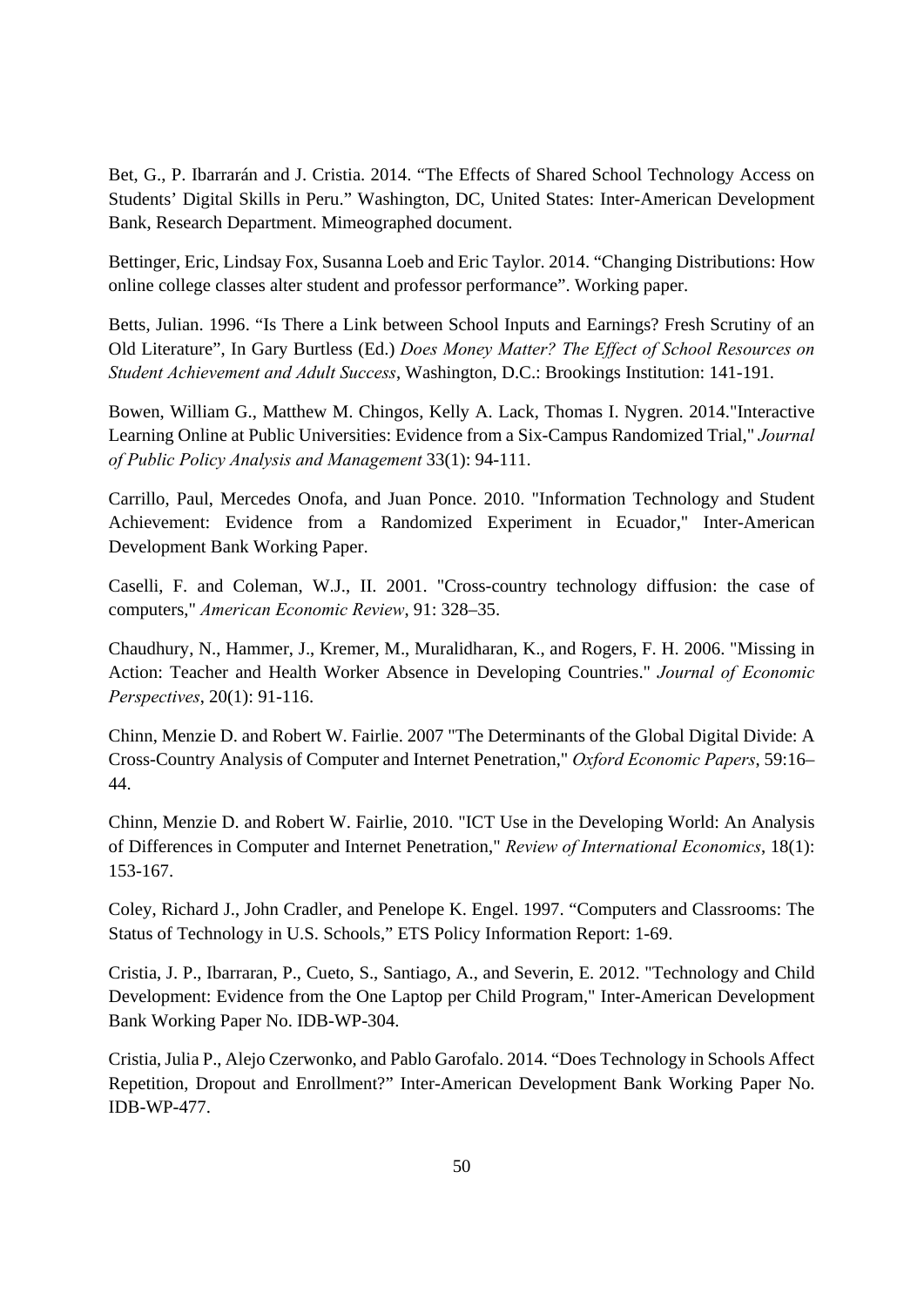Cuban, Larry. 1993. "Computers Meet Classroom: Classroom Wins," *Teachers College Record* 95(2): 185-210.

Cuban, Larry. 2001. *Oversold and underused: computers in the classroom*. Cambridge: Harvard University Press.

Dewan, Sanjeev, Dale Ganley, and Kenneth L. Kraemer. 2010. "Complementarities in the diffusion of personal computers and the Internet: Implications for the global digital divide." *Information Systems Research*, 21(4): 925-940.

DiMaggio, Paul J. and Eszter Hargittai. 2001. "From digital divide to digital inequality: studying internet use as penetration increases", Working Paper No. 15, Princeton University.

DiMaggio, P., & Bonikowski, B. 2008. "Make money surfing the web? The impact of Internet use on the earnings of US workers." *American Sociological Review*, 73(2), 227-250.

DiNardo, John, and Jorn-Steffen Pischke. 1997. "The Returns to Computer Use Revisited: Have Pencils Changed the Wage Structure Too?" *Quarterly Journal of Economics*. 112:1, 291-304.

European Commission. 2013. "Survey of Schools: ICT in Education - Benchmarking Access, Use and Attitudes to Technology in Europe's Schools." Digital Agenda for Europe. Final Report: 1- 159.

Falck, Oliver, Constantin Mang, and Ludger Woessmann. 2015. "Virtually No Effect? Different Types of Computer Use and the Effect of Classroom Computers on Student Achievement," CESifo Working Paper No. 5266.

Fairlie, Robert W. 2004. "Race and the Digital Divide," *Contributions to Economic Analysis & Policy, The Berkeley Electronic Journals* 3(1), Article 15: 1-38.

Fairlie, Robert W. 2005. "The Effects of Home Computers on School Enrollment," *Economics of Education Review* 24(5): 533-547.

Fairlie, Robert W. 2012. "Academic Achievement, Technology and Race: Experimental Evidence," *Economics of Education Review* 31(5): 663-679.

Fairlie, Robert W. 2012. "The Effects of Home Access to Technology on Computer Skills: Evidence from a Field Experiment," *Information Economics and Policy* 24(3–4): 243–253.

Fairlie, Robert W., and Rebecca A. London. 2012. "The Effects of Home Computers on Educational Outcomes: Evidence from a Field Experiment with Community College Students." *Economic Journal* 122(561): 727-753.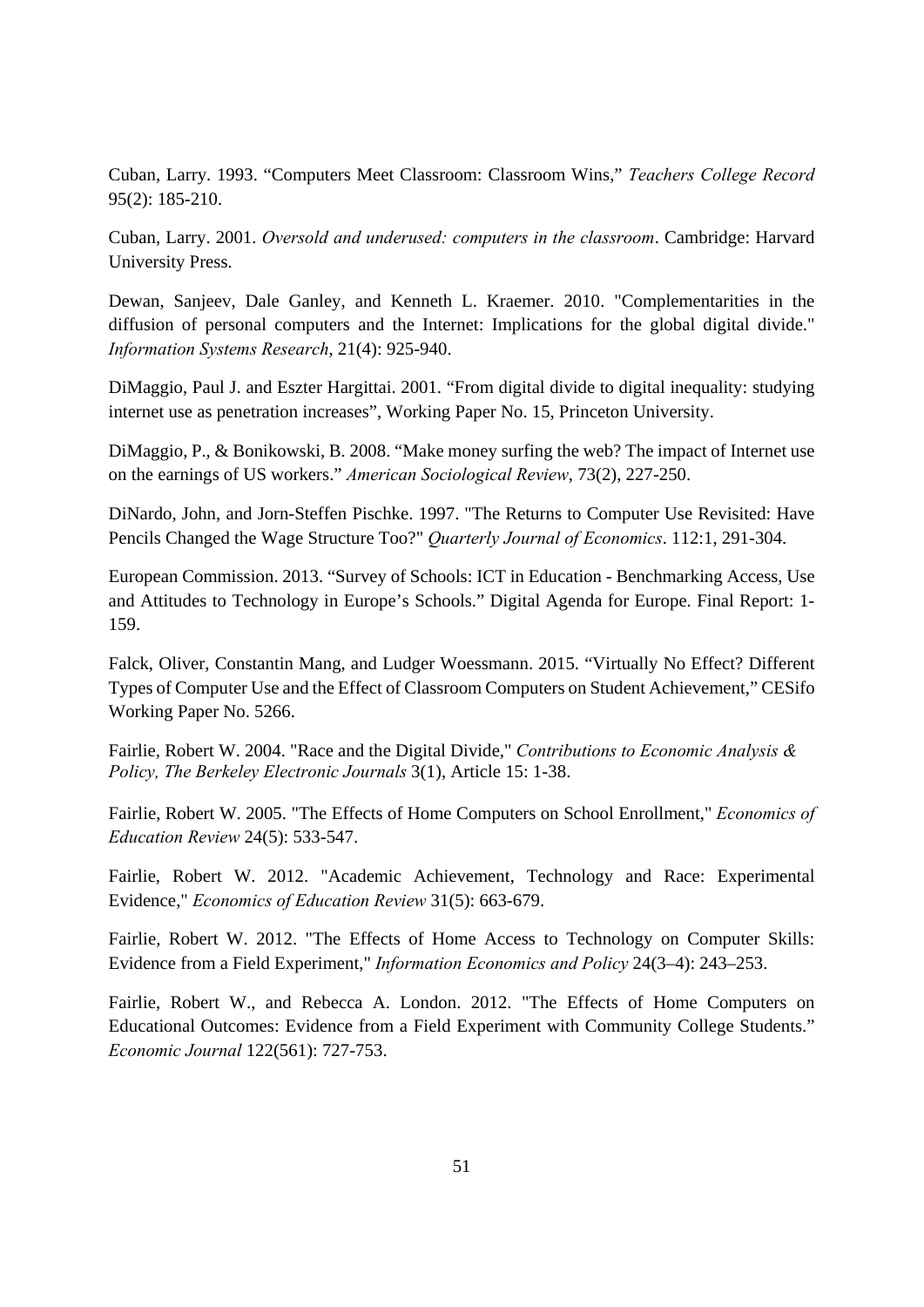Fairlie, Robert W., and Jonathan Robinson. 2013. "Experimental Evidence on the Effects of Home Computers on Academic Achievement among Schoolchildren," *American Economic Journal: Applied Economics* 5(3): 211-240.

Federal Communications Commission. 2014. *The E-Rate Program*. http://www.fcc.gov/e-rateupdate.

Figlio, David, Mark Rush, and Lu Yin. 2013. "Is it Live or Is It Internet? Experimental Estimates of the Effects of Online Instruction on Student Learning," *Journal of Labor Economics* 31(4): 763- 784.

Freeman, Richard B. 2002. "The Labour Market in the New Information Economy." Oxford Review of Economic Policy 18:288–305.Figlio, David N. 1999. "Functional Form and the Estimated Effects of School Resources," *Economics of Education Review* 18: 241–252.

Fiorini, Mario. 2010. "The Effect of Home Computer Use on Children's Cognitive and Non-Cognitive Skills," *Economics of Education Review* 29: 55-72.

Fuchs, Thomas, and Ludger Woessmann. 2004. "Computers and Student Learning: Bivariate and Multivariate Evidence on the Availability and Use of Computers at Home and at School," CESifo Working Paper No. 1321.

Giacquinta, Joseph, Jo Anne Bauer, and Jane Levin. 1993. *Beyond Technology's Promise: An Examination of Children's Educational Computing at Home*, New York: Cambridge University Press.

Goolsbee, Austan, and Jonathan Guryan. 2006. "The Impact of Internet Subsidies in Public Schools," *The Review of Economics and Statistics* 88(2): 336-347.

Goldfarb, Avi. and Jeff Prince. 2008. Internet adoption and usage patterns are different: implications for the digital divide," *Information Economics and Policy*, 20(1): 2–15.

Grimes, Douglas, and Mark Warschauer. 2008. "Learning With Laptops: A Multi-Method Case Study,*" Journal of Computing Research* 38(3): 305-332.

Hanushek, Eric A. 1979. "Conceptual and Empirical Issues in the Estimation of Educational Production Functions," *The Journal of Human Resources* 14(3): 351-388.

Hanushek, Eric A. 1986. "The Economics of Schooling: Production and Efficiency in Public Schools," *Journal of Economic Literature* 24(3): 1141-1177.

Hanushek, Eric A., Steven G. Rivkin, and Lori L. Taylor. 1996. "Aggregation and the Estimated Effects of School Resources," *Review of Economics and Statistics* 78(4): 611-627.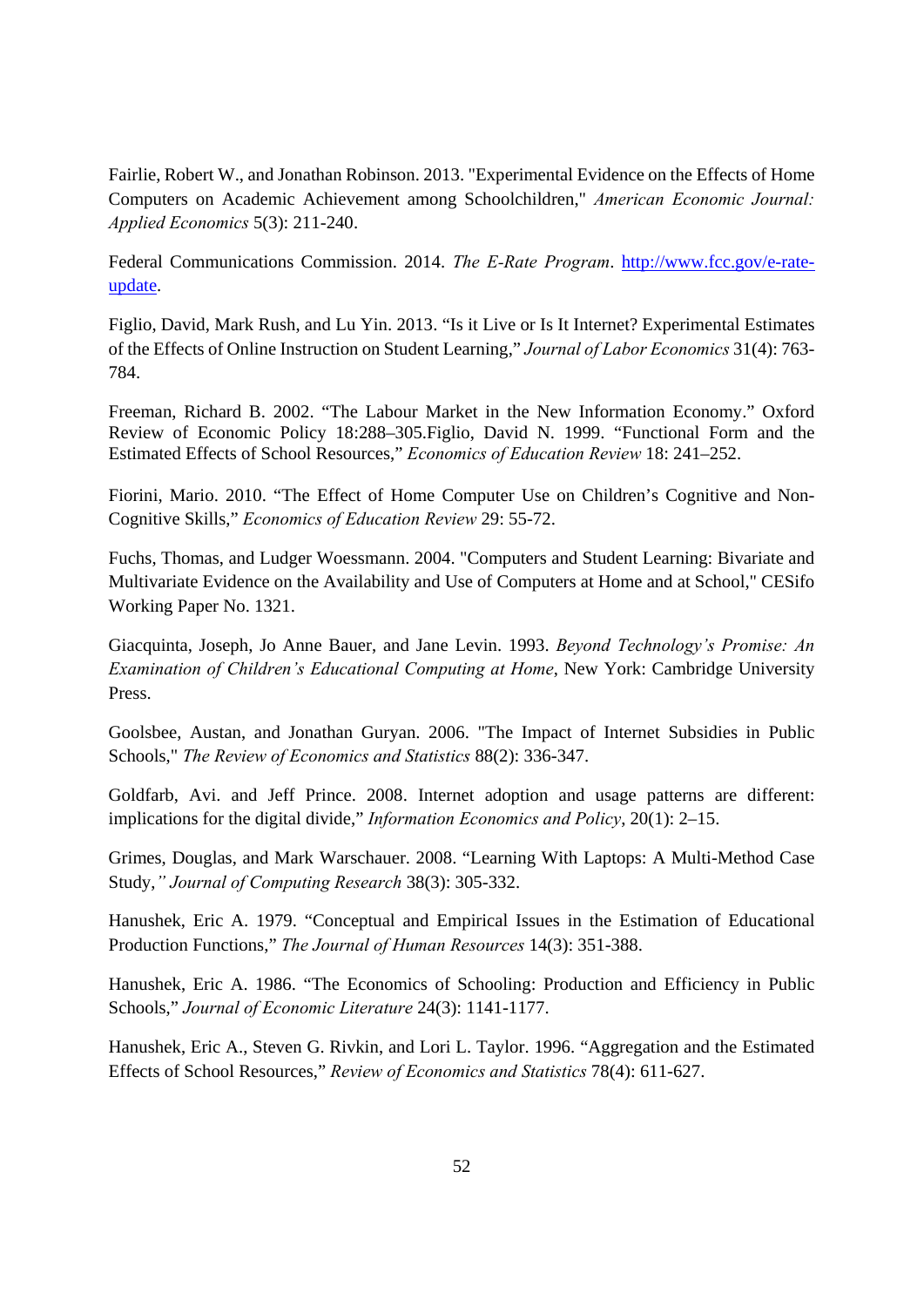Hanushek, Eric A. 2006. "School Resources," In Eric A. Hanushek and Finis Welch (Ed.). *Handbook of the Economics of Education, Volume 2*, Amsterdam: North Holland: 865-908.

Rivkin, Steven G., Eric A. Hanushek, and John F. Kain. 2005. "Teachers, Schools, and Academic Achievement." *Econometrica*. 73(2): 417–458.

Hoffman, Donna L. and Thomas P. Novak. 1998. "Bridging the Racial Divide on the Internet." *Science* 17 April: 390-391.

International Telecommunications Union. 2014. "Core indicators on access to, and use of, ICT by households and individuals, latest available data," http://www.itu.int/en/ITU-D/Statistics/Pages/stat/default.aspx.

International Telecommunications Union. 2014. "Key ICT indicators for developed and developing countries and the world (totals and penetration rates)," http://www.itu.int/en/ITU-D/Statistics/Pages/stat/default.aspx.

Jones, Steve. 2002. *The Internet Goes to College: How Students are Living in the Future with Today's Technology*, Washington, D.C.: Pew Internet and American Life Project.

Joyce, Ted, Sean Crockett, David A. Jaeger, Onur Altindag, Stephen D. O'Connell. 2014. "Does Classroom Time Matter? A Randomized Field Experiment in Principles of Microeconomics". Working paper.

Junco, Reynol. 2012. "Too much face and not enough books: The relationship between multiple indices of Facebook use and academic performance," *Computers in Human Behavior* 28(1): 187– 198.

Kaiser Family Foundation. 2010. *Generation M2 : Media in the Lives of 8- to 18-Year Olds*. Kaiser Family Foundation Study.

Kirkpatrick, H., and L. Cuban. 1998. "Computers Make Kids Smarter--Right?" *Technos Quarterly for Education and Technology* 7:2.

Kirschner, Paul A., and Aryn C. Karpinski. 2010. "Facebook® and academic performance," *Computers in Human Behavior* 26(6): 1237–1245.

Koedinger, K. R., Anderson, J. R., Hadley, W. H., and Mark, M. A. 1997. "Intelligent Tutoring Goes To School in the Big City," *International Journal of Artificial Intelligence in Education* 8: 30-43.

Kremer, Michael, Conner Brannen, and Rachel Glennerster. 2013. "The Challenge of Education and Learning in the Developing World," *Science*, 340: 297-300.

Krueger, Alan B. 1993. "How Computers Have Changed the Wage Structure: Evidence from Micro Data." *Quarterly Journal of Economics*. 107:1, 35-78.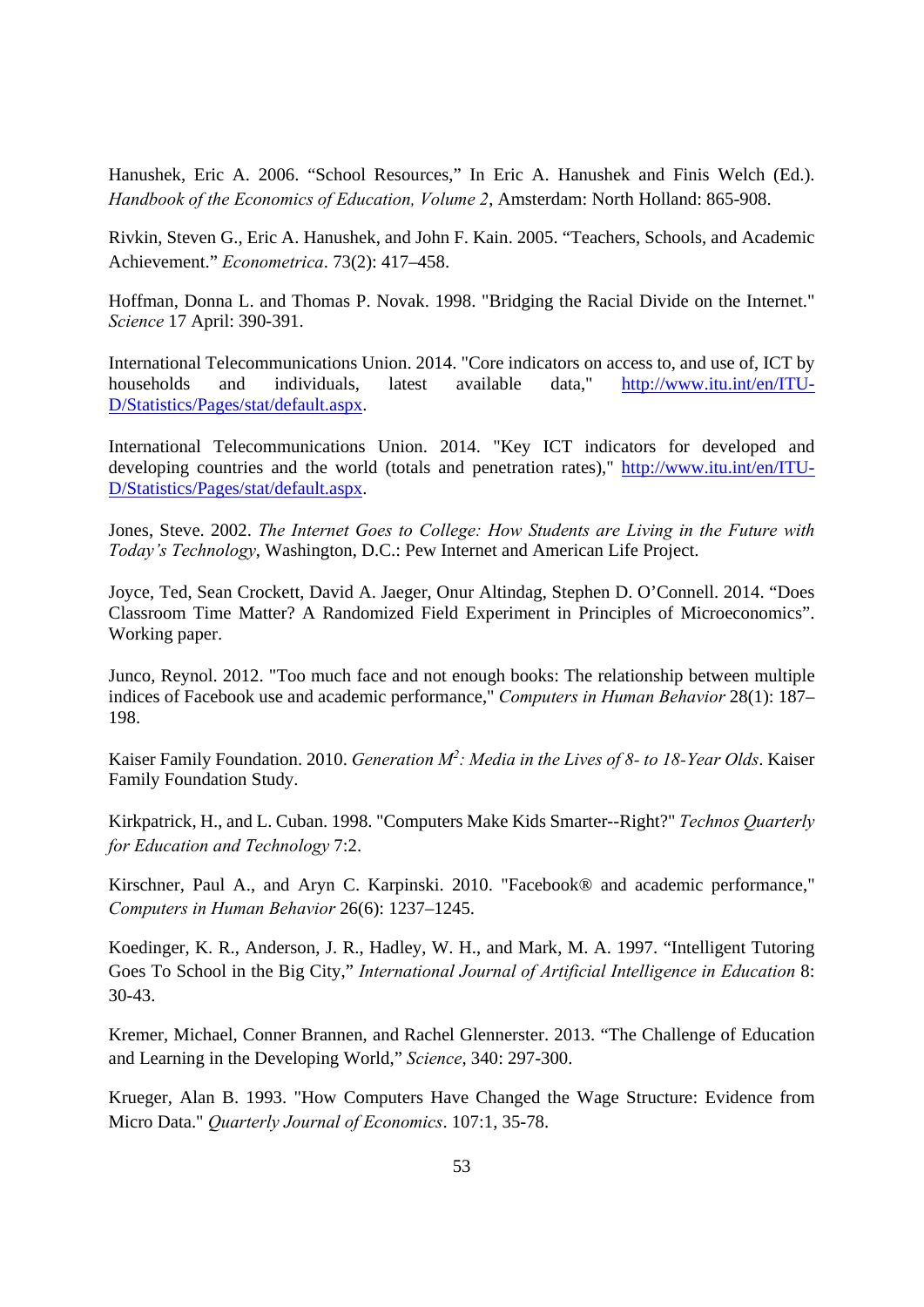Kulik, Chen-Lin, and James Kulik. 1991. "Effectiveness of Computer-Based Instruction: An Updated Analysis," *Computers in Human Behavior* 7: 75–94.

Lenhart, Amanda, Maya Simon, and Mike Graziano. 2001. *The Internet and education: findings from the Pew Internet & American Life Project.* Washington, DC: Pew Internet & American Life Project.

Lenhart, Amanda, Kahne, J., Middaugh, E., Macgill, A.R., Evans, C. and Vitak, J. 2008. *Teens, Video Games, and Civics: Teens' Gaming Experiences are Diverse and Include Significant Social Interaction and Civic Engagement*, Washington, DC: Pew Internet and American Life Project.

Leuven, E., Lindahl, M., Oosterbeek, H., and Webbink, D. 2007. "The Effect of Extra Funding for Disadvantaged Pupils on Achievement," *Review of Economics and Statistics* 89(4): 721-736.

Liao, Yuen-Kuang. 1992. "Effects of Computer-Assisted Instruction on Cognitive Outcomes: A Meta-Analysis." *Journal of Research on Computing in Education* 24(3): 367-380.

Linden, Leigh L. 2008. "Complement or Substitute? The Effect of Technology on Student Achievement in India," Working paper.

Lowther, Deborah L., Steven M. Ross, and Gary M. Morrison. 2003. "When Each One Has One: The Influences on Teaching Strategies and Student Achievement of Using Laptops in the Classroom," *Educational Technology Research & Development* 51(3): 23-44.

Machin, Stephen, Sandra McNally, and Olmo Silva. 2007. "New Technology in Schools: Is There a Payoff?" *Economic Journal* 117(522): 1145-1167.

Maine Education Policy Research Institute. 2007. *Maine's Middle School Laptop Program: Creating Better Writers*, Maine Education Policy Research Institute, University of Southern Maine.

Malamud, Ofer, and Cristian Pop-Eleches. 2011. "Home Computer Use and the Development of Human Capital," *Quarterly Journal of Economics* 126: 987-1027.

Mathematica. 2007. "Effectiveness of Reading and Mathematics Software Products: Findings from the First Student Cohort," Report for U.S. Department of Education.

Mathematica. 2009. "Effectiveness of Reading and Mathematics Software Products: Findings from Two Student Cohorts," Report for U.S. Department of Education.

McEwan, Patrick J. 2014 "Improving Learning in Primary School of Developing Countries: A Meta-Analysis of Randomized Experiments," *Review of Educational Research*.

Mo, D., Swinnen, J., Zhang, L., Yi, H., Qu, Q., Boswell, M., and Rozelle, S. 2012. "Can One Laptop per Child Reduce the Digital Divide and Educational Gap? Evidence from a Randomized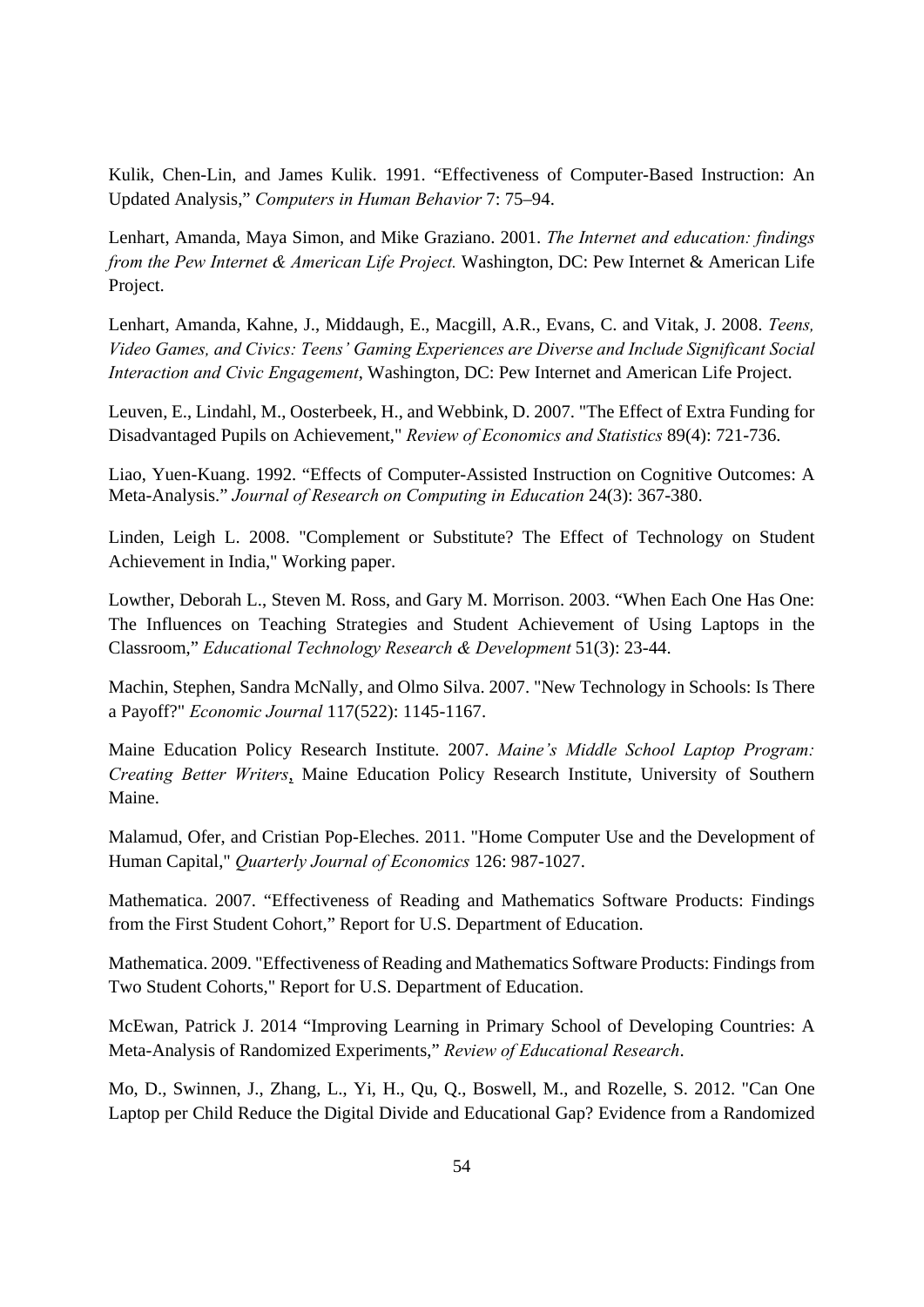Experiment in Migrant Schools in Beijing," Rural Education Action Project, Stanford University, Working Paper 233.

Mo, D., Zhang, L., Luo, R., Qu, Q., Huang, W., Wang, J., Qiao, Y., Boswell, M., and Rozelle, S. 2014. "Integrating Computer Assisted Learning into a Regular Curriculum: Evidence from a Randomized Experiment in Rural Schools in Shaanxi." Working Paper.

Mossberger, K., C. Tolbert, and M. Stansbury. 2003. *Virtual Inequality: Beyond the Digital Divide*. Georgetown University Press, Washington, DC.

Mossberger, K., C. Tolbert, and M. Gilbert. 2006. "Race, Place, and Information Technology," *Urban Affairs Review*, 41(5): 583-620.

Noll, Roger G., Dina Older-Aguilar, Gregory L. Rosston, and Richard R. Ross. 2000. "The Digital Divide: Definitions, Measurement, and Policy Issues," paper presented at Bridging the Digital Divide: California Public Affairs Forum, Stanford University.

OECD. 2014. *OECD Factbook 2014: Economic, Environmental and Social Statistics*, http://www.oecd-ilibrary.org/economics/oecd-factbook-2014 factbook-2014-en.

Ono, Hiroshi, and Madeline Zavodny. 2007. "Digital Inequality: A Five Country Comparison Using Microdata," *Social Science Research,* 36 (September 2007): 1135-1155.

Pasek, Josh, and Eszter Hargittai. 2009. "Facebook and academic performance: Reconciling a media sensation with data," *First Monday* 14: Number 5 - 4.

Patterson, Richard W. 2014. "Can Behavioral Tools Improve Online Student Outcomes? Experimental Evidence from a Massive Open Online Course". Working paper.

Peck, Craig, Larry Cuban, and Heather Kirkpatrick. 2002. "Technopromoter dreams, student realities," *Phi Delta Kappan*, 83(6), 472–480.

Rainie, Lee, and Paul Hitlin. 2005. *The Internet at School*, Washington, DC: Pew Internet and American Life Project.

Rouse, Cecilia E., and Alan B. Krueger. 2004. Putting computerized instruction to the test: a randomized evaluation of a "scientifically based" reading program," *Economics of Education Review* 23(4): 323–338.

Schmitt, John, and Jonathan Wadsworth. 2006. "Is There an Impact of Household Computer Ownership on Children's Educational Attainment in Britain?" *Economics of Education Review*, 25: 659-673.

Stoll, Clifford. 1995. *Silicon Snake Oil: Second Thoughts on the Information Highway*, New York: Doubleday.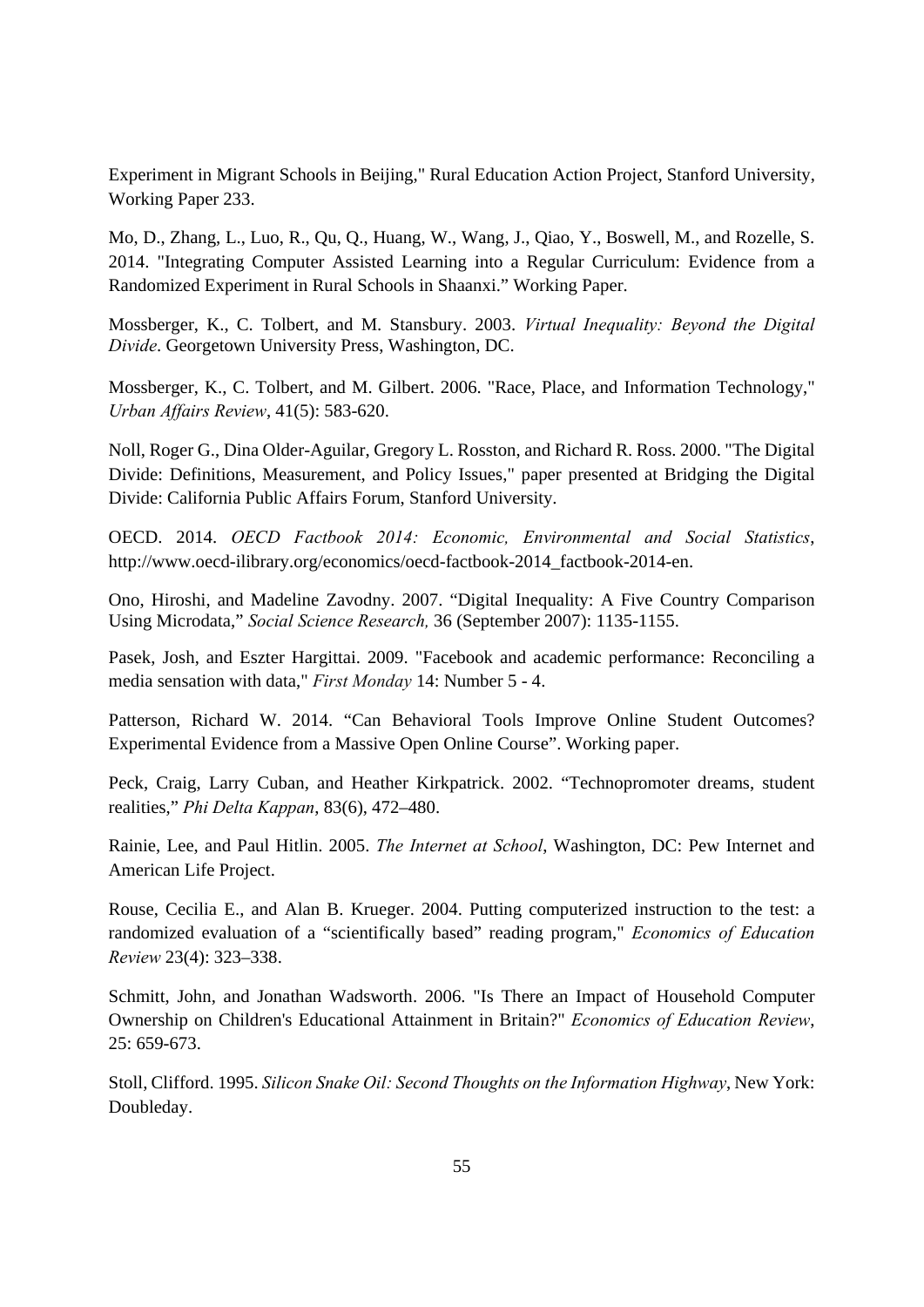Suhr, Kurt. David Hernandez, Douglas Grimes, and Mark Warschauer. 2010. "Laptops and Fourth-Grade Literacy: Assisting the Jump over the Fourth-Grade Slump." *The Journal of Technology, Learning, and Assessment*. 9(5): 1-45.

Texas Center for Educational Research. 2009. *Evaluation of the Texas Technology Immersion Pilot: Final Outcomes for a Four-Year Study (2004-05 to 2007-08)*.

Todd, Petra E., and Kenneth I. Wolpin. 2003. "On the Specification and Estimation of the Production Function for Cognitive Achievement." *The Economic Journal*. 113(2): 3–33.

UNESCO Institute for Statistics. 2009. "Guide to Measuring Information and Communication Technologies in Education," Technical Paper No. 2: 1-140.

UNESCO Institute for Statistics. 2014. "ICT in Education in Asia: A comparative analysis of ICT integration and e-readiness in schools across Asia" Information Paper No. 22: 1-64.

U.S. Census Bureau. 1988. *Computer Use in the United States: 1984. Current Population Reports Special Studies, Series P-23, No. 155*.

U.S. Department of Education. 2013. *Digest of Education Statistics 2012 (NCES 2014-015)*. National Center for Education Statistics, Institute of Education Sciences, U.S. Department of Education. Washington, DC.

Universal Services Administration Company. 2010. *Annual Report*.

U.S. Census Bureau. 2012. Computer and Internet Access in the United States: 2012, Table 1. Reported Internet Usage for Individuals 3 Years and Older, by Selected Characteristics: 2012, http://www.census.gov/hhes/computer/publications/2012.html

Vigdor, Jacob L., Helen F. Ladd, and Erika Martinez. 2014. "Scaling the Digital Divide: Home Computer Technology and Student Achievement," Economic Inquiry. 52(3): 1103–1119.

Wallsten, S. 2005. "Regulation and internet use in developing countries," *Economic Development and Cultural Change*, 53: 501–23.

Warschauer, Mark. 2003. *Technology and Social Inclusion: Rethinking the Digital Divide*, MIT Press: Cambridge.

Warschauer, Mark. 2006. *Laptops and Literacy: Learning in the Wireless Classroom*, Teachers College Press.

Zavodny, Madeline. 2006. "Does Watching Television Rot Your Mind? Estimates of the Effect on Test Scores," *Economics of Education Review* 25: 565-573.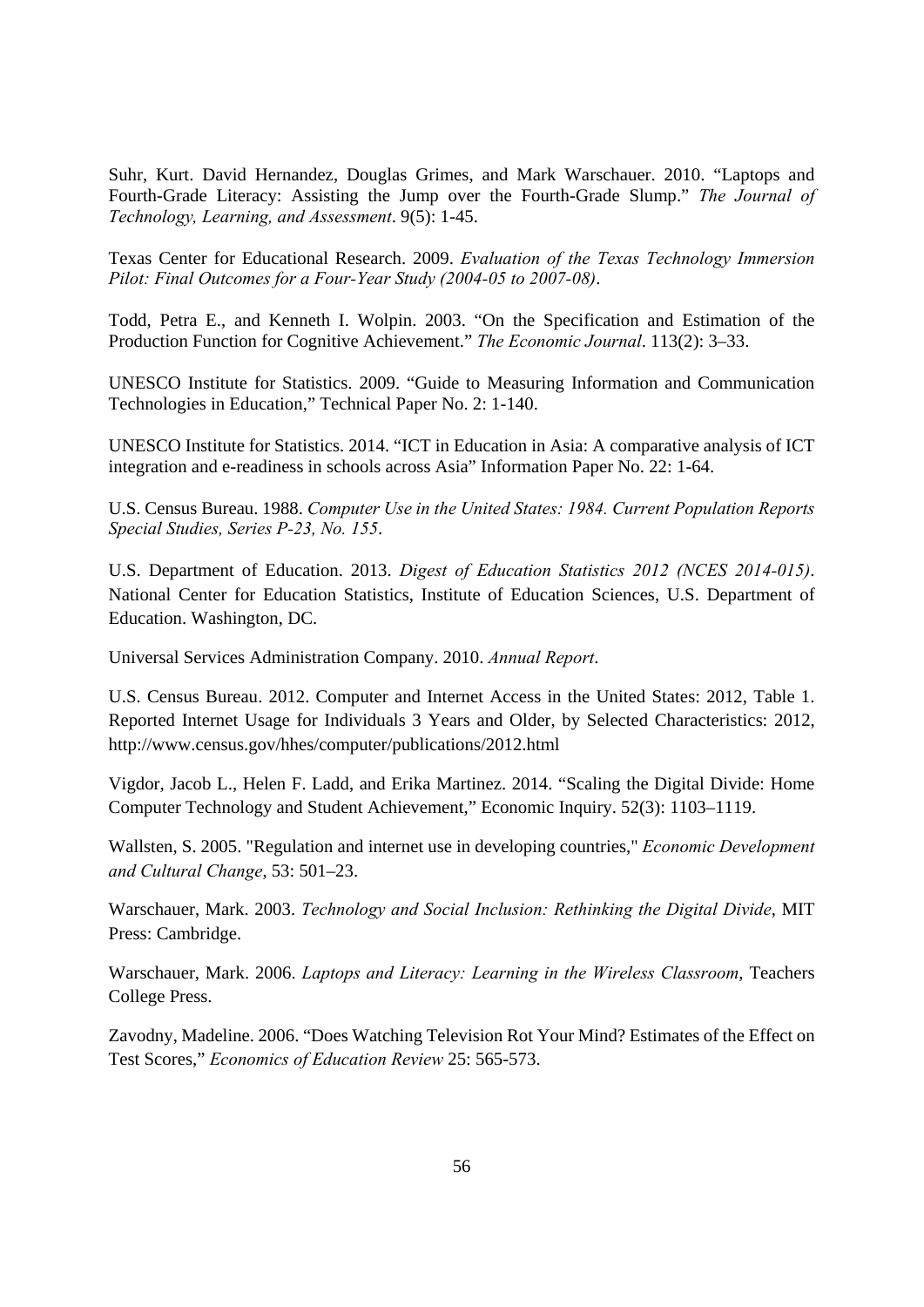

Source: U.S. National Center for Educational Statistics, from various years of the Digest of Educational Statistics.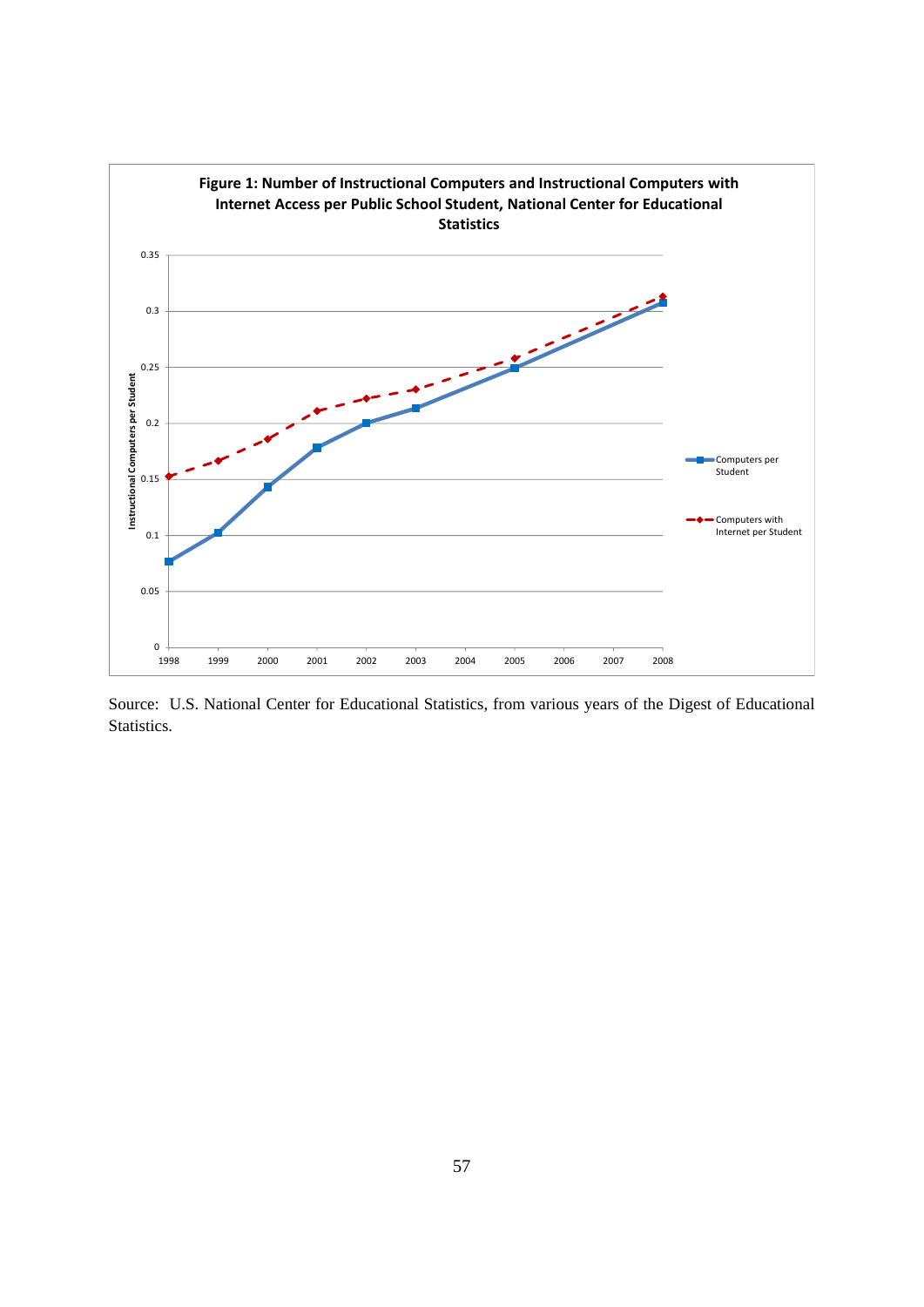

Source: U.S. Census Bureau, Computer and Internet Use: Table 4. Households with a Computer and Internet Use: 1984 to 2012, from various years of the Current Population Survey.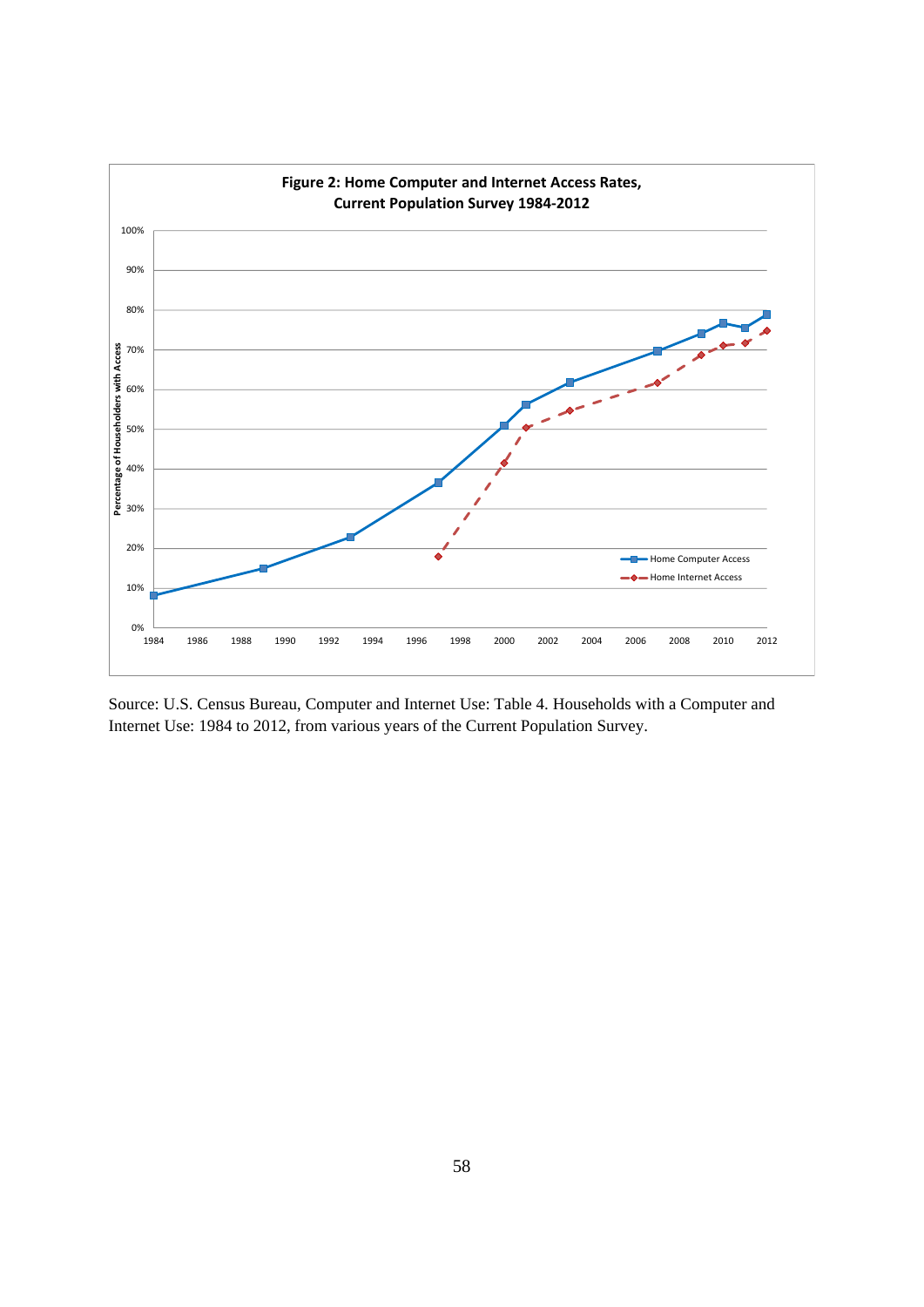

Source: Author's calculations from Current Population Survey microdata 2012.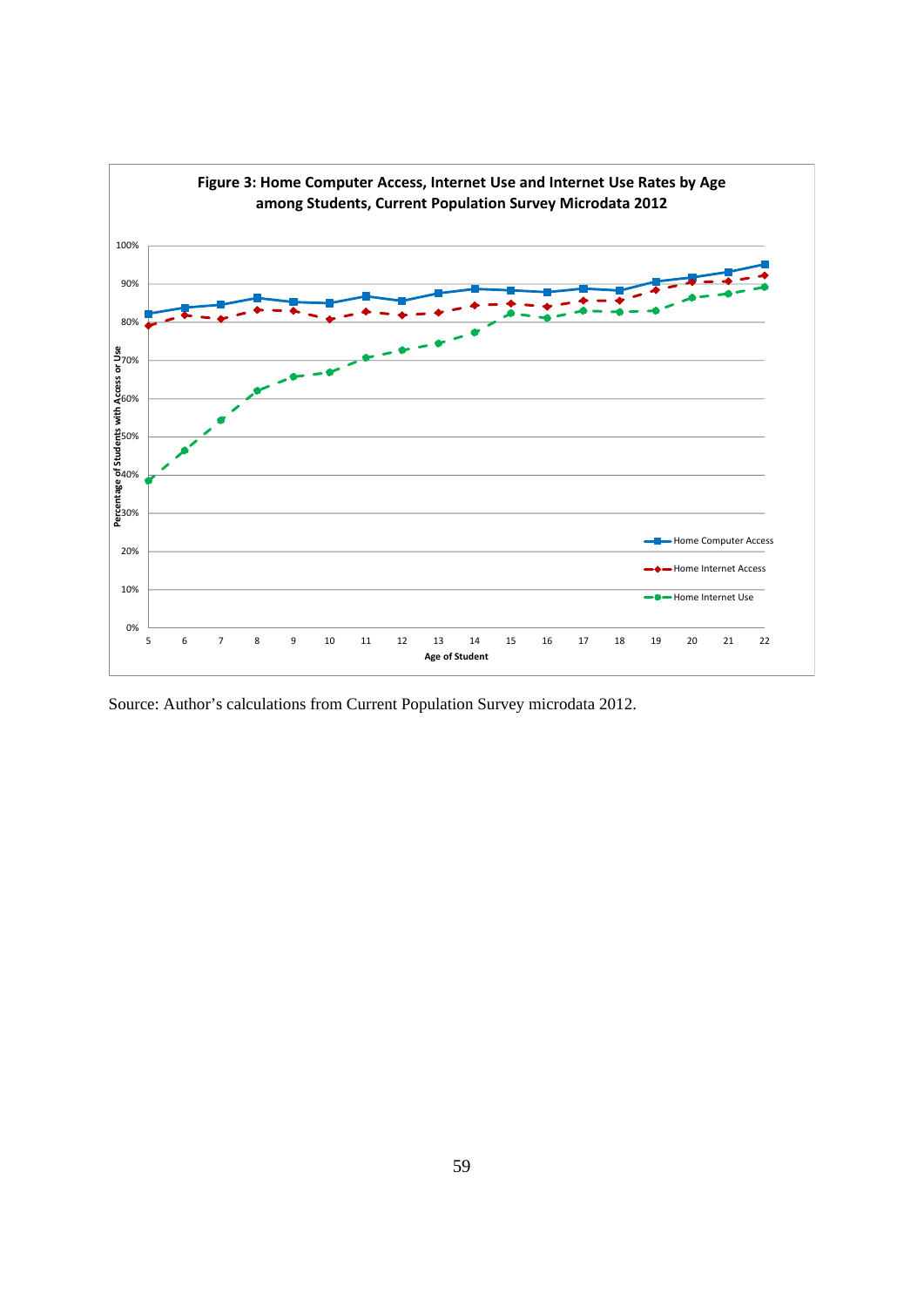

Source: OECD, Programme for International Student Assessment (PISA).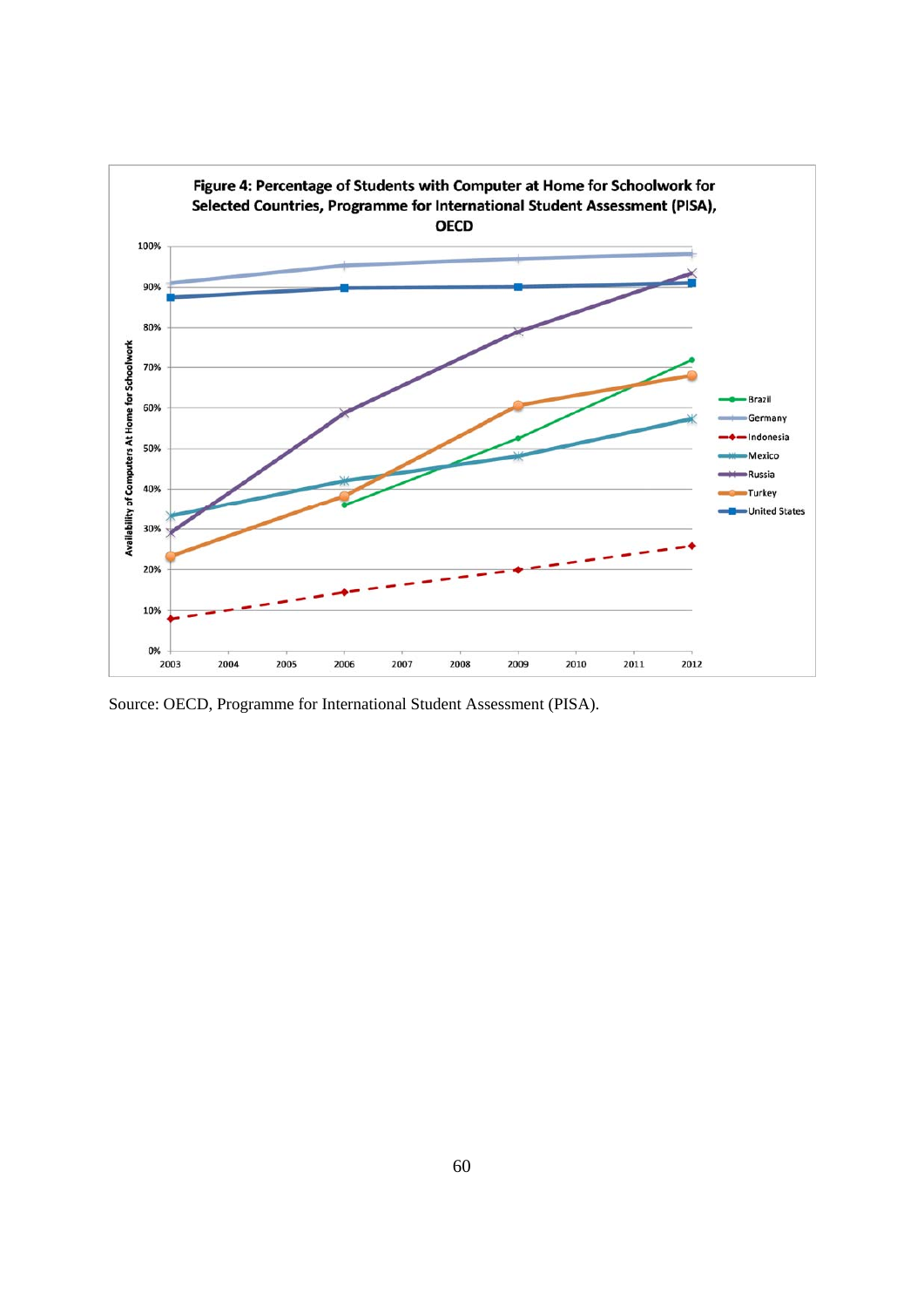Table 1: Number of Available Computers in School for Each Student, Programme for International Student Assessment (PISA), OECD 2012

|                                        | Available     | Proportion of  |
|----------------------------------------|---------------|----------------|
|                                        | Computers per | Computers with |
| Country                                | Student       | Internet       |
| Argentina                              | 0.49          | 0.71           |
| Australia                              | 1.53          | 1.00           |
| Austria                                | 1.47          | 0.99           |
| Belgium                                | 0.72          | 0.97           |
| Brazil                                 | 0.20          | 0.92           |
| <b>Bulgaria</b>                        | 0.56          | 0.97           |
| Canada                                 | 0.84          | 1.00           |
| Chile                                  | 0.49          | 0.95           |
| Colombia                               | 0.48          | 0.71           |
| Costa Rica                             | 0.53          | 0.83           |
| Croatia                                | 0.32          | 0.96           |
| Czech Republic                         | 0.92          | 0.99           |
| Denmark                                | 0.83          | 0.99           |
| Finland                                | 0.46          | 1.00           |
| France                                 | 0.60          | 0.96           |
| Germany                                | 0.65          | 0.98           |
| Greece                                 | 0.24          | 0.99           |
| Hong Kong                              | 0.73          | 1.00           |
| Hungary                                | 0.64          | 0.99           |
| Indonesia                              | 0.16          | 0.56           |
| Ireland                                | 0.64          | 1.00           |
| Israel                                 | 0.38          | 0.91           |
| Italy                                  | 0.48          | 0.96           |
| Japan                                  | 0.56          | 0.97           |
| Jordan                                 | 0.35          | 0.84           |
| Kazakhstan                             | 0.80          | 0.57           |
| Korea (South)                          | 0.40          | 0.97           |
| Malaysia                               | 0.19          | 0.87           |
| Mexico                                 | 0.28          | 0.73           |
| Netherlands                            | 0.68          | 1.00           |
| New Zealand                            | 1.10          | 0.99           |
| Norway                                 | 0.79          | 0.99           |
| Peru                                   | 0.40          | 0.65           |
| Poland                                 | 0.36          | 0.98           |
| Portugal                               | 0.46          | 0.97           |
| Romania                                | 0.54          | 0.95           |
| Russia                                 | 0.58          | 0.82           |
| Serbia                                 | 0.24          | 0.83           |
| Singapore                              | 0.67          | 0.99           |
| Slovak Republic                        | 0.77          | 0.99           |
| Spain                                  | 0.67          | 0.99           |
| Sweden                                 | 0.63          | 0.99           |
| Switzerland                            | 0.68          | 0.99           |
| Thailand                               | 0.48          | 0.95           |
| Tunisia                                |               |                |
| Turkey                                 | 0.51<br>0.14  | 0.63<br>0.96   |
| United Arab Emirates                   |               |                |
|                                        | 0.69          | 0.83           |
| United Kingdom<br><b>United States</b> | 1.02          | 0.99           |
|                                        | 0.95          | 0.94           |
| Vietnam                                | 0.24          | 0.80<br>61     |

Note: To create the measure of computers per student, PISA uses responses to the following two questions: "At your school, what is the total number of students in the <national modal grade for 15‐year‐ olds>?," and "Approximately, how many computers are available for these students for educational purposes?"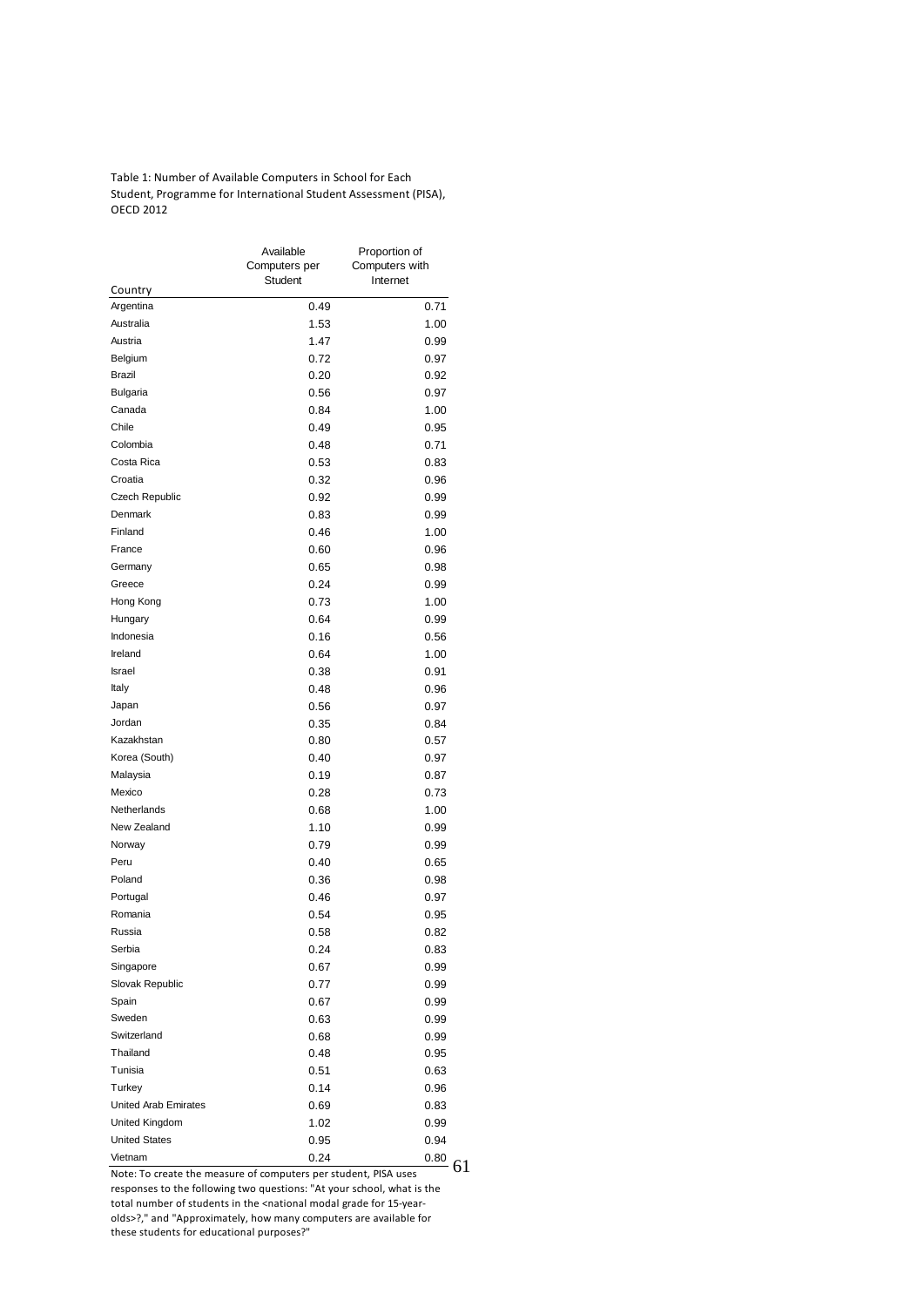|                |           |           | 11th Grade | 11th Grade |
|----------------|-----------|-----------|------------|------------|
| Country        | 4th Grade | 8th Grade | General    | Vocational |
| Austria        | 0.13      | 0.23      | 0.55       | 0.18       |
| Belgium        | 0.13      | 0.24      | 0.35       | 0.29       |
| Cyprus         | 0.16      | 0.29      | 0.64       | 0.29       |
| Czech Republic | 0.18      | 0.21      | 0.29       | 0.20       |
| Denmark        | 0.33      | 0.31      | 0.22       | 0.51       |
| Estonia        | 0.24      | 0.28      | 0.26       | 0.21       |
| European Union | 0.16      | 0.20      | 0.33       | 0.24       |
| Finland        | 0.17      | 0.21      | 0.52       | 0.25       |
| France         | 0.13      | 0.19      | 0.38       | 0.29       |
| Greece         | 0.06      | 0.05      | 0.06       | 0.08       |
| Hungary        | 0.16      | 0.18      | 0.24       | 0.19       |
| Ireland        | 0.14      | 0.21      |            | 0.21       |
| Italy          | 0.06      | 0.09      | 0.18       | 0.09       |
| Latvia         | 0.15      | 0.17      | 0.20       | 0.16       |
| Lithuania      | 0.11      | 0.20      | 0.27       | 0.17       |
| Luxembourg     | 0.23      |           |            |            |
| Malta          | 0.32      | 0.12      |            | 0.15       |
| Poland         | 0.13      | 0.14      | 0.17       | 0.13       |
| Portugal       | 0.12      | 0.18      | 0.29       | 0.18       |
| Slovakia       | 0.16      | 0.17      | 0.27       | 0.19       |
| Slovenia       | 0.13      | 0.13      | 0.73       | 0.22       |
| Spain          | 0.31      | 0.31      | 0.45       | 0.23       |
| Sweden         | 0.29      | 0.70      |            | 0.89       |

Table 2: Number of Computers in School per Student, European Commission 2012

Note: Data from Digital Agenda for Europe: A Europe 2020 Initiative, European Commission.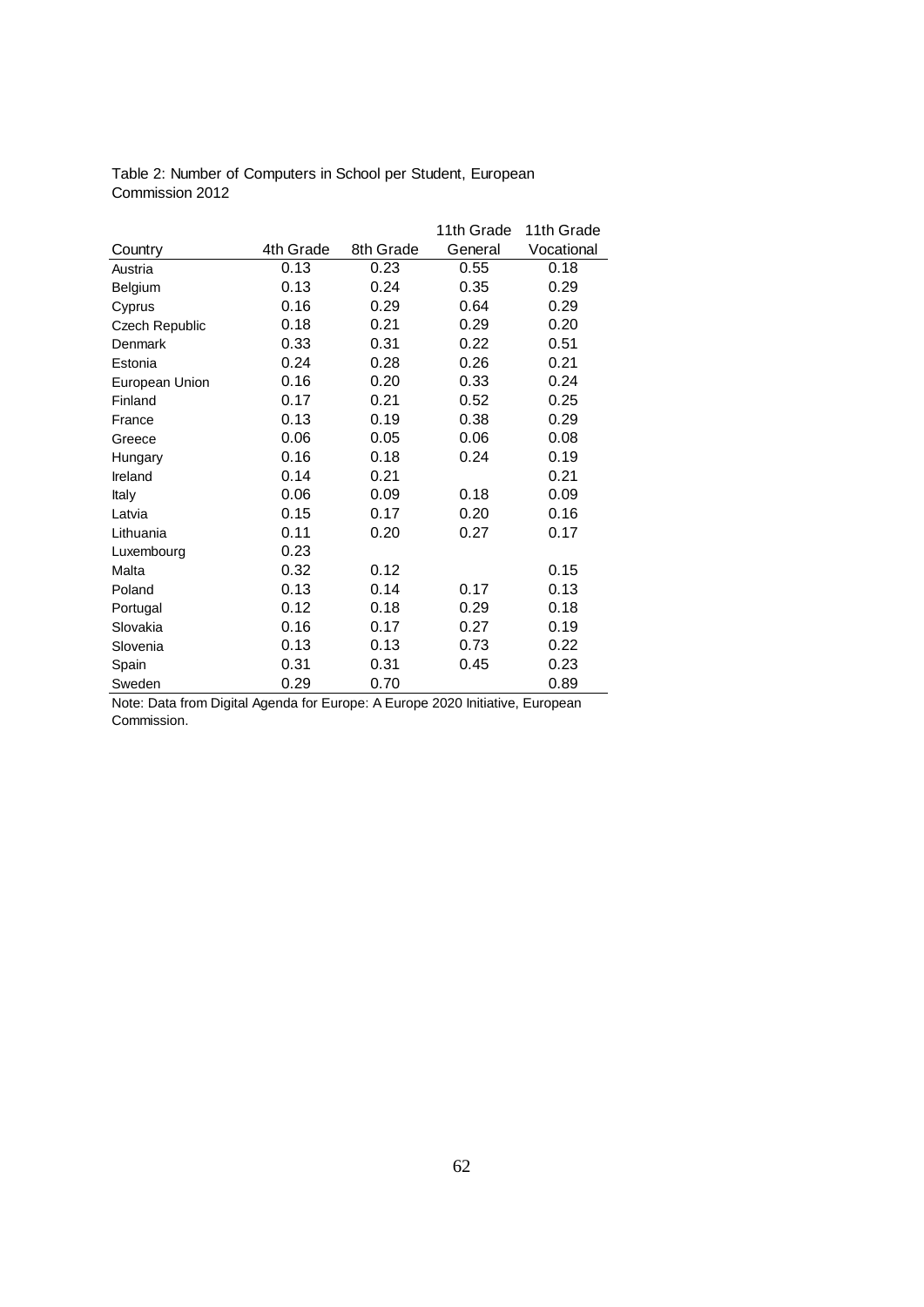Table 3: Percentage of Students wih Computer at Home for Schoolwork and Internet Connection at Home, Programme for International Student Assessment (PISA), OECD 2012

|                             | Computer at |               |
|-----------------------------|-------------|---------------|
|                             | Home for    | Connection at |
| Country                     | Schoolwork  | Home          |
| Argentina                   | 84%         |               |
| Australia                   | 98%         | 98%           |
| Austria                     | 98%         | 99%           |
| Belgium                     | 97%         | 99%           |
| Brazil                      | 72%         |               |
| <b>Bulgaria</b>             | 93%         |               |
| Canada                      | 97%         |               |
| Chile                       | 86%         | 78%           |
| Colombia                    | 63%         |               |
| Costa Rica                  | 74%         | 71%           |
| Croatia                     | 94%         | 96%           |
| Czech Republic              | 97%         | 98%           |
| Denmark                     | 99%         | 100%          |
| Finland                     | 99%         | 100%          |
| France                      | 97%         |               |
| Germany                     | 98%         | 99%           |
| Greece                      | 92%         | 88%           |
| Hong Kong                   | 99%         | 99%           |
| Hungary                     | 94%         | 94%           |
| Indonesia                   | 26%         |               |
| Ireland                     | 95%         | 98%           |
| Israel                      | 94%         | 96%           |
| Italy                       | 97%         | 97%           |
| Japan                       | 70%         | 89%           |
| Jordan                      | 83%         | 75%           |
| Kazakhstan                  | 66%         |               |
| Korea (South)               | 95%         | 95%           |
| Malaysia                    | 68%         |               |
| Mexico                      | 57%         | 52%           |
| Netherlands                 | 98%         | 99%           |
| New Zealand                 | 94%         | 94%           |
| Norway                      | 99%         | 99%           |
| Peru                        | 52%         |               |
| Poland                      | 97%         | 95%           |
| Portugal                    | 97%         | 96%           |
| Romania                     | 87%         |               |
| Russia                      | 93%         | 93%           |
| Serbia                      | 95%         | 90%           |
| Singapore                   | 95%         | 98%           |
| Slovak Republic             | 92%         | 94%           |
| Spain                       | 96%         | 96%           |
| Sweden                      | 99%         | 99%           |
| Switzerland                 | 98%         | 99%           |
| Thailand                    |             |               |
| Tunisia                     | 63%         |               |
| Turkey                      | 57%         |               |
| <b>United Arab Emirates</b> | 68%         | 59%           |
|                             | 93%         |               |
| United Kingdom              | 97%         | 63            |
| <b>United States</b>        | 91%         |               |
| Vietnam                     | 40%         |               |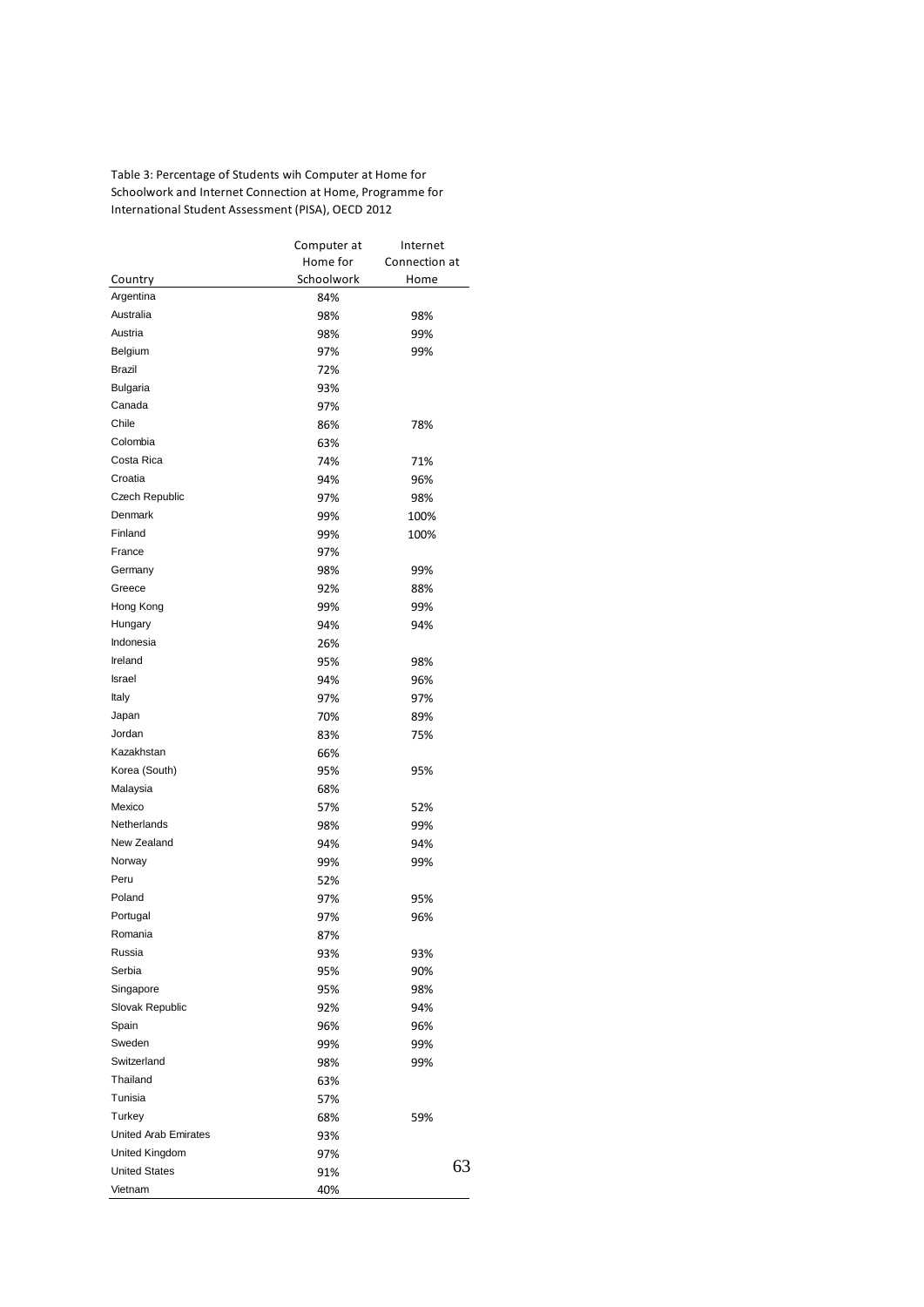| <b>ICT Study</b>                     | Country    | <b>Investment</b>      | Grade          | <b>Design</b> | <b>Funding</b>     | <b>Intensity</b>                             | <b>Results</b>           |
|--------------------------------------|------------|------------------------|----------------|---------------|--------------------|----------------------------------------------|--------------------------|
| Angrist and Lavy (2002)              | <b>ISR</b> | computers              | 4,8            | policy d-in-d | supplemental       | goal: 10:1 comp-stud ratio                   | insign, neg              |
| Fuchs and Woessmann (2004)           | Many       | computers              | 10             | cross-section | N/A                | N/A                                          | insign                   |
| Goolsbee and Guryan (2006)           | <b>USA</b> | internet               | $K-12$         | policy d-in-d | subsidy            | 20-90% Internet discount                     | insign                   |
| Leuven et al. $(2007)$               | <b>NLD</b> | computers,<br>software | $\,8\,$        | policy RD     | supplemental       | \$90 ICT per pupil                           | insign, neg              |
| Machin, McNally, and Silva (2007)    | <b>GBR</b> | computers              | $K-6$          | policy d-in-d | supplemental       | various (avg 5% ICT)                         | lang pos, math<br>insign |
| Maine Ed Policy Research (2007)      | <b>USA</b> | laptop                 | 7,8            | single diff   |                    | $1-1$ laptop                                 | positive                 |
| Grimes and Warschauer (2008)         | <b>USA</b> | laptop                 | $K-8$          | policy d-in-d | supplemental       | $1-1$ laptop                                 | mixed                    |
| Barrera-Osorio and Linden (2009)     | COL        | computers              | $3 - 11$       | <b>RCT</b>    | supplemental       | avg 8.3 computers/school                     | insign                   |
| Texas Center for Ed Research (2009)  | <b>USA</b> | laptop                 | 6,7,8          | policy d-in-d | supplemental       | 1-1 laptop                                   | insign, pos              |
| Suhr et al. (2010)                   | <b>USA</b> | laptop                 | 4,5            | policy d-in-d | supplemental       | 1-1 laptop                                   | insign, pos              |
| Cristia et al. (2012)                | <b>PER</b> | laptop                 | $K-6$          | <b>RCT</b>    | supplemental       | 1-1 laptop                                   | insign                   |
| Cristia et al. (2014)                | <b>PER</b> | computers,<br>internet | $K-7$          | policy d-in-d | supplemental       | ~40% ICT increase                            | insign                   |
| Belo, Ferreira, and Telang (2014)    | POR        | internet               | 9              | IV            | supplemental       | various                                      | neg                      |
| <b>CAI Study</b>                     | Country    | <b>Investment</b>      | Grade          | <b>Design</b> | <b>Instr. Time</b> | <b>Intensity</b>                             | <b>Results</b>           |
| Rouse and Krueger (2004)             | <b>USA</b> | language               | $K-6$          | <b>RCT</b>    | supplemental       | 6-8 wks, 7-8 hrs/wk                          | insign                   |
| Banerjee, Cole, Duflo, Linden (2007) | <b>IND</b> | math                   | $\overline{4}$ | <b>RCT</b>    | supplemental       | 2 yrs, 2 hrs/wk                              | positive                 |
| Mathematica Research (2007, 2009)    | <b>USA</b> | math,<br>language      | $K-12$         | <b>RCT</b>    | substitute         | 1 yr, various                                | insign                   |
| Barrow, Markman and Rouse (2009)     | <b>USA</b> | math                   | $7 - 12$       | <b>RCT</b>    | substitute         | 1 yr, daily class                            | positive                 |
| Carrillo, Onofa and Ponce (2010)     | <b>ECU</b> | math,<br>language      | $3 - 5$        | <b>RCT</b>    | substitute         | $2 \, \text{yrs}, 3 \, \text{hrs}/\text{wk}$ | math pos, lang<br>insign |
| Mo et al. (2014)                     | <b>CHN</b> | math                   | 3,5            | <b>RCT</b>    | supplemental       | $1.5$ yrs, $1.5$ hrs/wk                      | positive                 |

Table 4: Overview: Studies of Technology Use in Schools